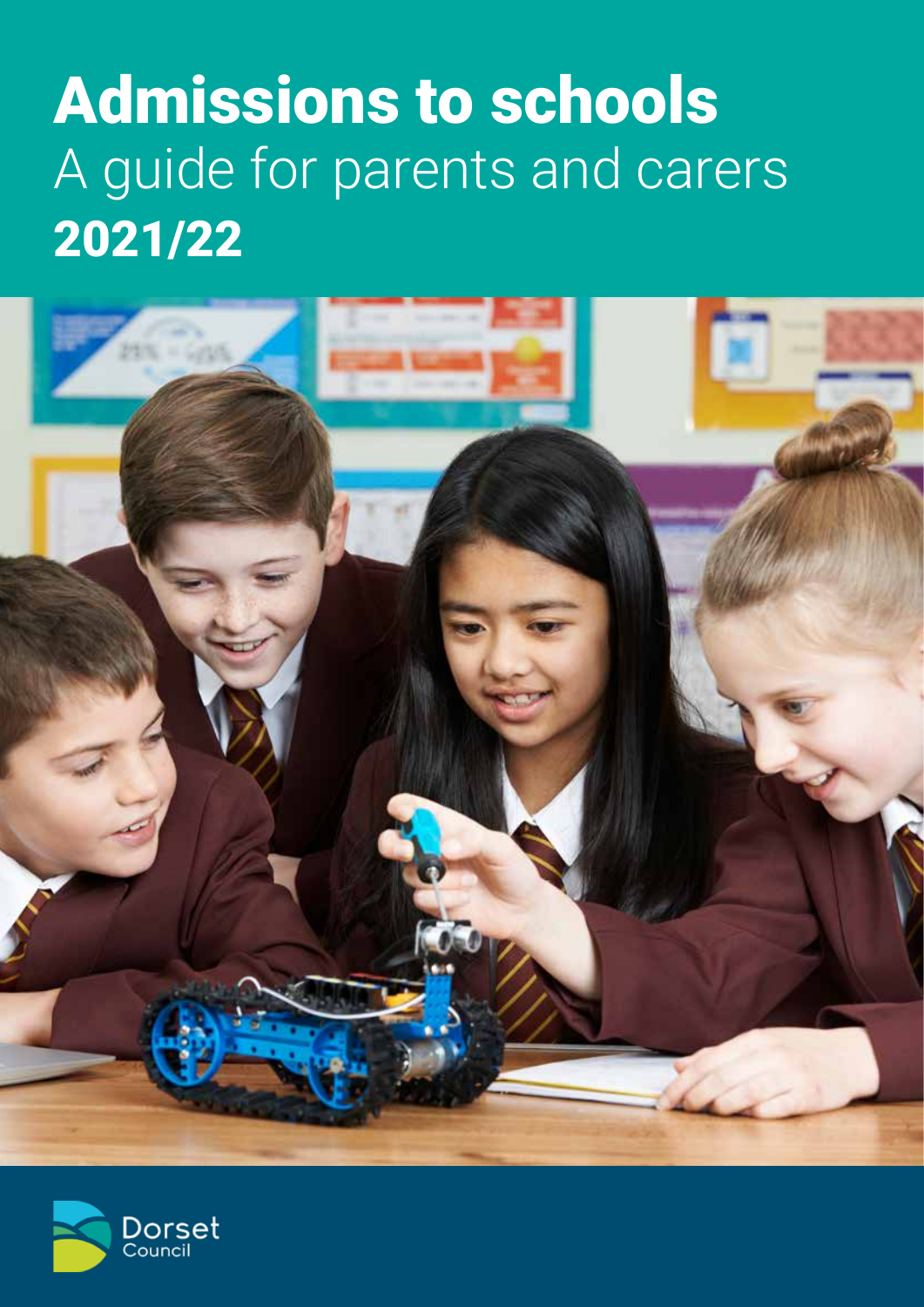#### Dorset school admissions - what I need to know before applying

**Transfer** - starting school for the first time, starting junior, middle, secondary or upper school

In Year - moving school part way through the school year

## Introduction

![](_page_1_Picture_5.jpeg)

#### **Dear parents and carers,**

Welcome to the Dorset School Admissions Guide.

Starting or moving school is an important milestone in your child's life and we want to make sure you have all the information you need to help you fill in your application.

We are very proud of our schools in Dorset, but don't just take our word for it, visit your preferred schools and see what they can offer your child. As well as explaining how you apply for a place, this guide also tells you how school places are allocated, when you'll find out the result of your application and what happens next. It is really important that you apply on time and include all the relevant information, as filling in the application form incorrectly could lead to your child not being allocated their preferred place.

We hope you find this quide useful and wish your child all the best for the future.

#### **Andrew Parry**

Dorset Council's Portfolio holder for Children, Education and Early Help

#### **School admissions team contact details**

Dorset Council School Admissions County Hall, Colliton Park Dorchester, DT1 1XJ

| Telehone:       | 01305 221060                               |
|-----------------|--------------------------------------------|
| Email:          | admissions@dorsetcouncil.gov.uk            |
| <b>Website:</b> | www.dorsetcouncil.gov.uk/school-admissions |

To contact other departments connected with children's services, or for information on free school meals, boarding provision, elective home education, extended schools and the family information service, please contact **01305 221000** or visit **www.dorsetcouncil.gov.uk** For school uniform grants please contact schools directly.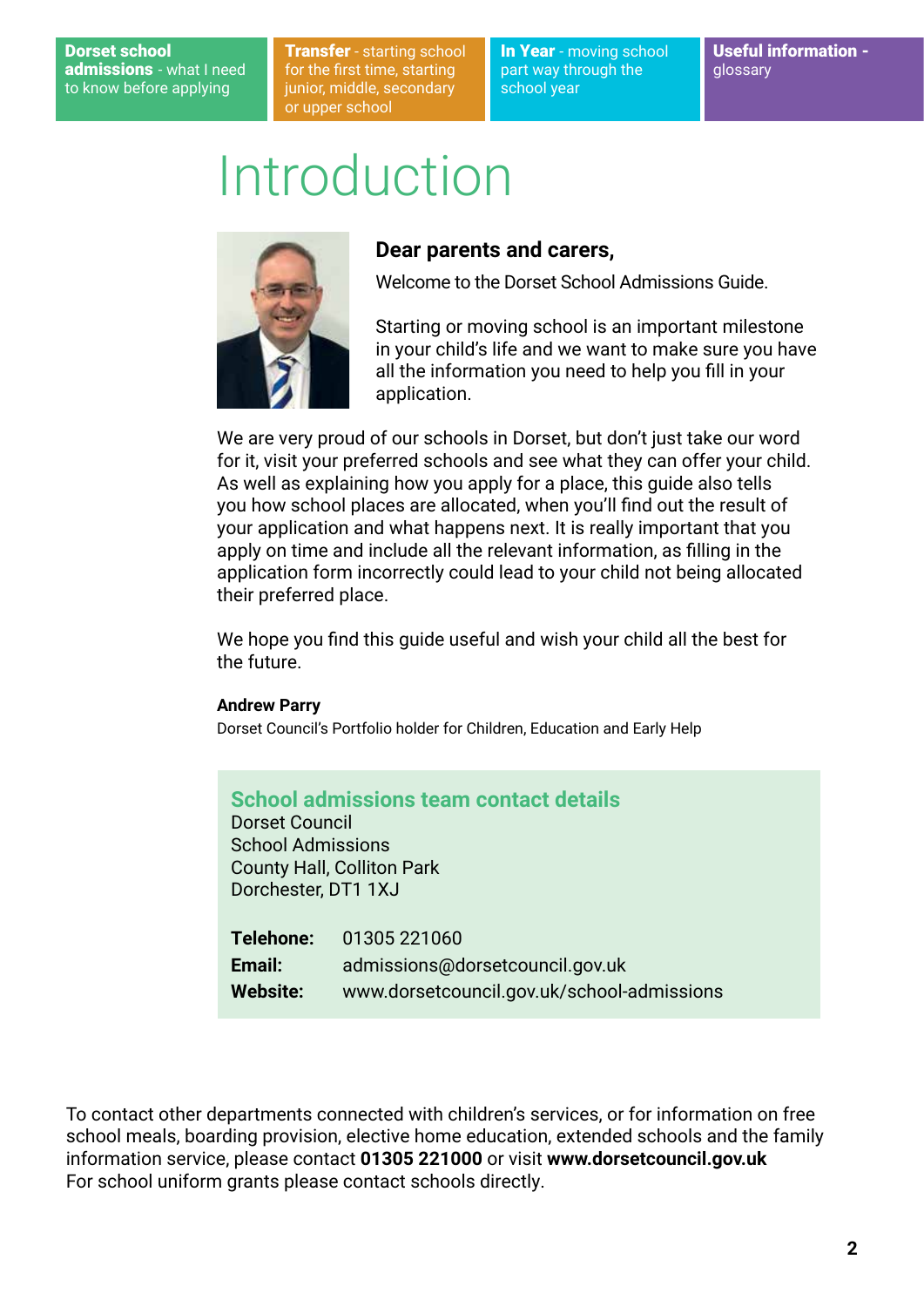**Transfer** - starting school for the first time, starting junior, middle, secondary or upper school

In Year - moving school part way through the school year

Useful information glossary

# **Contents**

**Dorset School Admissions** - what I need to know before applying Children with special educational needs or disability 4 Important things to think about 5  $\sim$  5  $\sim$  5  $\sim$  5  $\sim$  5  $\sim$  5  $\sim$  5  $\sim$  5  $\sim$  5  $\sim$  5  $\sim$  5  $\sim$  5  $\sim$  5  $\sim$  5  $\sim$  5  $\sim$  5  $\sim$  5  $\sim$  5  $\sim$  5  $\sim$  5  $\sim$  5  $\sim$  5  $\sim$  5  $\sim$  5  $\sim$  5  $\sim$  5  $\sim$  5  $\sim$  5 Things to do 6 the contract of the contract of the contract of the contract of the contract of the contract of the contract of the contract of the contract of the contract of the contract of the contract of the contract of School organisation 7 Dorset Schools Map 8 **Transfer Applications** - starting school for the first time, starting junior, middle, secondary or upper school Starting school for the first time 9 Transfer applications and closing dates –Secondary or Upper, Primary, Infant, Junior or Middle school and the state of the state of the state of the state of the state of the state of the state o Before you apply 11-13 How to apply the state of the state of the state of the state of the state of the state of the state of the state of the state of the state of the state of the state of the state of the state of the state of the state of t What if I change my mind 15 How are transfer applications processed? 16 When will I find out the result of my application? What should I do next? 2002 18 and 2008 18 and 2008 18 and 2008 18 and 2008 18 and 2008 18 and 2008 18 and 200 Appealing a decision and the set of the set of the set of the set of the set of the set of the set of the set of the set of the set of the set of the set of the set of the set of the set of the set of the set of the set of In Year Applications - moving school part way through the school year In year applications 20 How to apply 21-22 Is there anything else I need to do? What if I change my mind? 23 In year fair access 24 What should I do next? 24 Appealing a decision 25 **Useful information - glossary** Useful information: 26 - Home address 26-27 - Parental responsibility 28 - Catchment area 28 Feeder or receiver schools 29 - Children in care 29 - Siblings 30 - Children of UK service personnel 30 and 30 and 30 and 30 and 30 and 30 and 30 and 30 and 30 and 30 and 30 and 30 and 30 and 30 and 30 and 30 and 30 and 30 and 30 and 30 and 30 and 30 and 30 and 30 and 30 and 30 and 30 an - Religious/faith schools 31 - Medical 31 oversubscription Policy 32-33 - Attending school part-time/ delayed entry 34 - Summer Born protocol 35 **Back or forward yearing 36** and the set of the set of the set of the set of the set of the set of the set of the set of the set of the set of the set of the set of the set of the set of the set of the set of the set of th Post 16 (sixth form, college, training) 37 Schools with Year 10 points of entry 38 Page

School transport 39-40 Other contacts 41 School Pyramids 42-67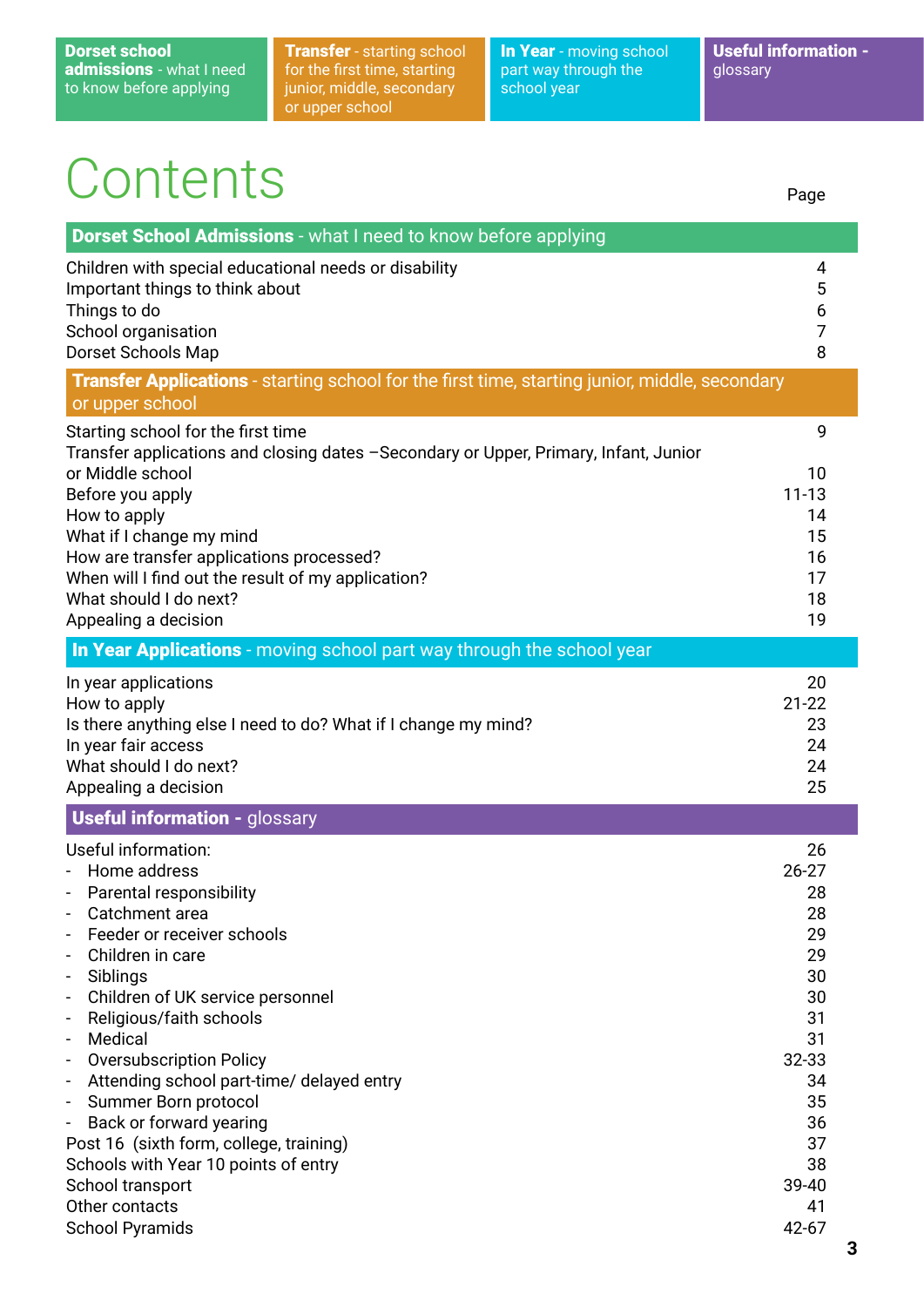# Children with special educational needs or disability

**It is not possible for a parent to apply for a place at a special school, within a specialist resource centre or learning centre through this application process.**

If your child has an education, health and care plan the school application and placement process will be dealt with through the special educational needs disability team. Parents must contact the special educational needs disability team on 01305 224895.

The Local Offer website gives further information regarding the local provision for children and young people with a disability or special educational needs. More information can be found on dorsetcouncil.gov.uk/localoffer

![](_page_3_Picture_5.jpeg)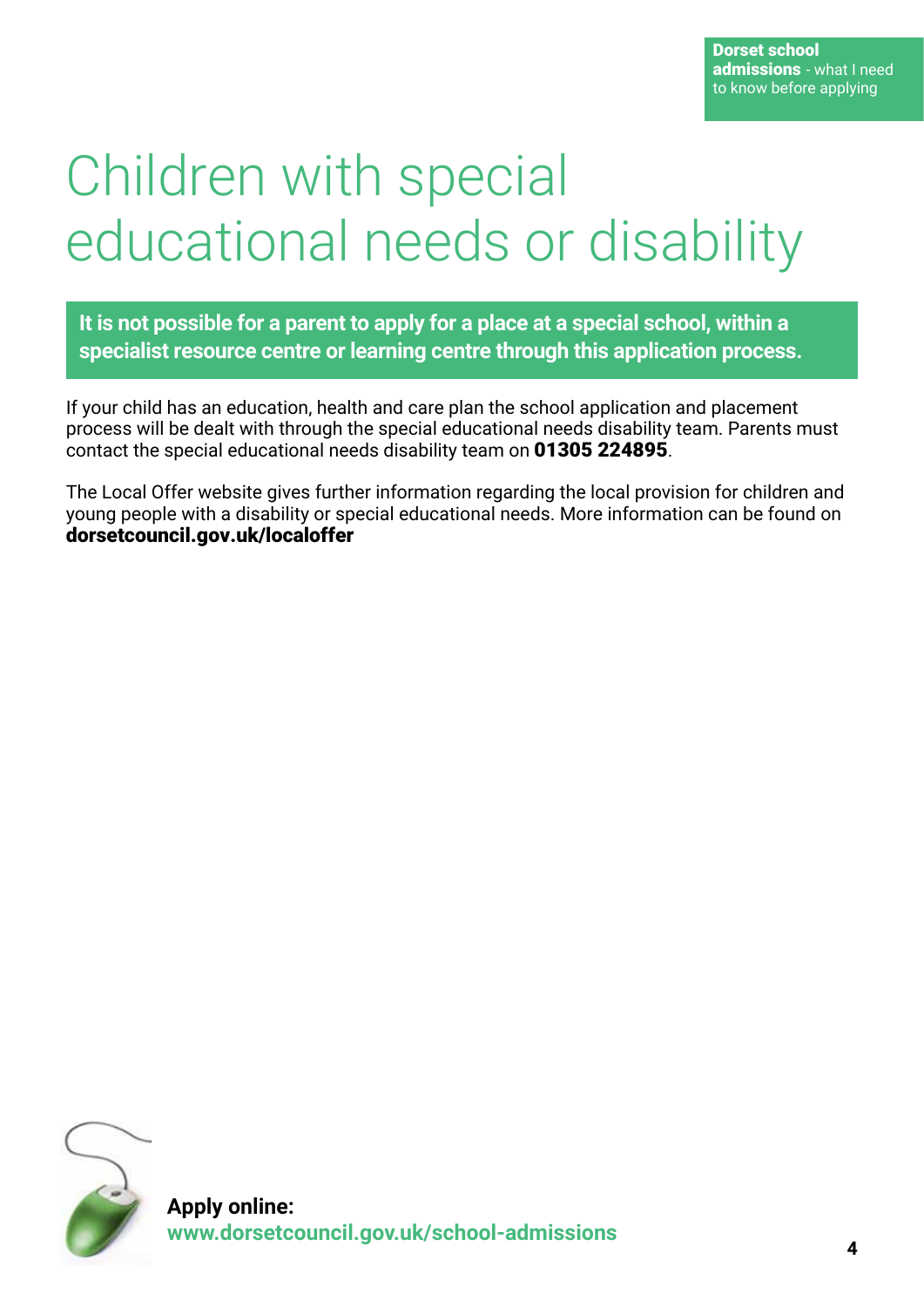## **How does school transport work…?**

**www.dorsetcouncil.gov.uk/school-transport**

Dorset school admissions - what I need to know before applying

# Important things to think about:

![](_page_4_Picture_4.jpeg)

You can list (in order of preference) up to three schools on your application. Many schools are regularly oversubscribed and there is no guarantee of a place at your catchment, nearest or preferred school, so it is important to think carefully about the schools you are applying for.

Places are offered based on the school's admissions policy, so your child's chances of being offered a particular school are not increased by only naming one school on your application. We strongly advise putting three preferences on your application and we will always try to offer your highest preference school. We recommend that you name your catchment school as one of your preferences.

It is important to make realistic school preferences (such as including your catchment school) because priority for a place is given to those who have named the school as a preference on their application form. If we cannot allocate your child a place at any of your preferred schools, they will be offered a place at an alternative school at the end of the allocation process. This could mean travelling a considerable distance if all of your local schools are full.

If you apply for a school which is not your catchment or nearest school (known as 'parental preference') you will be responsible for organising and paying for your child's travel to and from school for the time that they remain at the school, even if your circumstances change. There is also no guarantee of a place for any siblings you later wish to attend this school and no guarantee of a place at a linked (receiver) school, so your child may not transfer with other children in their year group.

Living in or moving into a catchment area, having a sibling link, attending a nursery or attending a feeder school does not guarantee a place at a local/preferred school. You need to be aware of any likely alternative schools which may be offered and the implications of this on your family if you move to an area where schools are full. You can contact the school admissions team to check place availability on 01305 221060.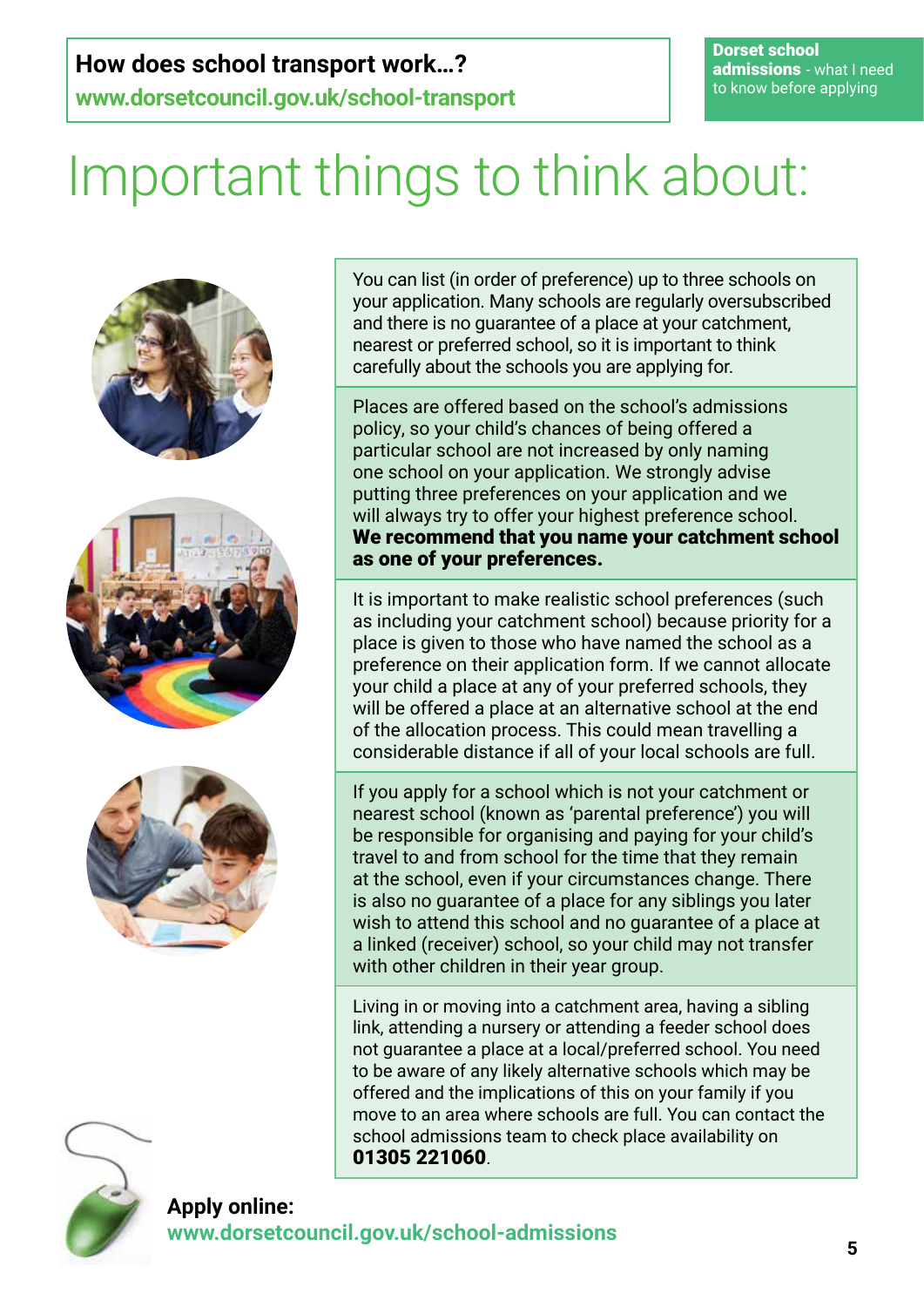# Things to do:

### Look at the school's website and prospectus:

These should tell you about the school's aims and objectives, curriculum (subjects studied), policies and out of school activities available. If you do not have internet access, contact the school to request a copy.

### Visit the school:

Schools hold open days/evenings so that you can look around the school and meet the staff (dates can usually be found on the school's website). If you would like to visit but are unable to go to an open day/evening, contact the school to arrange a tour with a member of staff.

### Read the school's OFSTED report:

The Office For Standards in Education (OFSTED) inspect schools. You can view their most recent inspection reports online at**: www.ofsted.gov.uk/reports** If you do not have internet access, contact the school to request a copy.

### Read the school's oversubscription policy:

This policy explains how places are allocated when there are more applications for a particular school than places available ( this is known as oversubscription). You can find the policies on our website: **www.dorsetcouncil.gov.uk/school-admissions-policies**

### Look at the school performance tables:

This information includes details of levels of achievement and attendance. You can search for information relating to a particular school on the Department for Education's website: **www.compare-school-performance.service.gov.uk**

![](_page_5_Picture_12.jpeg)

**Apply online: www.dorsetcouncil.gov.uk/school-admissions**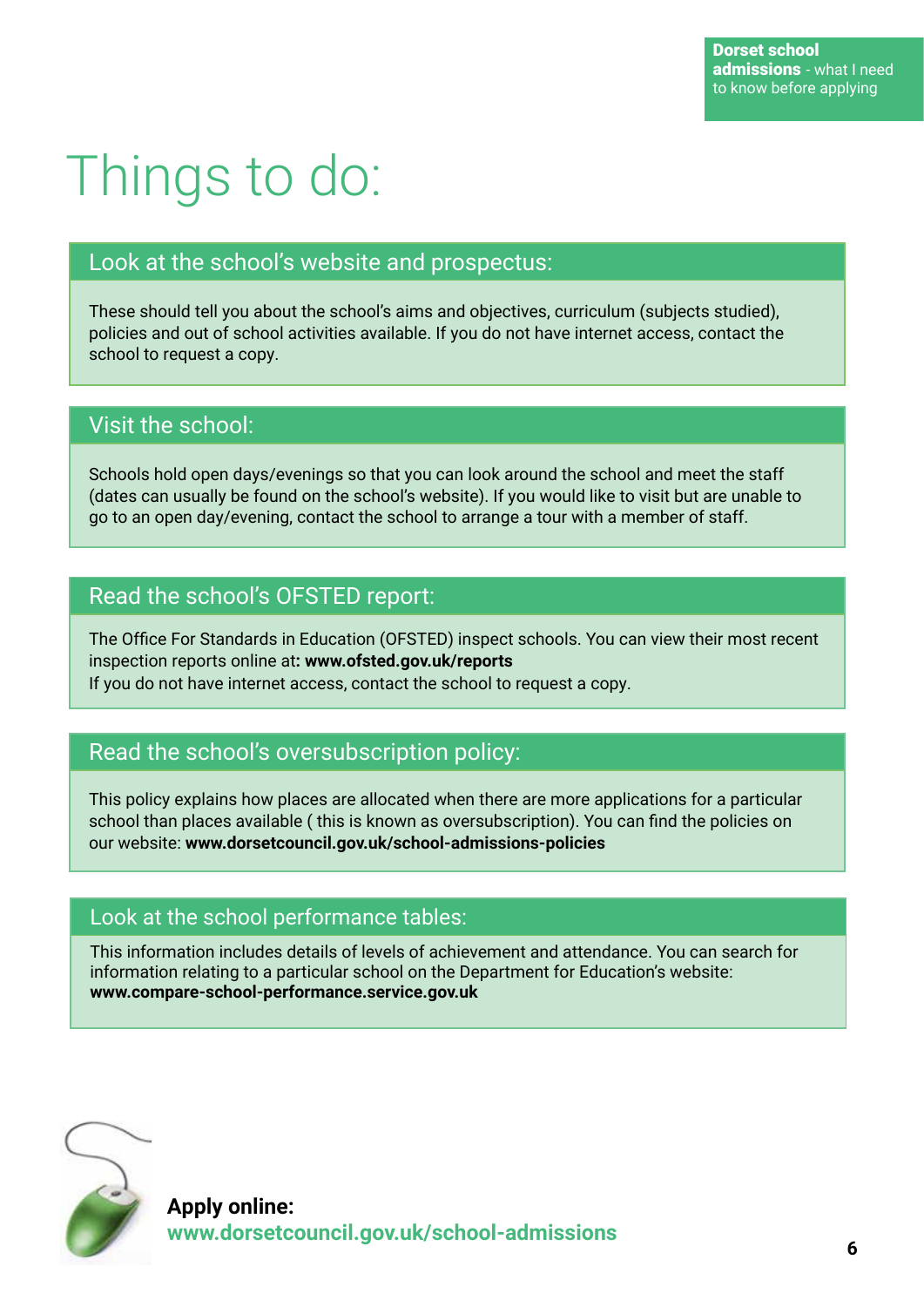## **What is my catchment school…?**

**www.dorsetcouncil.gov.uk/school-catchment-areas**

# School organisation

## **There are two different school organisation systems within Dorset:**

## Two tier

**The two tier system operates** 

**in:** Beaminster, Blandford, Bridport, Gillingham, Lyme Regis, Lytchett and Upton, Purbeck, Shaftesbury, Sherborne, Sturminster Newton and Weymouth and Portland (Chesil). The Atlantic Academy, Portland is an all-through school from Reception up to Year 11.

## Primary school

Ages 4-11 Reception – Year 6

Infant school Ages 4-7 Reception -Year 2 Junior school Ages 7-11 Year 3 – Year 6

## Secondary school

Ages 11-16 (11-18 if the school has a sixth form) Year 7+

## Three tier

**The three tier system operates in:**

Corfe Mullen, Dorchester, Ferndown and West Moors, Wimborne and Cranborne, Verwood. St Ives Primary School within the Ferndown and West Moors Pyramid and St Catherine's Catholic Primary School in the Wimborne Pyramid is a Primary School up to Year 6. Dorset Studio School is now a Secondary School starting at Y7.

![](_page_6_Figure_16.jpeg)

![](_page_6_Picture_17.jpeg)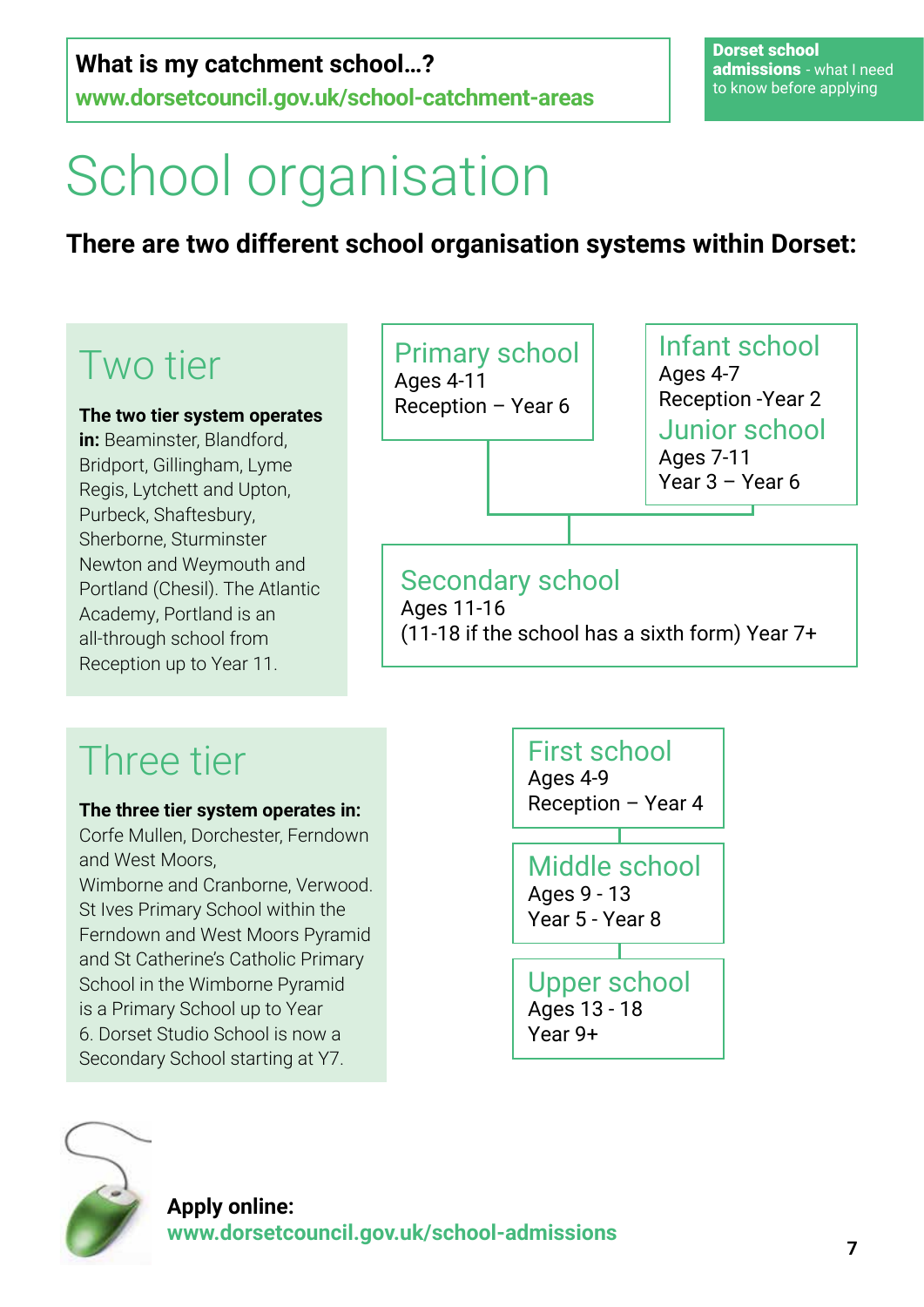\* 'Pyramids' describe the schools in a given geographical area.

### **Apply online: www.dorsetforyou.gov.uk/school-admissions**

admissions - what I need to know before applying

# Dorset Schools and Pyramids\* What is my catchment school...?

### **What is my catchment school…? www.dorsetforyou.gov.uk/school-admissions**

#### Beaminster Pyramid

Broadwindsor CE VC Primary School Greenford CE VC Primary School Parret & Axe CE VA Primary School St Mary's CE Primary School Salway Ash CE VA Primary School Stickland's CE VA Primary School Beaminster School (Secondary)

![](_page_7_Figure_12.jpeg)

St George's CE VA Primary School (Bourton) Gillingham Primary School Milton on Stour CE VA Primary School St Gregory's CE Primary School St Mary's Catholic Primary School (Marnhull) Stower Provost Community Primary School Wyke Primary School St Mary the Virgin CE School (Gillingham) Gillingham School (Secondary)

#### Bridport Pyramid

Bridport Community Primary School Burton Bradstock CE VC Primary School Loders CE VC Primary School Powerstock CE VA Primary School St Mary's CE Primary School St Catherine's Catholic Primary School Symondsbury CE VA Primary School Thorner's CE VA Primary School The Sir John Colfox (Secondary)

#### Sherborne Pyramid

Sherborne Abbey CE VC Primary School All Saints CE VC Primary School (Bishops Caundle) Buckland Newton CE Primary School St Andrew's CE VC Primary School St Mary's CE Primary School (Bradford Abbas) Sherborne Primary School Thornford CE Primary School Trent Young's CE Primary School The Gryphon School (Secondary)

#### Lyme Regis Pyramid

Charmouth Primary School St Michael's CE VA Primary School Marshwood CE Primary School Thorncombe St Mary's CE VC Primary School The Woodroffe School (Secondary)

#### Weymouth & Portland Pyramid

Beechcroft St Paul's CE Primary School Bincombe Valley Primary School Chickerell Primary Academy Conifers Primary School Holy Trinity CE VC Primary School Portesham CE VA Primary School Radipole Primary School St Andrew's CE Primary School St Augustine's Catholic Primary School St John's CE VA Primary School St Nicholas & St Laurence CE VA Primary School Southill Primary School St George's Primary School (Portland) Wyke Regis Infant School Wyke Regis Junior School All Saints CE (Secondary) School Budmouth College (Secondary) The Atlantic Academy Portland (All-through) The Wey Valley School (Secondary)

![](_page_7_Picture_10.jpeg)

### Dorchester Pyramid

Broadmayne Community First School Cerne Abbas CE VC First School Cheselbourne Village School Damers Community First School Frome Valley CE First School Manor Park CE VC First School Milborne St Andrew First School Piddle Valley CE First School The Prince of Wales School

Puddletown CE First School St Mary's CE VC First School (Charminster) St Mary's Catholic First School (Dorchester) Winterbourne Valley CE VA First School Dorchester Middle School St Mary's CE Middle School St Osmund's CE Middle School The Thomas Hardye School (Upper) The Dorset Studio School (Secondary) (point of entry is Year 7)

![](_page_7_Figure_14.jpeg)

Sturminster Newton High Hazelbury Bryan Primary Okeford Fitzpaine Primary Shillingstone Primary St Nicholas Primary Stalbridge Primary William Barnes Primary

#### Shaftesbury Pyramid The Abbey CE VA Primary School

St Andrew's CE VA Primary School (Fontmell Magna) Motcombe Primary School Shaftesbury CE Primary School Shaftesbury School (Secondary)

#### Blandford Pyramid

Archbishop Wake Blandford St Mary CE Primary School Downlands Community Primary School Dunbury Church of England Academy Durweston CE VA Primary School Milldown CE VC Primary School Pimperne CE VC Primary School Spetisbury Hall & Sloper's CE Primary School The Blandford School (Secondary)

#### Corfe Hill Pyramid

Henbury View Community First School Rushcombe Community First School Sturminster Marshall Community First School Lockyer's Middle School Allenbourn Middle School

#### Wimborne Pyramid

Colehill First Cranborne CE First Hayeswood First Pamphill CE First Sixpenny Handley First St Catherine's RC Primary St James CE First (Alderholt) St James CE First (Gaunt's Common) St John's CE First Wimborne First Wimborne St Giles CE First Witchampton CE First Allenbourn Middle Cranbourne Middle St. Michael's CE Middle Queen Elizabeth (QE) School Emmanuel Middle (feeder to QE)

#### Purbeck Pyramid

Bovington Community Primary School Corfe Castle CE Primary School Wareham St Mary CE Primary School St George's VA Primary School (L'ton Matravers) St Mark's CE Primary School St Mary & St Joseph Catholic Primary School St Mary's RC Primary School Stoborough CE VA Primary School St George's VA Primary School (L'ton Matravers) Lulworth & Winfrith CE VC Primary School Wool CE VA Primary School The Purbeck School (Secondary) The Swanage School (Secondary)

Sandford St Martin CE VA Primary School Upton Community Infant School Upton Community Junior School Lytchett Minster School (Secondary)

![](_page_7_Figure_22.jpeg)

#### Ferndown / West Moors Pyramid (including Verwood Schools)

Ferndown First Hampreston First Hillside First Oakhurst First Parley First St Ives Primary St Mary's CE First Three Legged Cross First Trinity CE First School Verwood CE First Emmanuel CE Middle Ferndown Middle West Moors Middle Ferndown Upper Queen Elizabeth (QE) School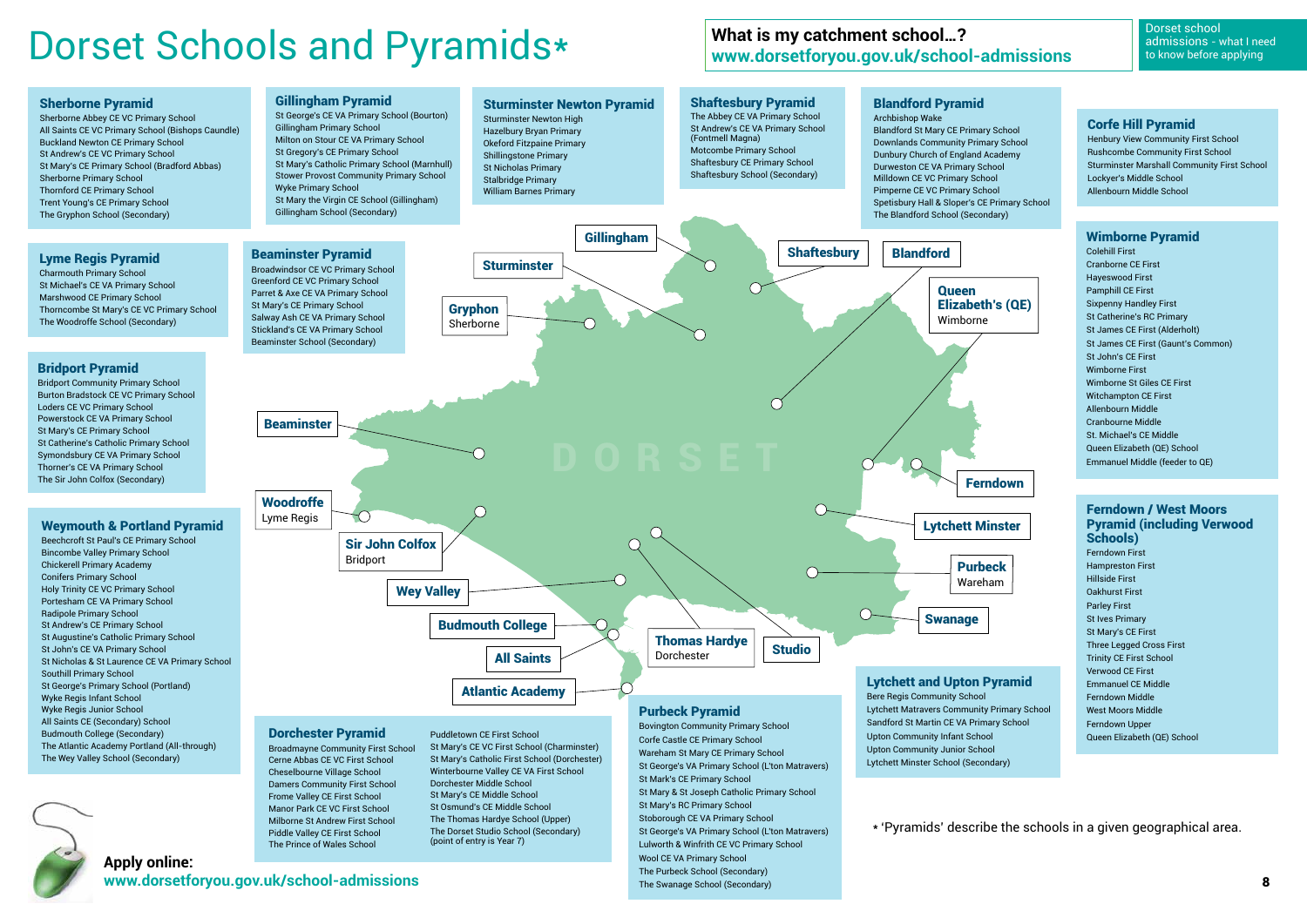# Transfer applications: Starting school for the first time

### **When does my child need to start school?**

| If your child's birth date is between: | Apply for a school place from: Start school in: |                |
|----------------------------------------|-------------------------------------------------|----------------|
| 1 September 2016 and 31 August 2017    | September 2020                                  | September 2021 |
| 1 September 2017 and 31 August 2018    | September 2021                                  | September 2022 |
| 1 September 2018 and 31 August 2019    | September 2022                                  | September 2023 |
| 1 September 2019 and 31 August 2020    | September 2023                                  | September 2024 |

- A child is of compulsory school age at the start of the school term following their 5th birthday. Parents have a legal duty to ensure their children receive suitable education, either by regular attendance at school or otherwise (this includes home education).
- There will be a school place available for your child to receive full-time education for the September following their fourth birthday.
- You will need to complete an application form to apply for a school place it is not enough just to register your child's details with a nursery or school.

![](_page_8_Picture_8.jpeg)

![](_page_8_Picture_9.jpeg)

**Apply online: www.dorsetcouncil.gov.uk/school-admissions**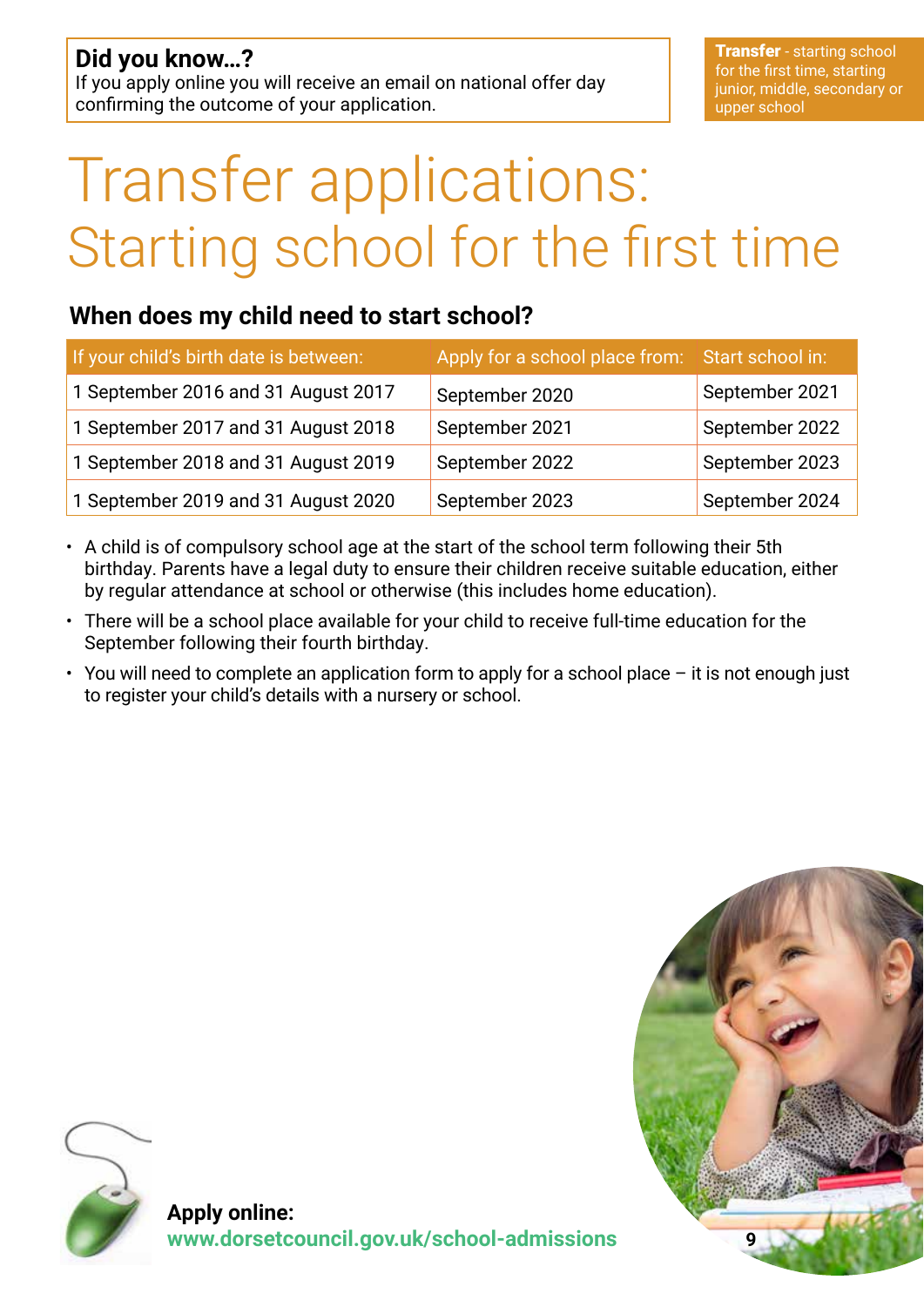# Transfer applications: closing dates

#### You must be a Dorset resident to complete this application form.

If you do not have a confirmed Dorset address but wish to apply for a Dorset school, please apply through the local authority admissions team in the area where you currently live.

#### If your child is due to start Secondary or Upper School

Moving to the next age range school in September 2021, (see page 7):

| <b>Application Closing Date</b> | 31 October 2020          |
|---------------------------------|--------------------------|
| Late Round Closing Date         | $\vert$ 28 February 2021 |

After 28 February 2021 please complete an In Year application form. This will be processed as quickly as possible after the late round offer date (30 March 2021).

#### If your child is due to start Primary, Infant, Junior or Middle School

Either starting school for the first time in Reception or moving to the next age range school in September 2021, (see page 7):

| <b>Application Closing Date</b> | <b>15 January 2021</b> |
|---------------------------------|------------------------|
| Late Round Closing Date         | 15 April 2021          |

After 15 April 2021 please complete an In Year application form. This will be processed as quickly as possible after the late round offer date (14 May 2021).

Submitting your application by the first closing date gives your child the best possible chance of being offered a place at your preferred school.

Late applications: If you send in your application after the first closing date, you will be considered for a place along with anyone else who has applied late, or is appealing for a place or was refused a place following the original closing date and asked to be added to the waiting list.

**Remember:** the school may already be full in your child's year group following allocations made in the previous round.

**After the late round:** If you apply after the late round closing date(s) your application will be considered after the late round offer dates.

![](_page_9_Picture_17.jpeg)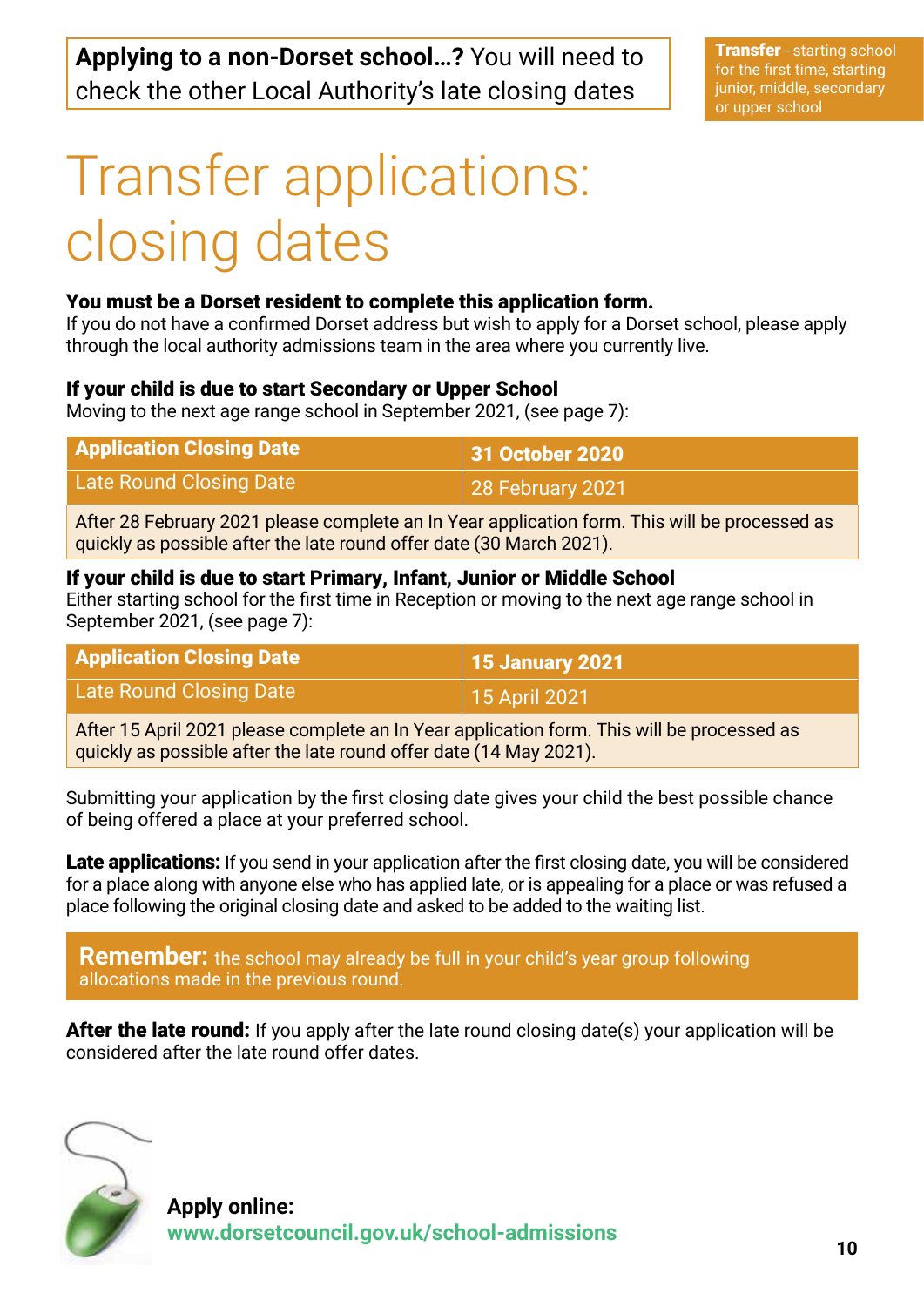## **What is my catchment school…?**

**www.dorsetcouncil.gov.uk/school-catchment-areas**

**Transfer** - starting school for the first time, starting junior, middle, secondary or upper school

# Before you apply Useful information

### **Catchment area:**

A geographic area from which children may be given priority for admission to a particular school.

- Children living within a school's catchment area are ranked as a high priority for a place. There is, however, no guarantee of an offer of a place at your catchment school as it may be full or oversubscribed in your child's year group.
- If you do not name your catchment or nearest school as one of your preferences on your application form you are likely to be responsible for organising and paying for your child's school transport.
- To check your catchment school visit **www.dorsetcouncil.gov.uk/school-catchment-areas** - please be aware that this is for guidance only, for confirmation of your catchment school, contact the school admissions team.
- The following schools do not have catchment areas: All Saints CE School (Weymouth), Budmouth College (Weymouth), Dorset Studio School (Dorchester) and all Voluntary Aided Roman Catholic schools.

## **Published admission number (PAN):**

Each school has an agreed maximum total number of pupils for each of its year groups. This number is based on building space availability or (for some first/primary schools) on legal class size limits and has been agreed by the school's governing body. You can find out the published admission number for a particular school by checking our school pyramids information on pages  $42 - 70$  of this guide.

It may be possible for a school to exceed the published admission number, but this is considered on a case by case basis and only applies to the following situations:

- For schools which follow Dorset's admissions policy (see pages 32-33), if the last place within the published admission number is given to one of multiple birth siblings (e.g. twins or triplets), the other birth siblings will also be offered a place.
- If an error occurs and the child should have been offered a place.
- If a large group of families with children arrive in the area and it has not been possible to make an offer within the normal allocation of places because of short notice.

![](_page_10_Picture_16.jpeg)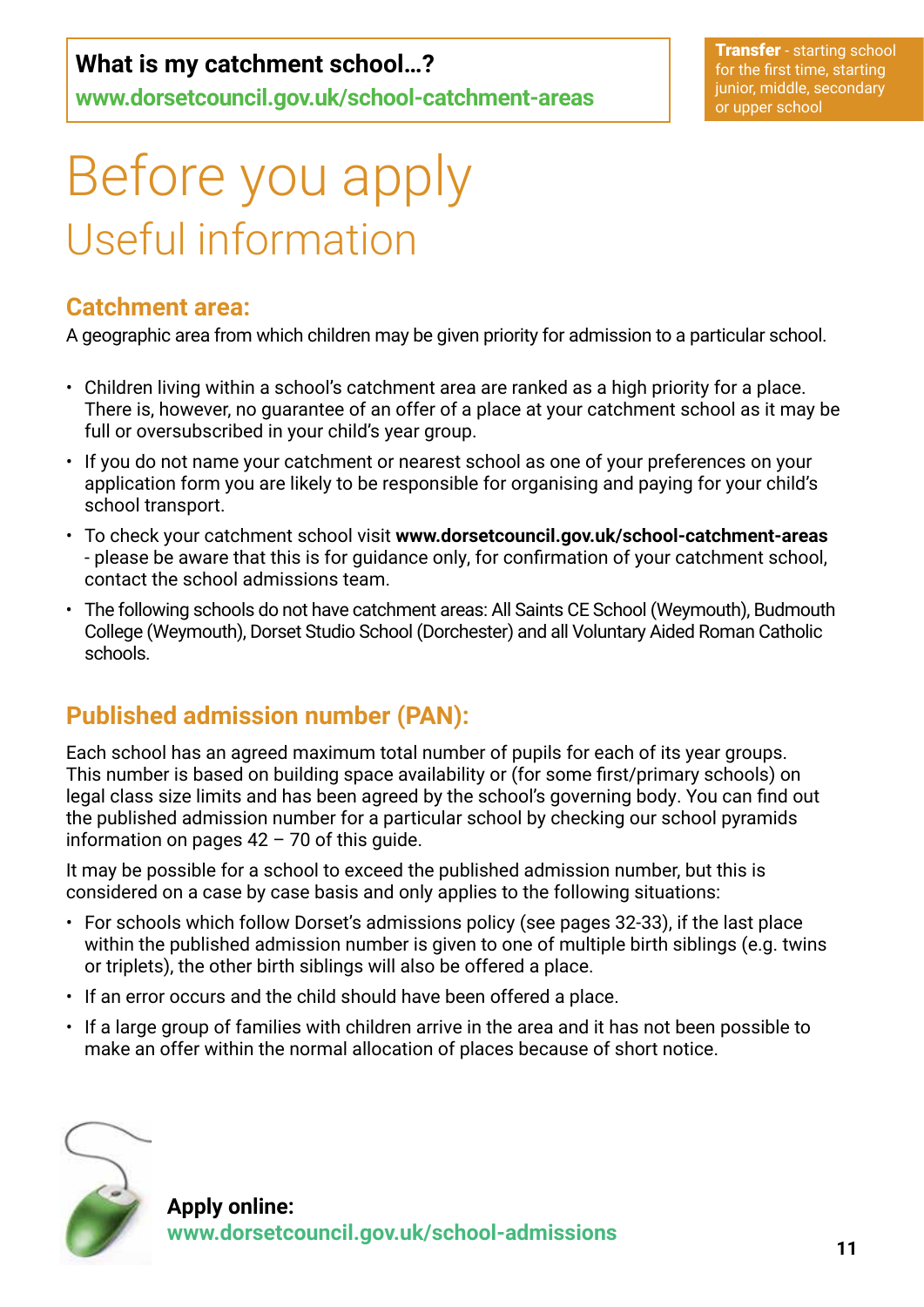## How do we decide if…

We measure the shortest straight line ("as the crow flies") distance from home address to the school building. We have a geographical mapping system which works out an easting and a northing for both the home and the school and calculates the distance between them. The final place will then be allocated to the person living the shortest distance from the school.

If there are two home addresses exactly the same distance from the school then a person with no connection to Dorset Council will draw lots to decide who is allocated the final place.

### **Oversubscription**

Where there are more applications for a particular school than there are places available applications are ranked (ordered) according to the criteria they meet and a place offered to the child meeting the highest criteria in the oversubscription policy.

To check the oversubscription criteria for the type of school you are applying for, see the 'Oversubscription Policy' in the Useful information section of this guide (pages 32 to 33).

If you are applying for a school which has its own admissions policy, details of the policy can be found on www.dorsetcouncil.gov.uk/school-admissions-policies or by contacting the school.

### **Ability/aptitude tests:**

Some schools offer a certain number of places based on a child's ability or aptitude and have a test to decide who will be offered these places. Budmouth College (Weymouth) is the only Dorset school who holds these tests, but Grammar schools in neighbouring areas may also hold entrance tests.

- To find out more about this and apply for your child to take the test, contact the school or visit their website for full details of normal year of entry (transfer).
- You will need to complete a school admissions application form before the closing date applying to take the test is not the same as applying for a school place. The outcome of the Grammar School test results are unlikely to be known prior to the closing date and so those applying for entry to Year 7 will have the opportunity to add a 4th preference if you wish.

![](_page_11_Picture_12.jpeg)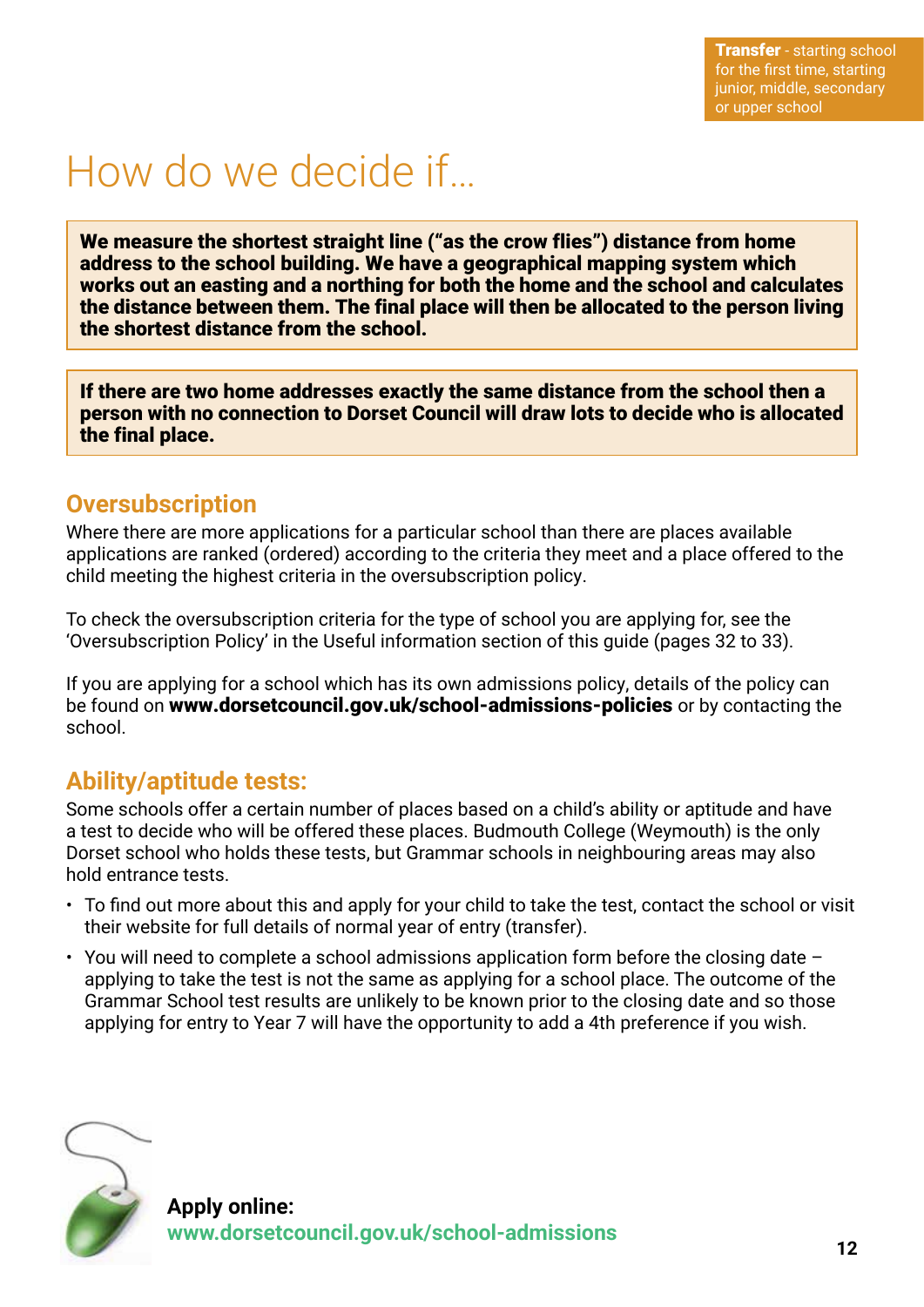## **Feeder/receiver schools:**

Some junior, middle, secondary and upper schools offer higher priority in their admissions policy to children who have attended a particular infant, first, primary or middle school. The lower age range school is called a feeder school and the higher age range school is a receiver school. Feeder link will be considered where children have been attending during the previous year and are on the school roll at the application closing date.

- Attending a particular pre-school/nursery setting does not provide any priority of securing a place at an attached or neighbouring Dorset school.
- There is no guarantee of an offer of a place at the receiver school as it may be full or oversubscribed in your child's year group.
- Independent schools are not feeder schools for state maintained schools.
- To find out about feeder/receiver schools in your local area, please see our 'School Pyramids' information on pages 42 to 70 of this guide.

### **Siblings:**

A brother or sister (full, half, foster, step or adopted) living with parent/s or carer/s who are single, married or cohabiting, at the same home address.

- Please provide full details on your application form if your child has a sibling link to the schools you are applying for. We are unable to consider a child as having a sibling link if it has not been clearly stated on your application.
- If there is a shared care arrangement, please send us a copy of a solicitor's letter or Court Order (confirming that the children live together and stating their main carer and home address) as proof that the children are siblings.
- There is no guarantee that any siblings you later wish to attend the school will be offered a place, as the school may be full or oversubscribed in their year group.
- Please see the school's individual admissions policy for further information and details of how to meet their sibling criteria (www.dorsetcouncil.gov.uk/school-admissionspolicies).

## **Children in (or previously in) care:**

Children who have had a full or interim care order or children who are or have ever been accommodated under Section 20/22 of the Children Act 1989.

- Children who are or have been in care are usually given the highest priority for admission to Dorset schools.
- An application for a child in care should be completed by the person or local authority with responsibility for the child. Evidence that the child is or has ever been in care must be sent with the application form. This should be a copy of the adoption order and confirmation letter from the local authority that last looked after the child.

![](_page_12_Picture_17.jpeg)

• Further information is available in our children in care guide, available online at: www.dorsetcouncil.gov.uk/children-in-care.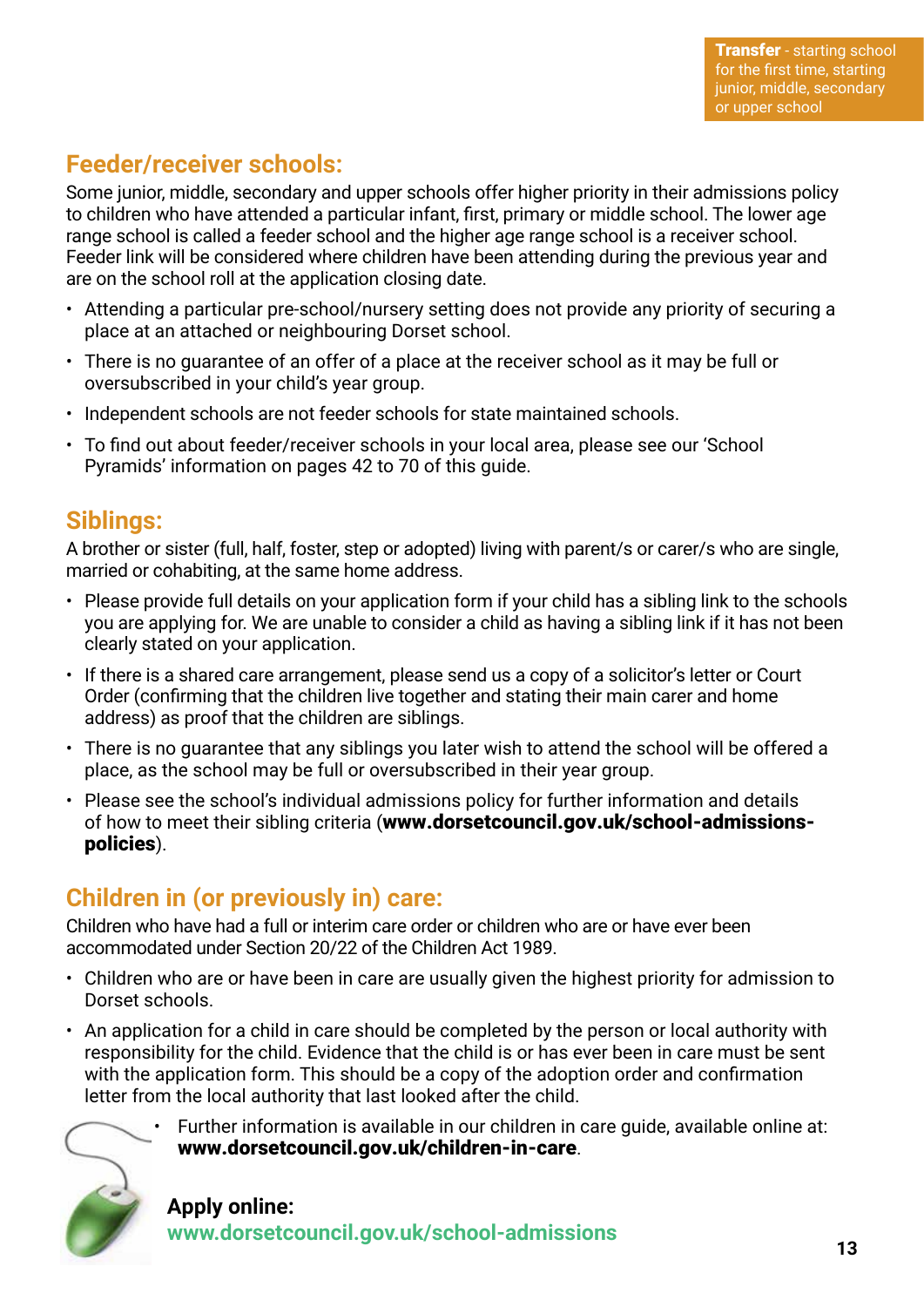**Apply online:** You will receive confirmation when your application has been submitted, which will include details of your preferences. You can log on and view your outcome on offer day.

**www.dorsetcouncil.gov.uk/admissions-view-your-outcome**

# How to apply:

Before making your application, please ensure you have read the 'Important things to think about section' on page 5 of this guide and Useful information pages.

- You will receive two confirmation emails one after you have registered your details to verify the account and the second as soon as you have submitted your application. Please keep a safe record of these emails.
- List up to 3 schools in order of preference. One of these schools should be your catchment school. You'll receive a confirmation email once you've submitted your application.
- Due to the probability in a delay to Grammar School entrance tests, there is the option to add a 4th preference when making a school application for Year 7 entry only.
- Remember to keep a safe note of your username (the email address you used to register) and your password to access the result of your application. We cannot reset them for you if you forget them.

A paper application form can be requested by contacting 01305 221060. or you may download a paper copy from the Admissions website.

## Is there anything else I need to do?

**Yes - It is your responsibility to make sure you have sent in all the required evidence along with your application.** We can only consider your application based on the evidence you have submitted and will not chase you for additional information.

You may have to complete an additional form if you want to apply to religious schools. This is an extra form (Supplementary Information Form or SIF) and not instead of the application form. For more information see 'Religious, faith or denominational' in the Useful information section of this guide (page 31). You should also view our website www.dorsetcouncil.gov.uk/supplementary-information-forms

#### Check whether you need to send

Proof of a new address

Copies of passports and visas

Proof of parental responsibility

Medical evidence

Baptismal certificates, letters or supplementary forms for a faith application

Child in care or vulnerable child proof

![](_page_13_Picture_20.jpeg)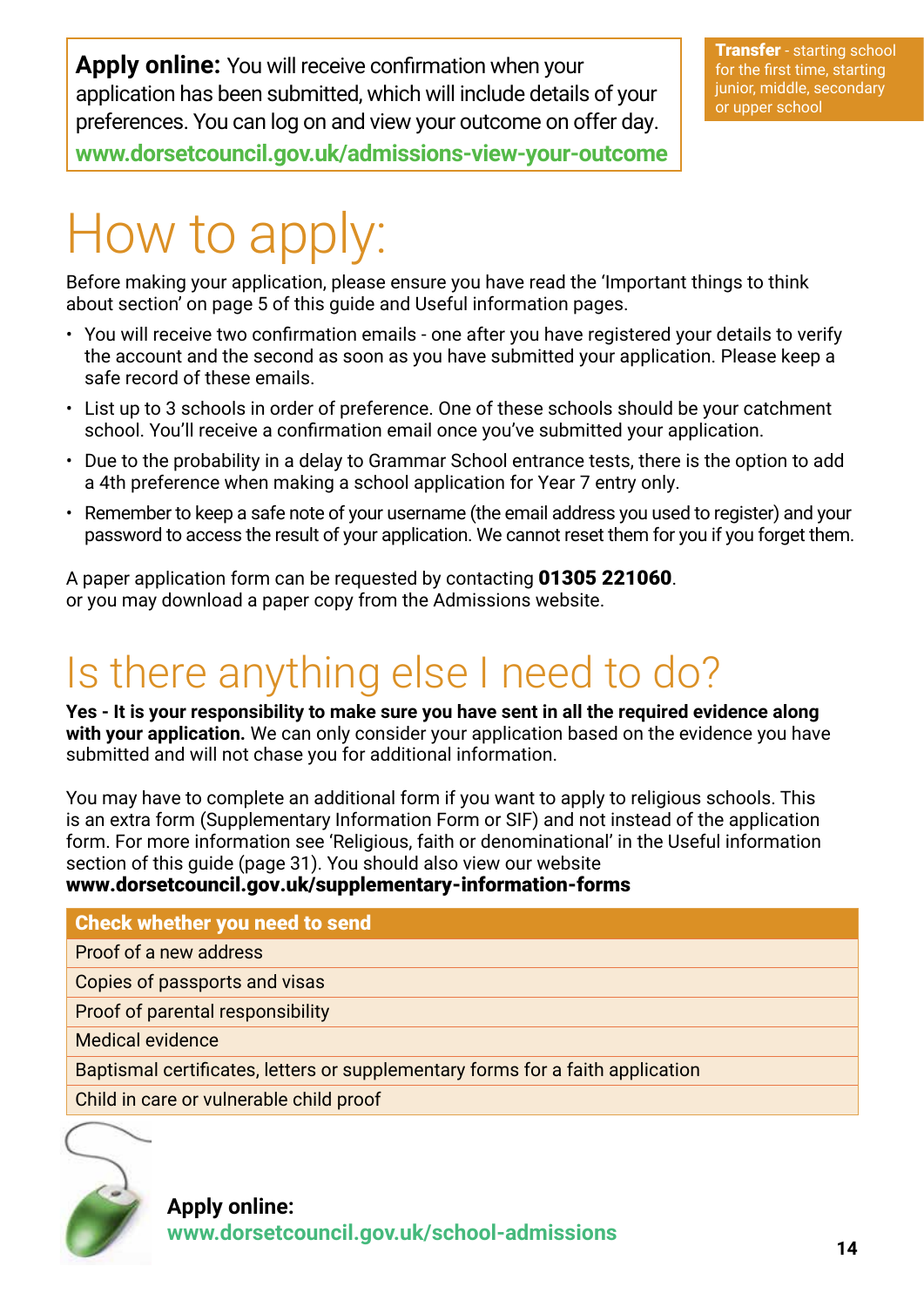# What if I change my mind?

If you need to change the schools you have applied for or the order in which you have listed them, please complete our "Changes to Submitted Application" form. This can be downloaded from our website, or contact 01305 221060 to request a copy.

### **Remember:**

- Your change of preference application must be received by the relevant closing date(s) (see page 10)
- A school may be full in your child's year group and we may not be able to offer your child a place at any of your new preference schools. If we can offer your child a place at any of your new preference schools, we will automatically withdraw the original place offered.

![](_page_14_Picture_6.jpeg)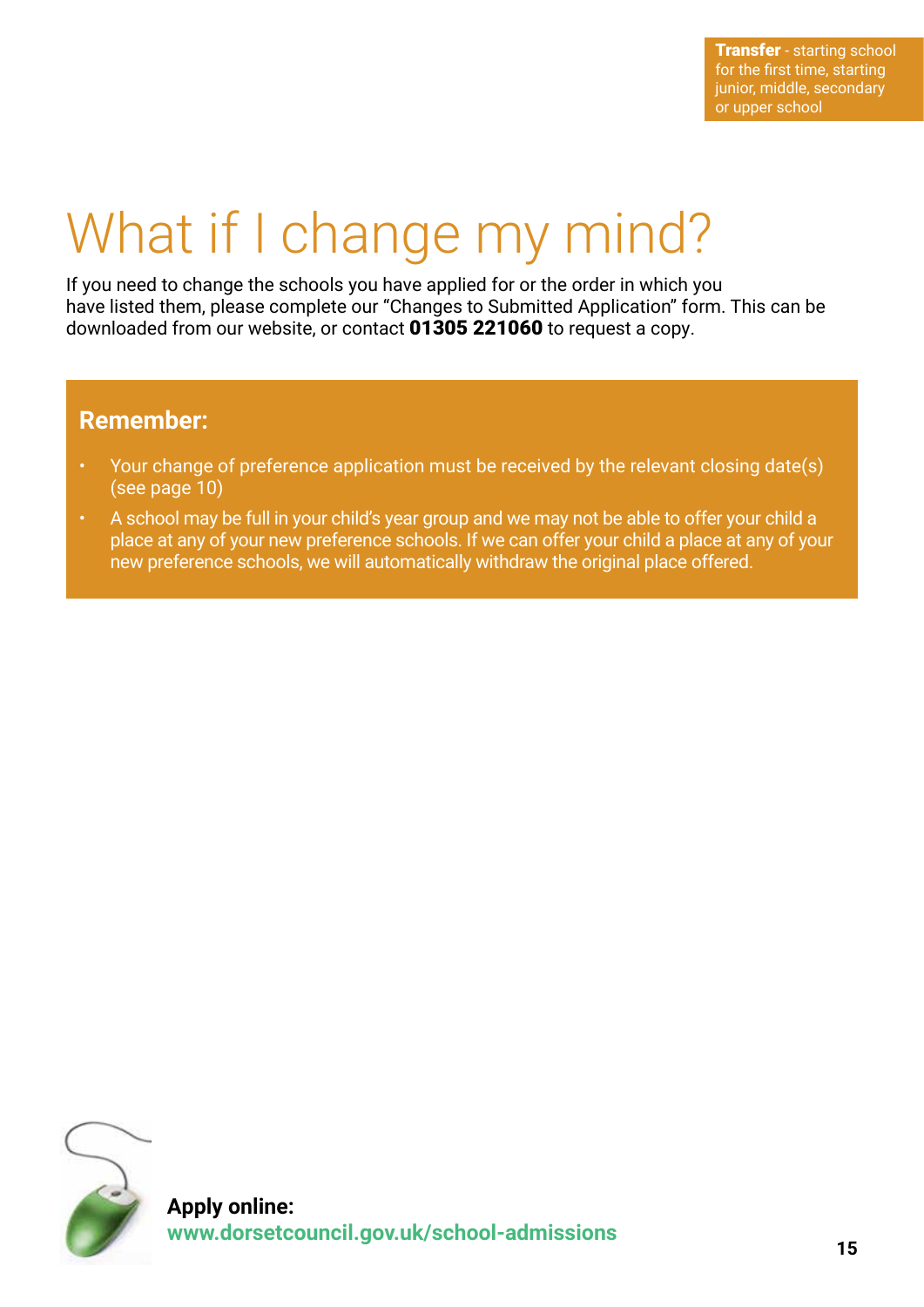# How are transfer applications processed?

| All application forms and supporting evidence sent before the closing date are entered into<br>our database.                                                                                                                                                                                                                                                                                       |
|----------------------------------------------------------------------------------------------------------------------------------------------------------------------------------------------------------------------------------------------------------------------------------------------------------------------------------------------------------------------------------------------------|
|                                                                                                                                                                                                                                                                                                                                                                                                    |
| If required, application details are passed to other admissions authorities (such as schools<br>who process their own applications or other local authority school admissions teams).                                                                                                                                                                                                              |
|                                                                                                                                                                                                                                                                                                                                                                                                    |
| Schools preferenced on applications, are ranked (ordered) according to the admissions criteria<br>for each school. To make sure applications are processed fairly, we do not consider your order<br>of preference at this stage (this means that priority is given to those who meet the highest<br>admissions criteria rather than to those who have named the school as their first preference). |
|                                                                                                                                                                                                                                                                                                                                                                                                    |
| Available places are allocated. We consider your order of preferences and will try to offer you<br>the highest possible of your preferred schools.                                                                                                                                                                                                                                                 |
|                                                                                                                                                                                                                                                                                                                                                                                                    |
| If we have not been able to offer you any of your preferred schools and your child would be<br>a Dorset resident without a school place, we will make an alternative offer. This will be the<br>nearest school (considering transport) with an available place.                                                                                                                                    |
|                                                                                                                                                                                                                                                                                                                                                                                                    |
| You will receive written confirmation of your application's outcome, including transport<br>entitlement. Look out for an email or letter in the post.                                                                                                                                                                                                                                              |

![](_page_15_Picture_3.jpeg)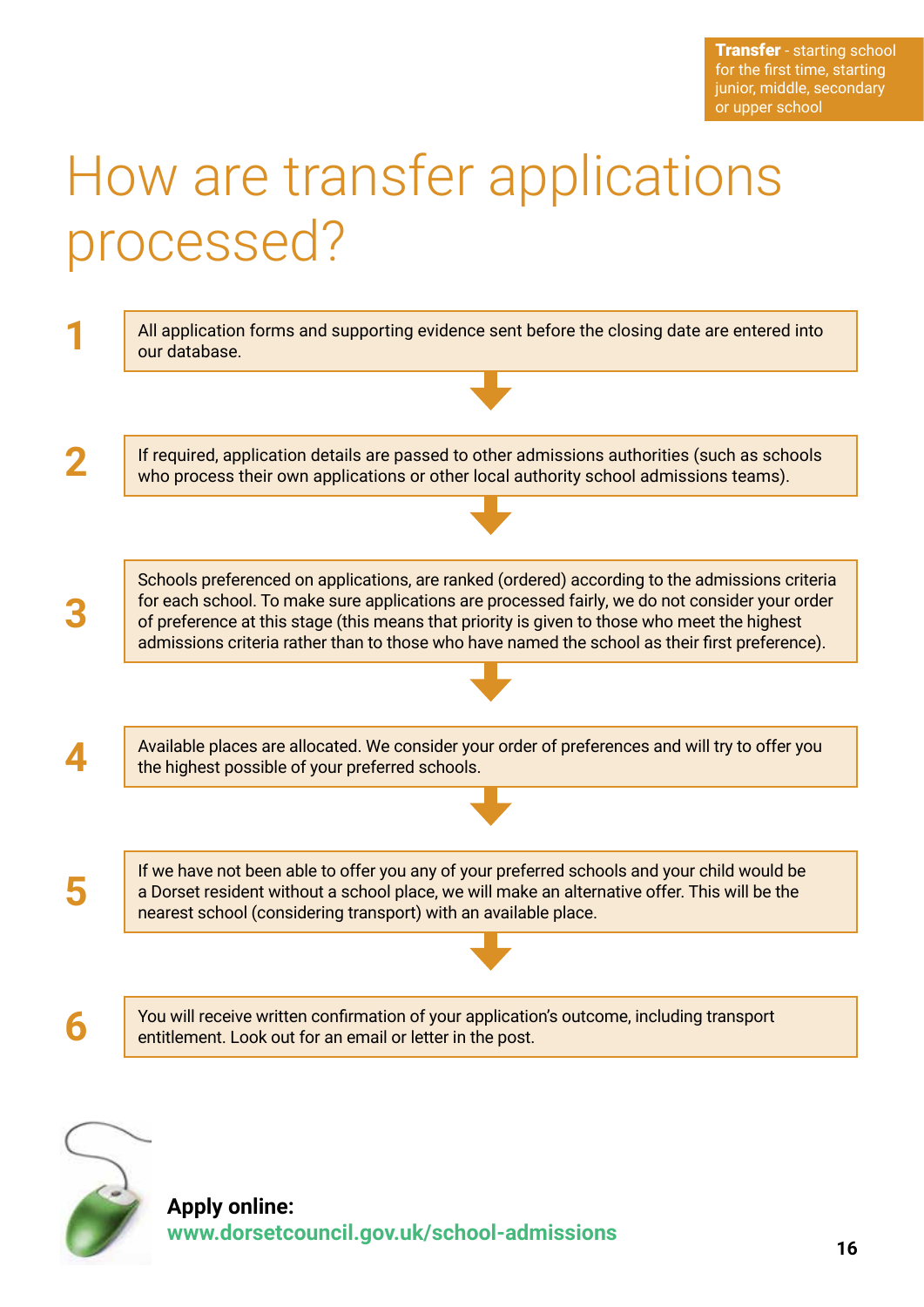**Transfer** - starting school for the first time, starting junior, middle, secondary or upper school

# When will I find out the result of my application?

We will write to advise you of the result of your application and whether you qualify for school transport. This offer letter will be emailed (where we are not able to send your offer letter by email, we will post it to you) on the date shown below:

## Transfer and starting school for the first time:

If your child is due to start Secondary or Upper School (moving to the next age range school in September 2021)

| <b>Application submitted:</b> | Offer date:                          |
|-------------------------------|--------------------------------------|
| On or before 31/10/2020       | 01/03/2021                           |
| On or before 28/02/2021       | 30/03/2021                           |
| After 28/02/2021              | As soon as possible after 31/03/2021 |

If your child is due to start Primary, Infant, Junior or Middle School (either starting school for the first time in Reception or moving to the next age range school in September 2021)

| <b>Application submitted:</b> | Offer date:                          |
|-------------------------------|--------------------------------------|
| On or before 15/01/2021       | 16/04/2021                           |
| On or before 15/04/2021       | 14/05/2021                           |
| After 15/04/2021              | As soon as possible after 15/05/2021 |

If you applied online by 31/10/2020 (secondary and upper school applications) or 15/01/2021 (primary infant, junior or middle school applications), you can log into your online account www.dorsetcouncil.gov.uk/admissions-view-your-outcome to view the result of your application. You will also receive an email later in the day with your offer letter. This letter will also detail any transport entitlement.

**Important:** We are unable to tell anyone the result of their application before the result dates given above.

If you decide that you would like your child to attend an induction day before you have been notified of the outcome of your application, this is done entirely at your risk.

![](_page_16_Picture_11.jpeg)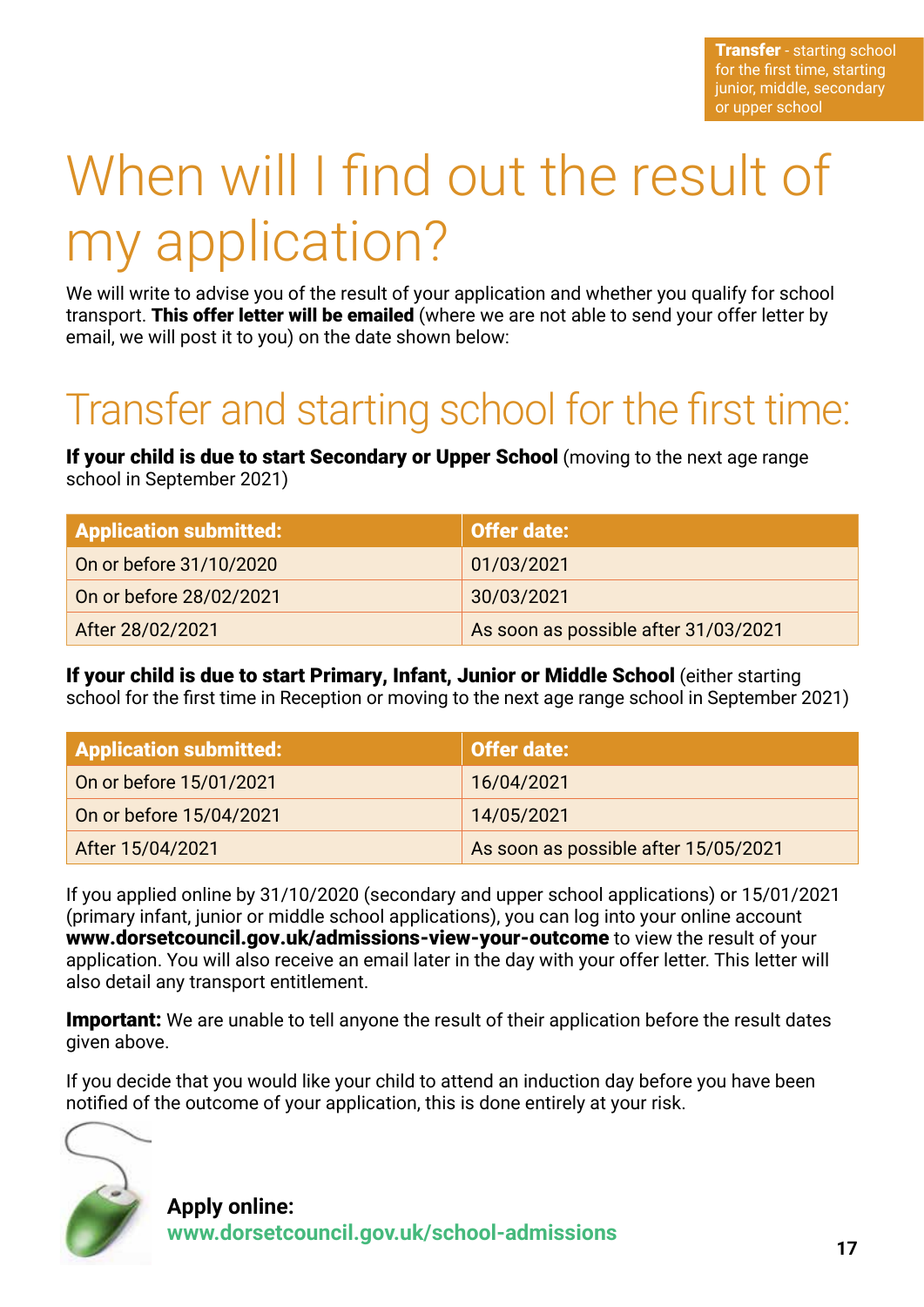# What should I do next?

## Waiting lists:

- You can only request for your child to be added to a particular school's waiting list if you have already applied for and been refused a place at this school.
- Once added to the waiting list, your child's name will remain on the list for the Autumn term only. Please confirm in writing before the start of the Spring school term if you would like your child's name to remain on the list. If the school has a waiting list, your child's name will remain on the list for the Spring and Summer terms.
- If a place becomes available, those on the waiting list will be considered along with any current applications and anyone with a pending appeal hearing. The place will be offered according to the relevant admissions policy.
- The children meeting the highest admission criteria for a particular school are placed at the top of the waiting list. This means that your child's position on the waiting list can change regularly, as it does not operate on a "first come, first served" basis.
- We will contact you immediately if we are able to offer your child a place.

## Withdrawing an offer:

An offer will only be withdrawn if:

- It was based on an application that was fraudulent or deliberately misleading.
- It was made in error.
- It was made by someone who did not have the authority to offer a school place.
- A parent (having been issued with reminders from the school or admissions team and made aware of the consequences) failed to accept their school place within one week of the final reminder. This includes failure to respond to contact from the school regarding transition arrangements/"taster" sessions.
- We receive written confirmation from a parent that they wish to decline the school place offered.

## Declining an offer:

If you decide to decline the place offered you must:

- $\cdot$  confirm this in writing to the school admissions team (either by email or post)
- advise us of the alternative educational arrangements you have made

Your offer will then be withdrawn and the place may be offered to another child.

![](_page_17_Picture_20.jpeg)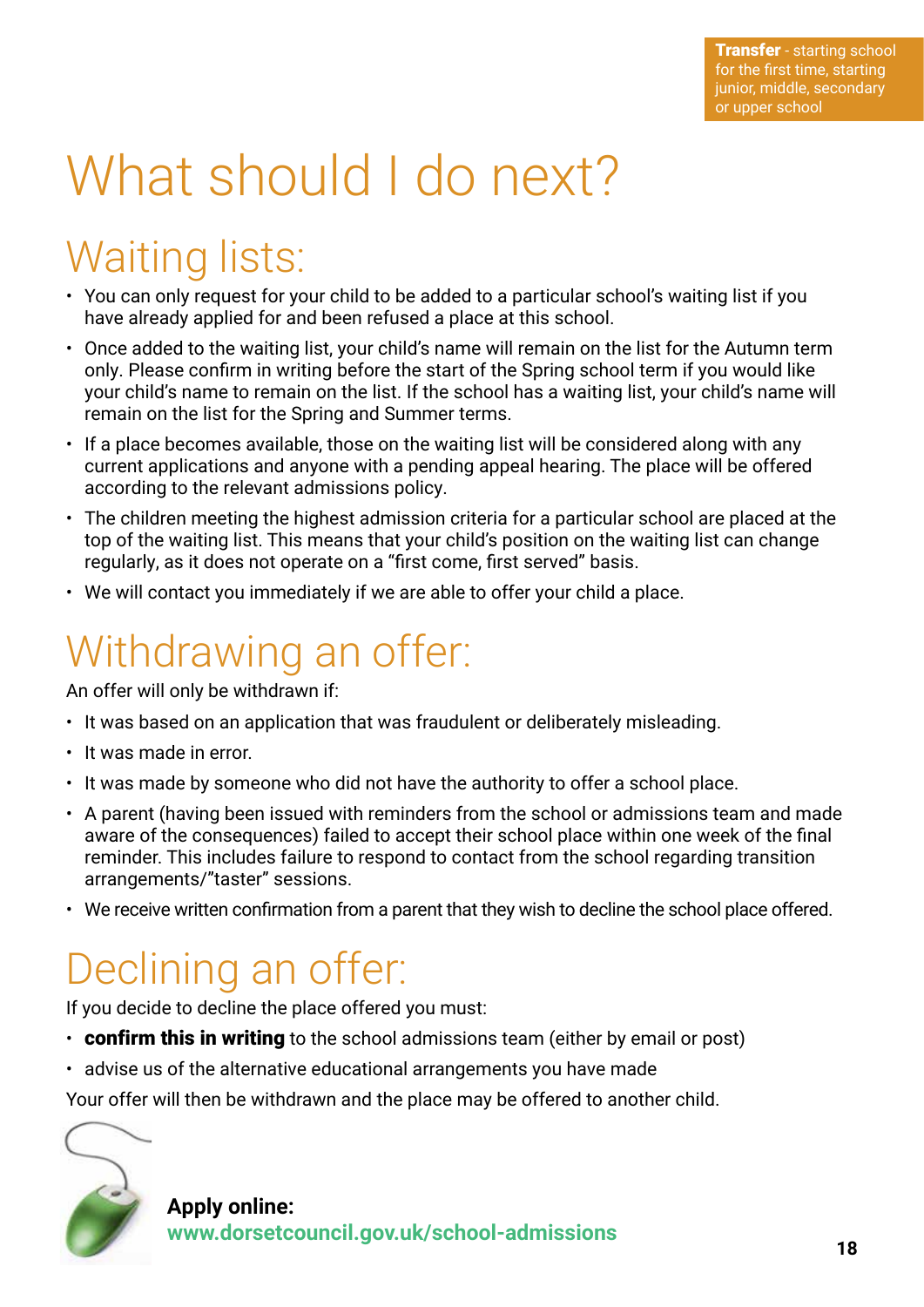# Appealing a decision

## School admissions appeals:

If your child is not offered a place at your preferred school, you can submit an appeal against this decision to an independent appeals panel.

**Important:** Accepting a place at an alternative school will not in any way affect an appeal for your chosen school.

Infant Class Size Restrictions: If you are appealing for a place for a child in Reception, Year 1 or Year 2 at a school which operates a class size of 30, this is known as an Infant Class Size appeal and is different to a standard appeal. Your refusal letter will make clear whether your appeal would be considered as an Infant Class Size appeal. It is very rare for Infant Class Size appeals to be allowed.

Further information about the school admissions appeals process (including a guide to appeals, timetable and application forms) can be found on our website: www.dorsetcouncil.gov.uk/school-appeals or by contacting the Democratic Services team on 01305 224188.

Some schools have their own independent appeals panels. Check if this applies to the school you are appealing for on their website. If it does, you should contact the school directly about appealing for a place.

![](_page_18_Picture_8.jpeg)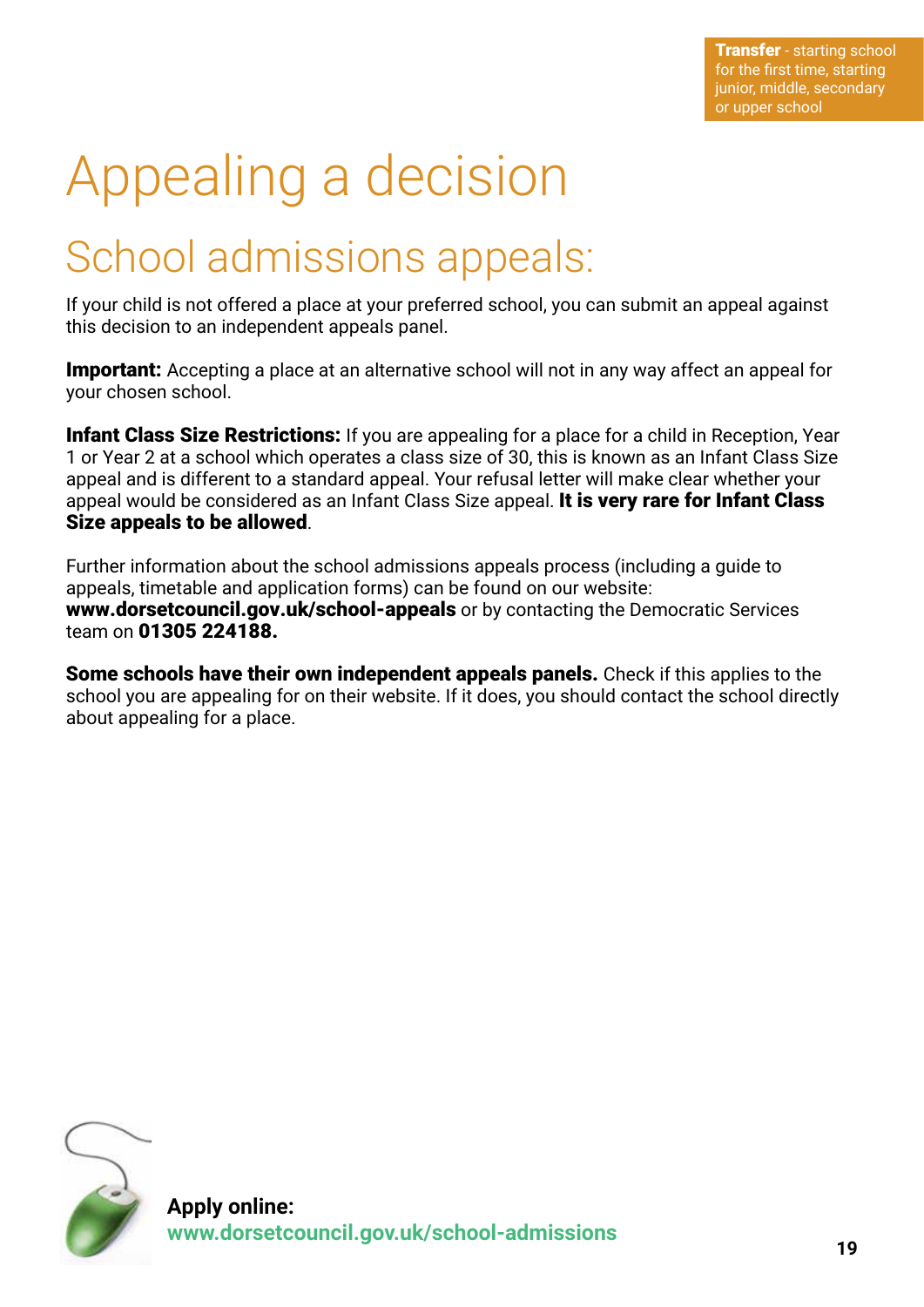**Apply online:** You will receive confirmation when your application has been submitted. **www.dorsetforyou.gov.uk/school-admissions**

# In Year Applications:

If your child is moving into an existing year group, for example changing schools because of a house move or moving from one primary school into another primary school.

We do not encourage moving from one local school to another school mid- year because research shows it can have a negative effect on a child's progress. Consider whether it is necessary to move schools and speak to your child's current school before completing an application. If your child has already started their exam courses, it is unlikely that another school will be able to match your child's options or exam boards, which may affect their final grades.

- You may make an In Year application at any time of year as there are no closing dates for this type of application.
- $\cdot$  You do not need to be a Dorset resident to complete this type of application form. However, if you are applying for a school in another county, please contact their school admissions team (see page 41 for neighbouring local authority contact details).
- $\cdot$  Some schools process their own applications. Check whether the school is "managing" own in years" in the 'Schools Pyramids' information starting on page 42 of this guide. If it is, you should contact the school directly to enquire about a place for your child.
- Please note we do not process applications for post-16 students (sixth-form, college or training) rather you should contact the school or college directly for further information.
- Applications will be processed no more than half a term in advance of date place requested. If you are applying for a place for September 2021 your application will be considered from June/July 2021.
- We aim to process applications as quickly as possible but please note that constraints such as school holidays and requiring information from schools can delay processing applications.
- Once a place has been offered, we expect it to be taken up within 15 school days of your requested start date.

![](_page_19_Picture_12.jpeg)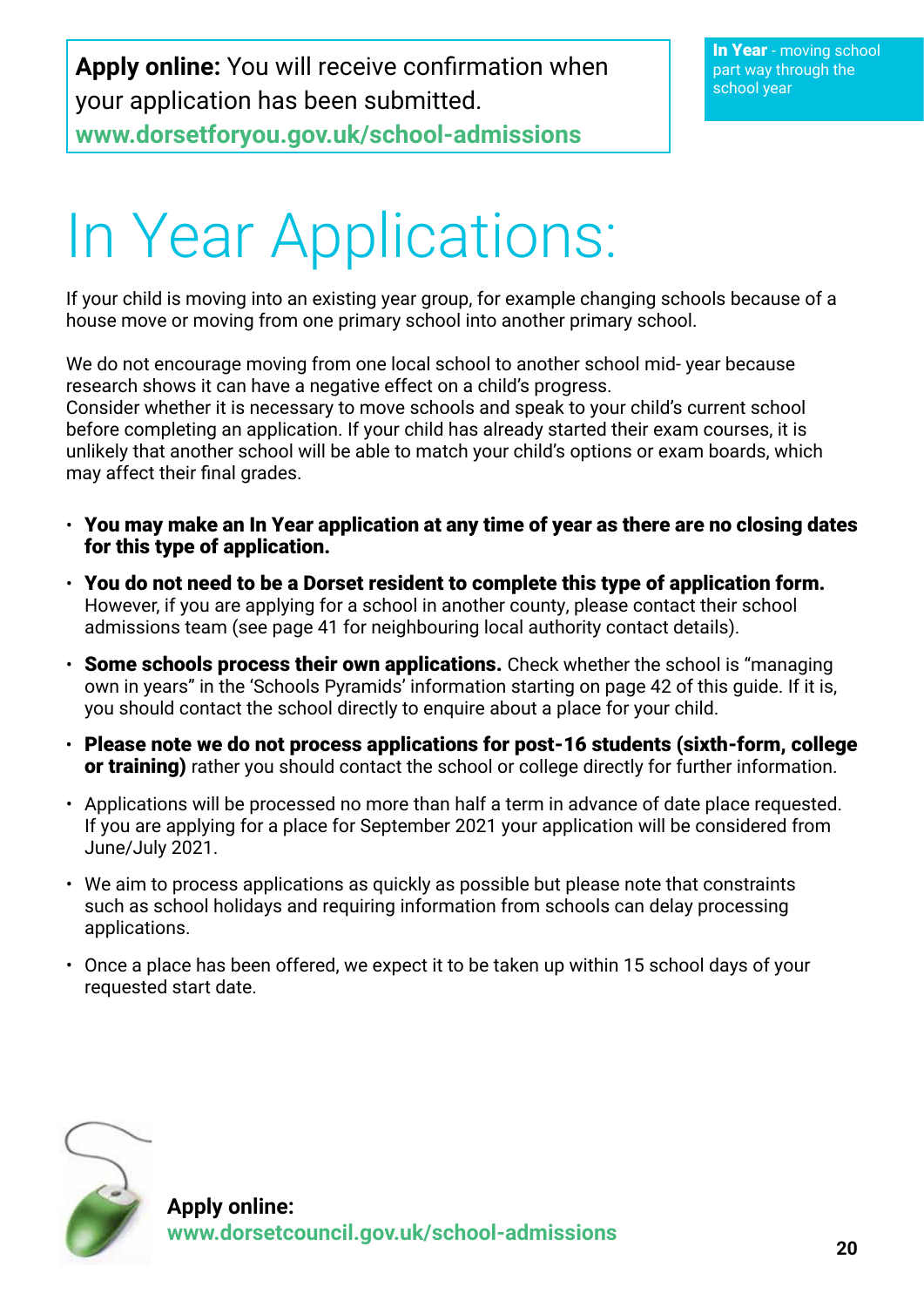# How to apply:

Before making your application, please ensure you have read the 'Important things to think about section' on page 5 of this guide.

- List up to 3 schools in order of preference. One of these schools should be your catchment school. You'll receive a confirmation email once you've submitted your application.
- You will receive two emails one after you have registered your details to verify the account and the second as soon as you have submitted your application. Please keep a safe record of these emails.

A paper application form can be requested by contacting 01305 221060 or you may download a paper copy from the Admissions website.

## Oversubscription policy:

Where there are more applications for a particular school than there are places available applications are ranked (ordered) according to the criteria they meet and a place offered to the child meeting the highest criteria in the oversubscription policy.

To check which type of school you are applying for and for more information about oversubscription criteria, see the relevant section in this guide (pages 32 to 33).

If you are applying for a school which has its own admissions policy, details of the policy can be found on www.dorsetcouncil.gov.uk/school-admissions-policies or by contacting the school.

![](_page_20_Picture_10.jpeg)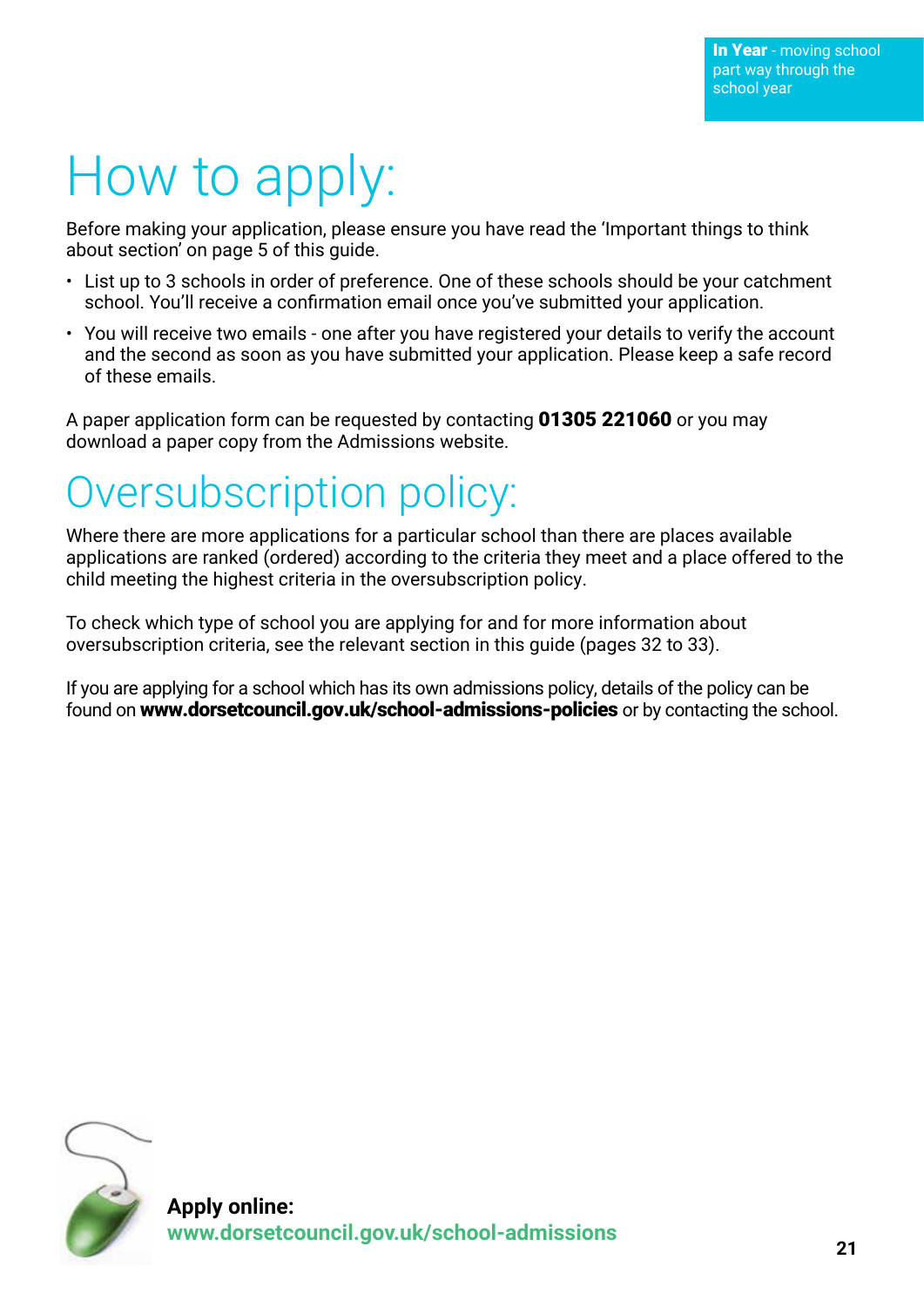## Before you apply - useful information

## **Catchment area:**

A geographic area from which children may be given priority for admission to a particular school.

- Children living within a school's catchment area are ranked as a high priority for a place. There is, however, no guarantee of an offer of a place at your catchment school as it may be full or oversubscribed in your child's year group.
- If you do not name your catchment or nearest school as one of your preferences on your application form you are likely to be responsible for organising and paying for your child's school transport.
- To check your catchment school visit **www.dorsetcouncil.gov.uk/school-catchment-areas** - please be aware that this is for guidance only, for confirmation of your catchment school, contact the school admissions team.
- The following schools do not have catchment areas: All Saints CE School (Weymouth), Budmouth College (Weymouth), Dorset Studio School (Dorchester) and all Voluntary Aided Roman Catholic schools.

## **Published admission number (PAN):**

Each school has an agreed maximum total number of pupils for each of its year groups. This number is based on building space availability or (for some first/primary schools) on legal class size limits and has been agreed by the school's governing body. You can find out the published admission number for a particular school by checking our school pyramids information on pages  $42 - 70$  of this guide.

It may be possible for a school to exceed the published admission number, but this is considered on a case by case basis and only applies to the following situations:

- For schools which follow Dorset's admissions policy (see pages 33-34), if the last place within the published admission number is given to one of multiple birth siblings (e.g. twins or triplets), the other birth siblings will also be offered a place.
- If an error occurs and the child should have been offered a place.
- If a large group of families with children arrive in the area and it has not been possible to make an offer within the normal allocation of places because of short notice.
- If an unexpected event occurs in a school which means that it is necessary to place children urgently or temporarily into an alternative education provision.

![](_page_21_Picture_15.jpeg)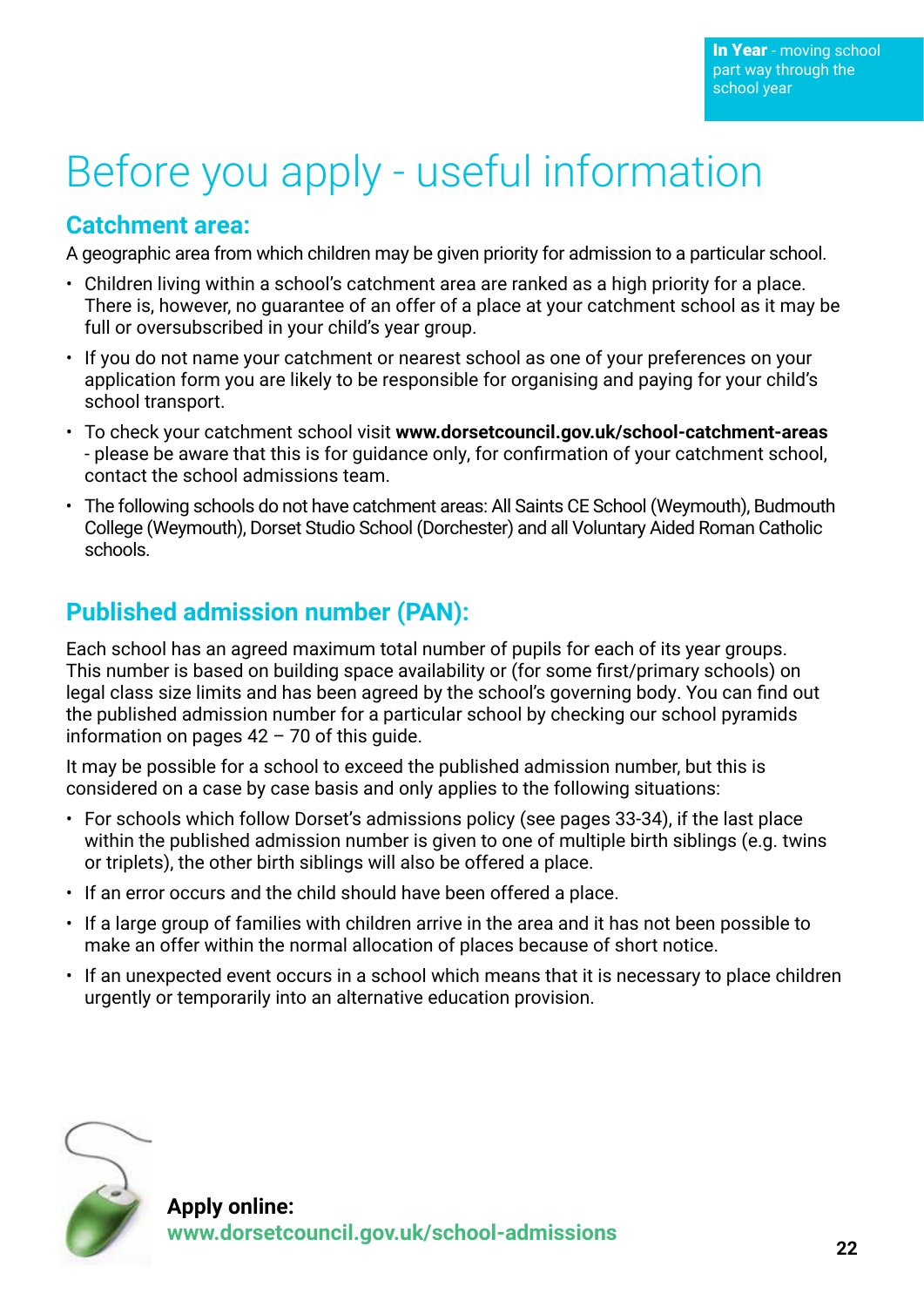# Is there anything else I need to do?

Yes - It is your responsibility to make sure you have sent in all the required evidence along with your application. We can only consider your application based on the evidence you have submitted and will not chase you for additional information.

#### Check whether you need to send\*

Proof of a new address

Copies of passports and visas

Proof of parental responsibility

Medical evidence

Baptismal certificates, letters or supplementary forms for a faith application

Child in care or vulnerable child proof

Information about siblings already on roll or with pending applications

\* For more information, see the relevant sections in the 'Useful information' pages of this guide.

## What if I change my mind?

If you need to change the schools you have applied for or the order in which you have listed them, please complete our "Changes to Submitted Application" form. This can be downloaded from our website, or contact 01305 221060 to request a copy.

#### **Remember:**

A school may be full in your child's year group and we may not be able to offer your child a place at any of your new preference schools.

## After the outcome of your application:

We will contact you to confirm the result of your application. If you have been refused a place, we will explain the options available.

![](_page_22_Picture_18.jpeg)

**Apply online: www.dorsetcouncil.gov.uk/school-admissions <sup>23</sup>**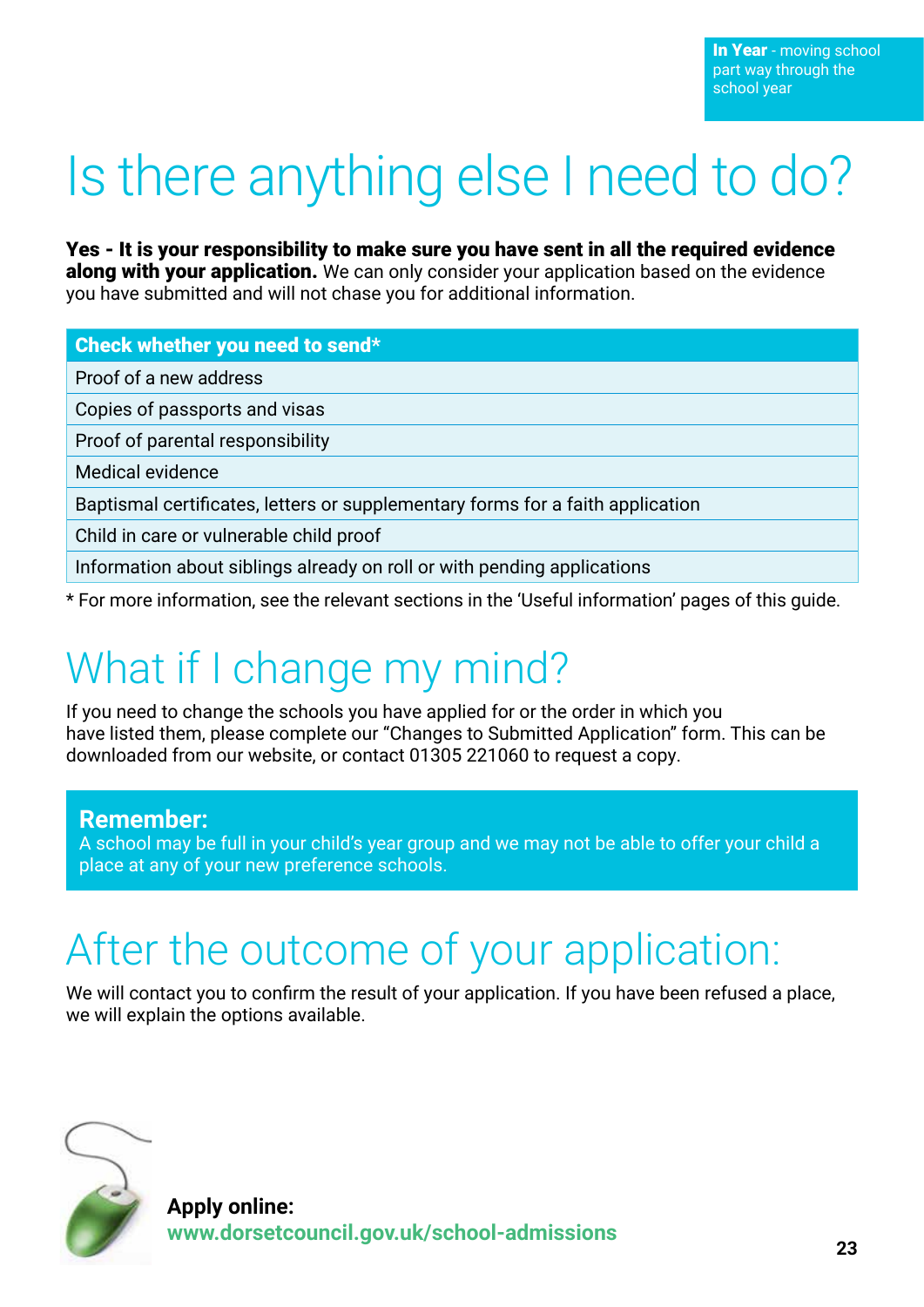# In year fair access:

This is where an independent panel ensures that children who have no school place and meet the criteria set out in the In Year Fair Access policy quickly have access to education.

Further information is available on our website: www.dorsetcouncil.gov.uk/school-admissions-policies

# What should I do next?

## Waiting lists:

- You can only request for your child to be added to a particular school's waiting list if you have already applied for and been refused a place at this school and the school holds a waiting list.
- If a place becomes available, those on the waiting list will be considered along with any current applications and anyone with a pending appeal hearing. The place will be offered according to the relevant admissions policy.
- The children meeting the highest admission criteria for a particular school are placed at the top of the waiting list. This means that your child's position on the waiting list can change regularly, as it does not operate on a "first come, first served" basis.
- We will contact you immediately if we are able to offer your child a place.

## Withdrawing an offer:

An offer will only be withdrawn if:

- It was based on an application that was fraudulent or deliberately misleading.
- It was made in error.
- It was made by someone who did not have the authority to offer a school place.
- A parent (having been issued with reminders from the school or admissions team and made aware of the consequences) failed to accept their school place within one week of the final reminder. This includes failure to respond to contact from the school regarding transition arrangements/"taster" sessions.
- We receive written confirmation from a parent that they wish to decline the school place offered.

![](_page_23_Picture_17.jpeg)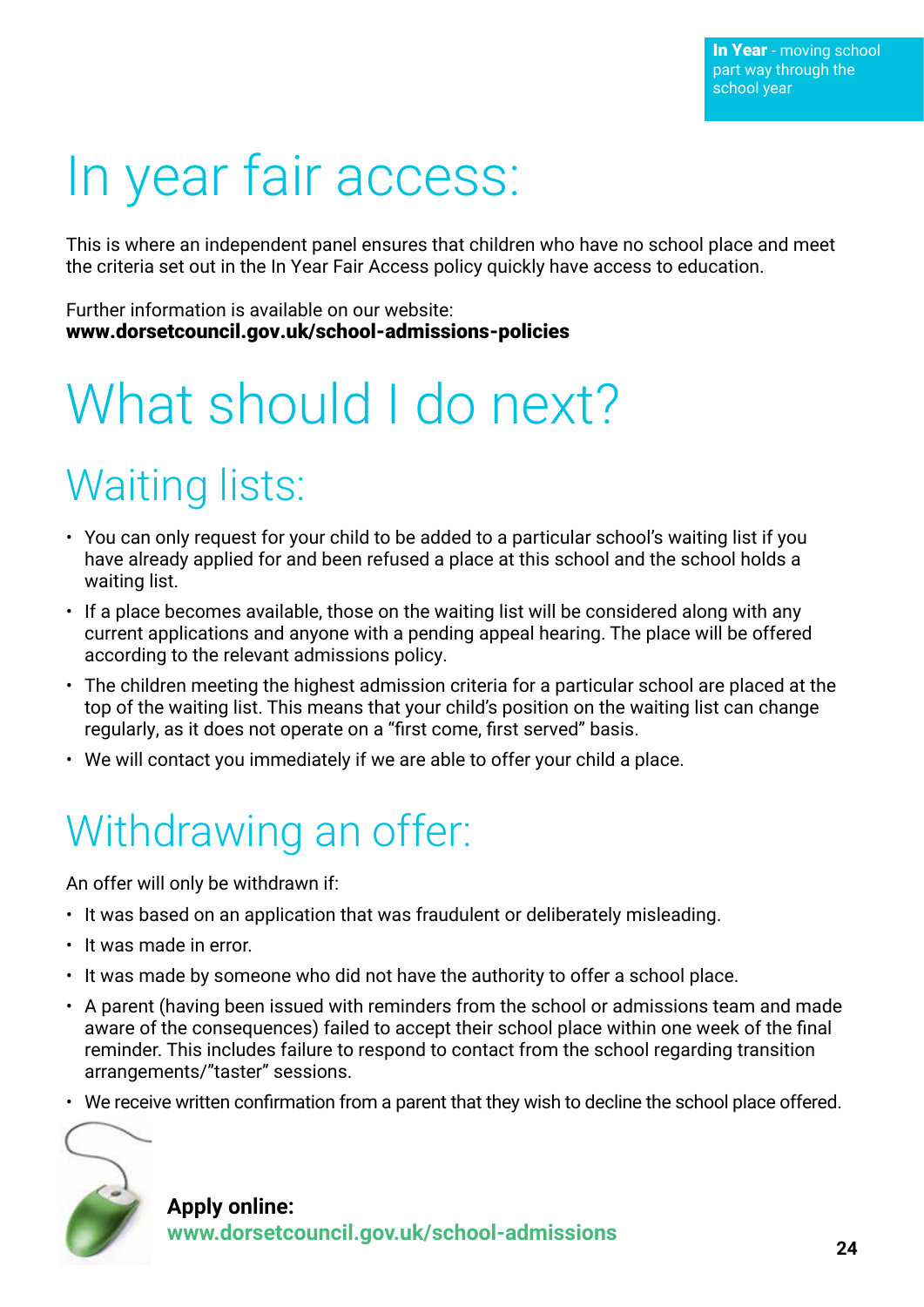# Appealing a decision

## School admissions appeals:

If your child is not offered a place at your preferred school, you can submit an appeal against this decision to an independent appeals panel.

**Important:** Accepting a place at an alternative school will not in any way affect an appeal for your chosen school.

Infant Class Size Restrictions: If you are appealing for a place for a child in Reception, Year 1 or Year 2 at a school which operates a class size of 30, this is known as an Infant Class Size appeal and is different to a standard appeal. Your refusal letter will make clear whether your appeal would be considered as an Infant Class Size appeal. It is very rare for Infant Class Size appeals to be allowed.

Further information about the school admissions appeals process (including a guide to appeals, timetable and application forms) can be found on our website: www.dorsetcouncil.gov.uk/school-appeals or by contacting the Democratic Services team on 01305 224188.

Some schools have their own independent appeals panels. Check if this applies to the school you are appealing for on their website. If it does, you should contact the school directly about appealing for a place.

![](_page_24_Picture_8.jpeg)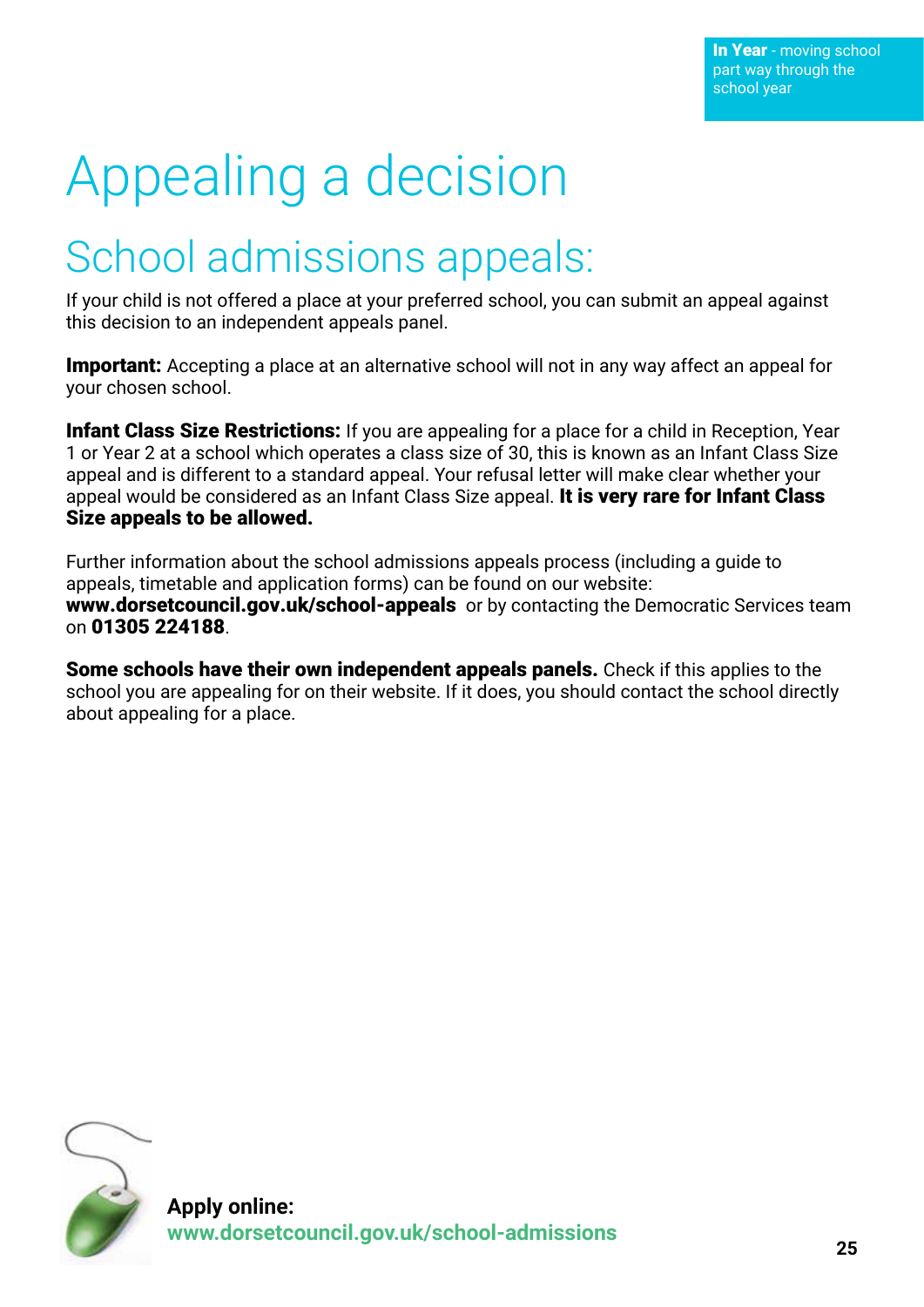# Useful information

## Home address:

The address where a child resides all or the majority of school days/weeks.

If there is dispute over a child's home address, we will use the address to which Child Benefit is paid. If Child Benefit is not received, we will use the home address given on the child's General Practitioner (doctor's) record. Please refer to the parental responsibility section (page 28) for information about who should complete a child's application form in cases of shared care.

### **Remember:**

Please make it clear on your application whether you are applying from your current or your new address. We can only base your application on a new address if you have supplied us with appropriate evidence of this address.

- If you move address after submitting your application, you must send us evidence of your new address in order for us to process your application based on this address. Your application will be based on your confirmed address at the closing date.
- If you move address before your child starts at their new school, please tell us your new address and date of move so that we have correct contact details for you and can reassess any transport entitlement

## **UK residents**

**Important:** If you or your child have recently moved or are due to move into or within Dorset, you must send us evidence of your new address. This should be one of the following:

| <b>Type of house move</b>                                                          | <b>Evidence we need</b>                                                                                                                                                                                                                                                                                                          |
|------------------------------------------------------------------------------------|----------------------------------------------------------------------------------------------------------------------------------------------------------------------------------------------------------------------------------------------------------------------------------------------------------------------------------|
| <b>Property sale</b>                                                               | A solicitor's letter confirming exchange of contracts on your property sale and purchase.                                                                                                                                                                                                                                        |
| <b>Property rental</b>                                                             | A copy of your new tenancy agreement (giving property address, date, duration of<br>tenancy), signed by yourself and your new landlord as well as notice to quit your<br>current property. The new tenancy agreement must be signed and dated before the<br>closing date, but can have a start date later than the closing date. |
| Moving to live with<br>a friend or relative                                        | A letter from your friend/relative confirming the arrangements and date that you will be<br>moving to live with them as well as proof of their address (such as a recent council tax<br>or utility bill). Your application can only be based on this address once you are actually<br>living there.                              |
| Child moving from one<br>parent/carer to live with<br>another on a long-term basis | Written confirmation from both parents (or from parent/previous carer and new carer)<br>of the new arrangements as well as proof of the new address (such as a copy of a<br>recent council tax or utility bill).                                                                                                                 |
| <b>Armed services</b><br>or crown servants                                         | Posting order or official letter stating the date you are due to move and unit postal<br>address or quartering area.                                                                                                                                                                                                             |
| Domestic abuse/<br>violence refuge                                                 | Written confirmation (from refuge staff) that you are living in the refuge due to<br>domestic abuse/violence.                                                                                                                                                                                                                    |

![](_page_25_Picture_12.jpeg)

## **Apply online: www.dorsetcouncil.gov.uk/school-admissions <sup>26</sup>**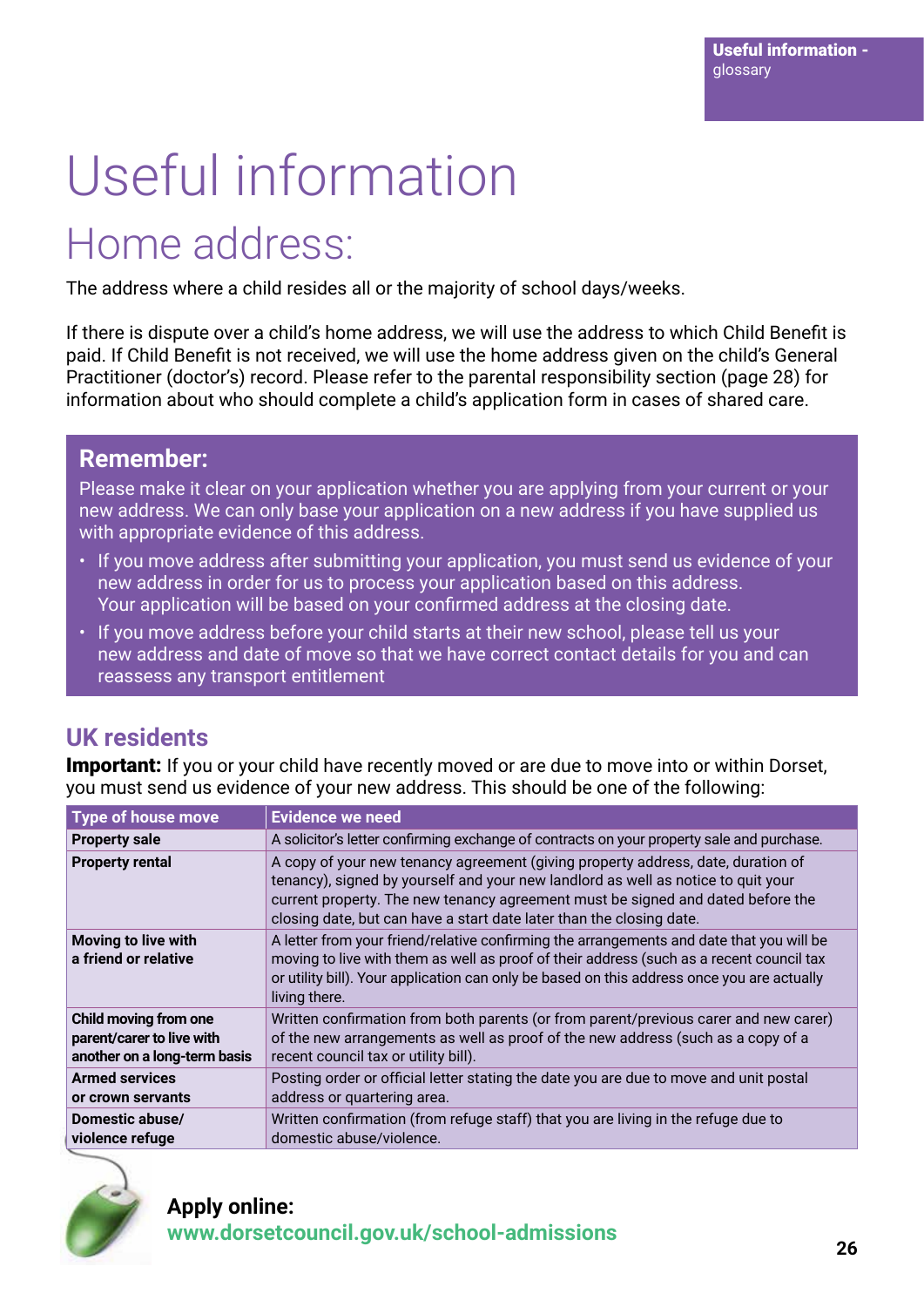![](_page_26_Picture_1.jpeg)

## **Moving to live in the UK?**

- If you are a British citizen living abroad or a citizen of the European Economic Area, you need to send us copies of passports or citizen cards, proof of a UK address where you will be resident and date of arrival in the UK for yourself and your child. We can process your application as soon as we have received these.
- If you are a citizen from a country outside the European Economic Area, you need to send us copies of passports, appropriately endorsed visas, proof of a UK address where you will be resident and date of arrival in the UK for yourself and your child. We can only process your application once your child is living in the UK. Original passports and visas must be shown at the school when your child starts.
- We will process applications from asylum seekers on a case by case basis, working with other agencies as necessary.

## **UK Service Personnel**

• In line with Dorset Council policy, school admissions will work within the Armed Forces Convenant. If you think that the AFC will apply to you , then please ensure you make it clear on your application for a school place and for school transport.

We will comply with other policies and codes such as The Armed Forces Covenant www.dorsetcouncil.gov.uk/school-admissions-policies and Special Educational Needs legislation.

![](_page_26_Picture_9.jpeg)

![](_page_26_Picture_10.jpeg)

**Apply online: www.dorsetcouncil.gov.uk/school-admissions <sup>27</sup>**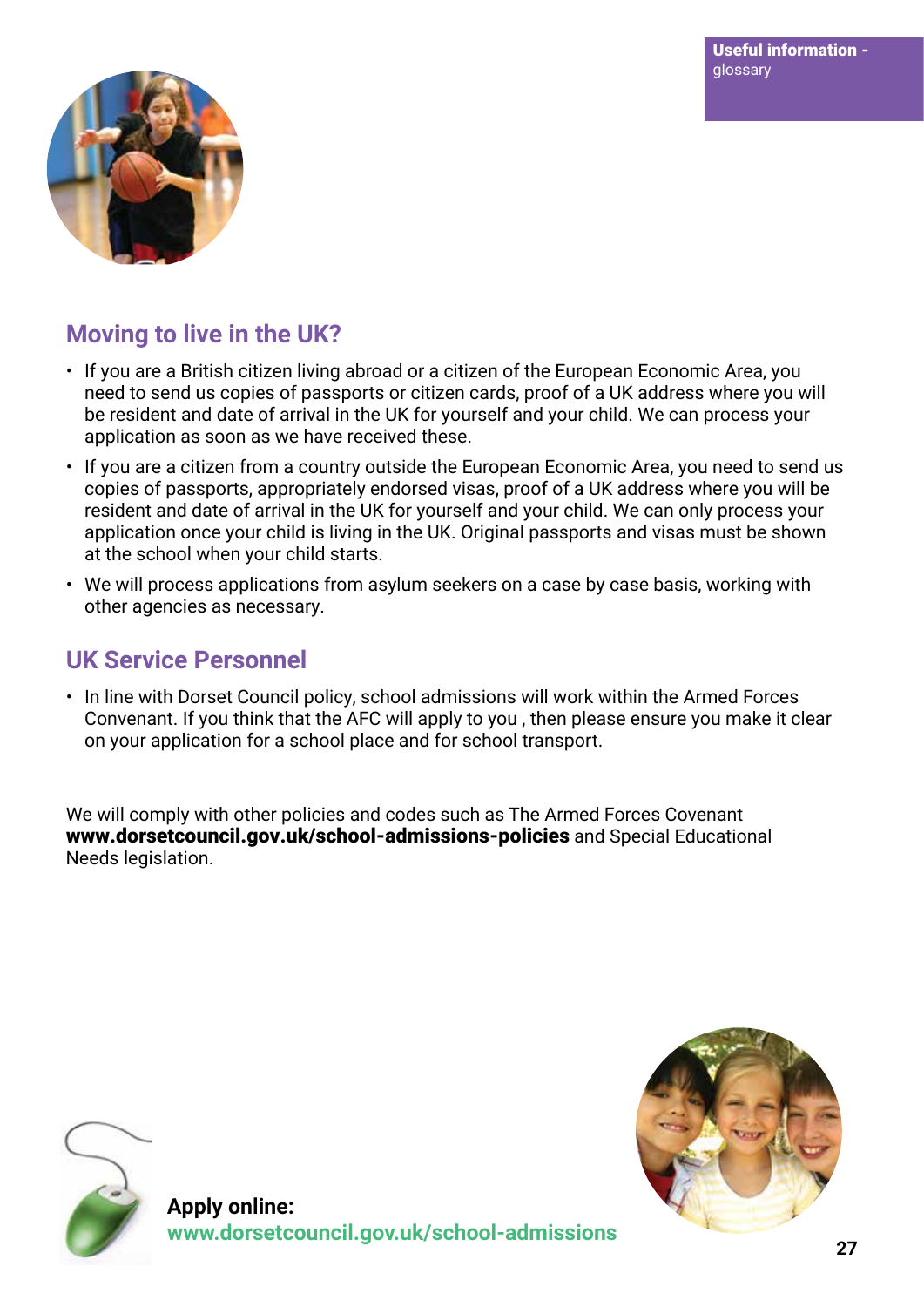## Parental Responsibility

Certain legal rights, duties, powers, responsibilities and authority relating to care of a child.

- We will only consider one school admissions application. This should be completed by the person with parental responsibility who has care of the child for the majority of school days/ weeks (unless a Court Order states differently). If there is joint parental responsibility, you must indicate on the application that all those with parental responsibility are aware of and agree to the application being made.
- Information about parental responsibility is available online at www.gov.uk/parental-rights-responsibilities.
- Please refer to the Home Address section (page 26) for information about how we decide on a child's home address in cases of shared care.
- We will only discuss the application with the person(s) shown to have parental responsibility for the child, unless we have formal permission to contact another nominated person (such as a social worker, translator or other family member).
- In all cases, we have the right to request evidence and/or to take legal advice before processing an application.

Important: If a child lives with someone other than a close relative for 28 days or more, legally, Children's Services must be informed 01305 221498.

## Catchment area:

A geographic area from which children may be given priority for admission to a particular school.

- Children living within a school's catchment area are ranked as a high priority for a place. There is, however, no guarantee of an offer of a place at your catchment school as it may be full or oversubscribed in your child's year group.
- If you do not name your catchment or nearest school as one of your preferences on your application form you are likely to be responsible for organising and paying for your child's school transport.
- To check your catchment school visit www.dorsetcouncil.gov.uk/school-catchment-areas - please be aware that this is for guidance only, for confirmation of your catchment school, contact the school admissions team.
- The following schools do not have catchment areas: All Saints CE School (Weymouth), Budmouth College (Weymouth), Dorset Studio School (Dorchester) and all Voluntary Aided Roman Catholic schools.

![](_page_27_Picture_15.jpeg)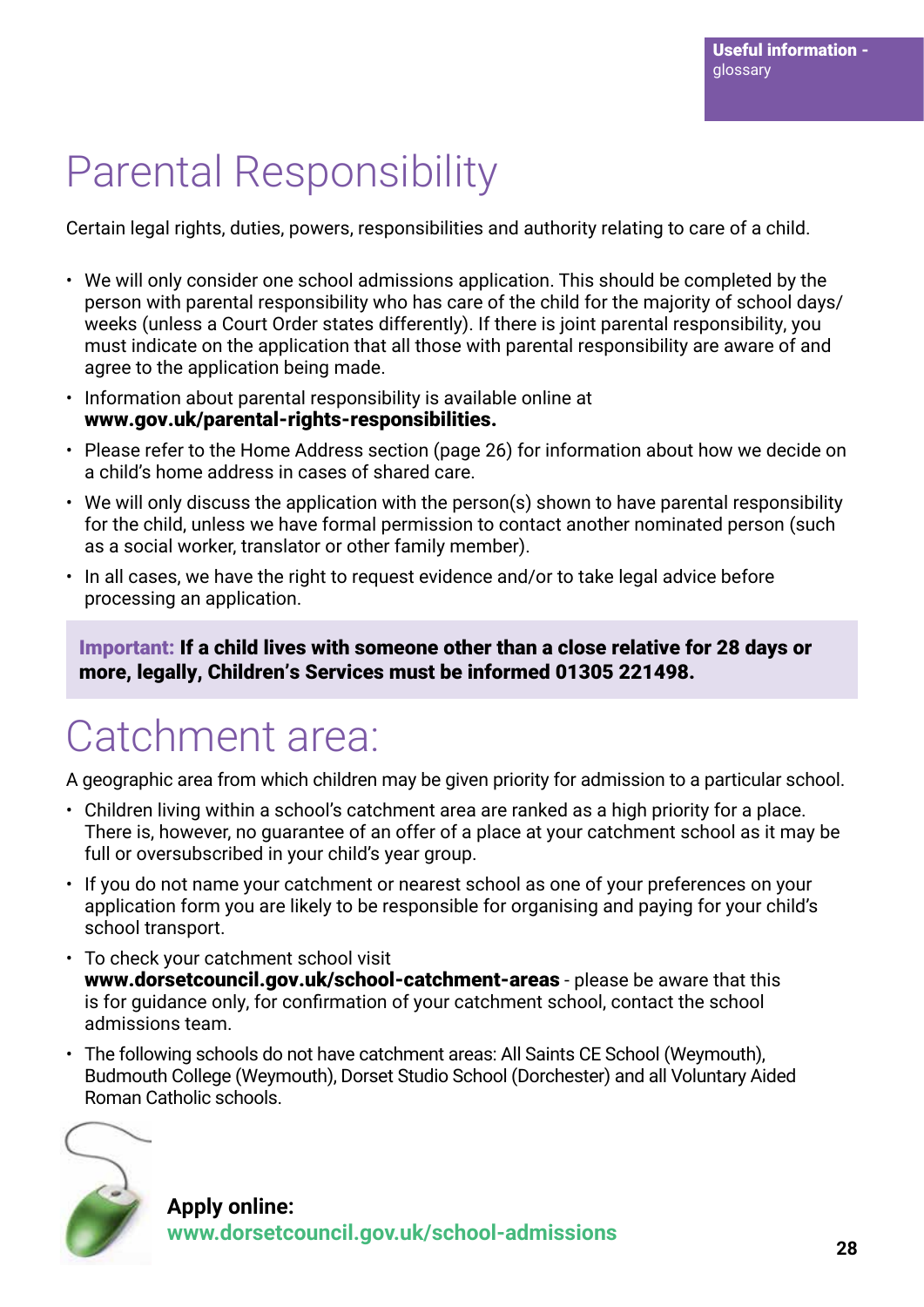## Feeder/receiver schools:

Some junior, middle, secondary and upper schools offer higher priority in their admissions policy to children who have attended a particular infant, first, primary or middle school. The lower age range school is called a feeder school and the higher age range school is a receiver school. Feeder link will be considered where children have been attending during the previous year and are on the school roll at the application closing date.

- Attending a particular pre-school/nursery setting does not guarantee a place at an attached or neighbouring school.
- There is no guarantee of an offer of a place at the receiver school as it may be full or oversubscribed in your child's year group.
- Independent schools are not feeder schools for state maintained schools.
- To find out about feeder/receiver schools in your local area, please see our 'School Pyramids' information on pages 42 to 70 of this guide.

## Children in (or previously in) care:

Children who have had a full or interim care order or children who are or have ever been accommodated under Section 20/22 of the Children Act 1989.

- Children who are or have been in care are usually given the highest priority for admission to Dorset schools.
- An application for a child in care should be completed by the person or local authority with responsibility for the child. Evidence that the child is or has ever been in care must be sent with the application form. This should be a copy of the adoption order and confirmation letter from the local authority that last looked after the child.
- Further information is available in our children in care guide, available online at: www.dorsetcouncil.gov.uk/children-in-care.

![](_page_28_Picture_12.jpeg)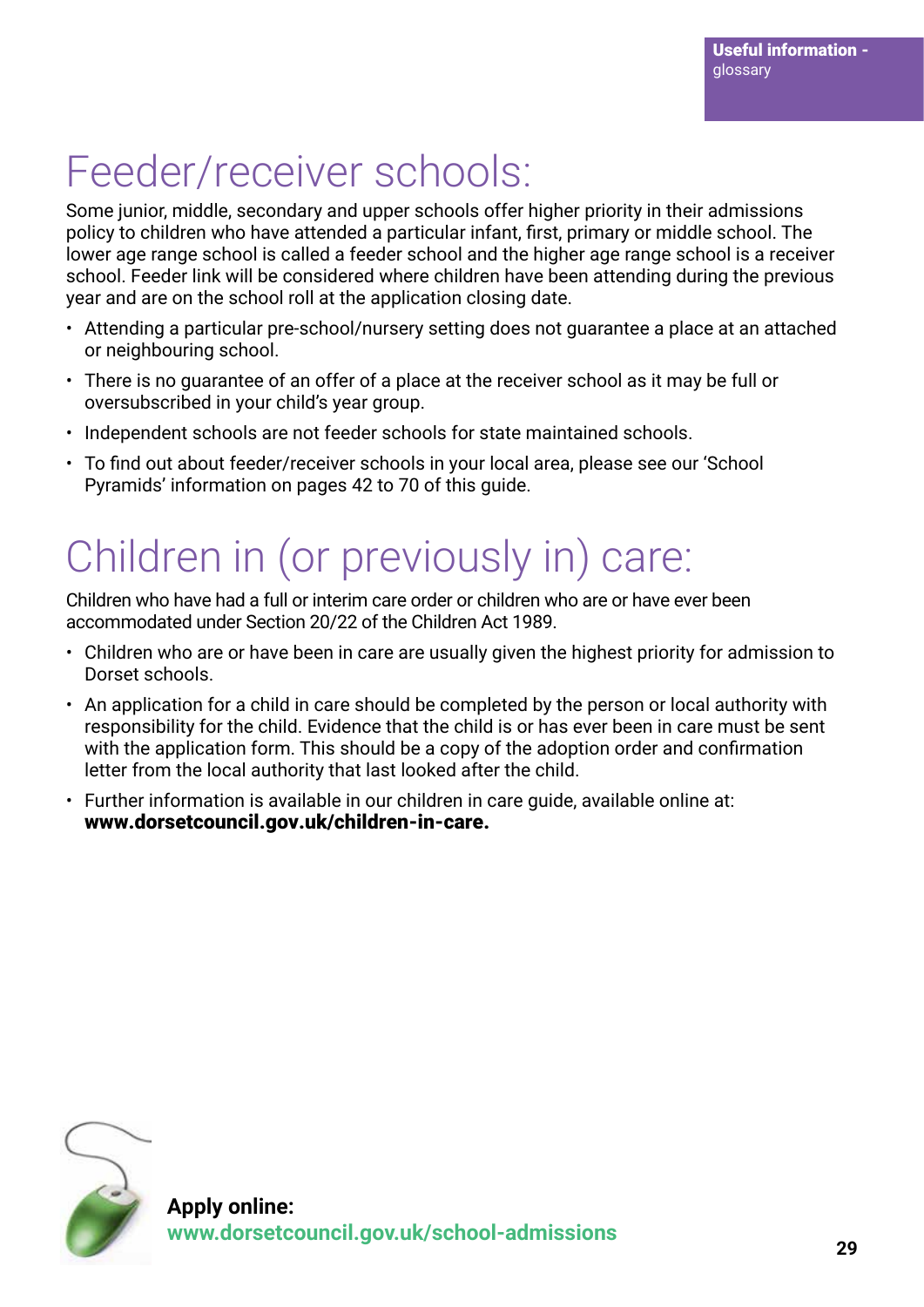## Siblings:

A brother or sister (full, half, foster, step or adopted) living with parent/s or carer/s who are single, married or cohabiting, at the same home address.

- Please provide full details on your application form if your child has a sibling link to the schools you are applying for. We are unable to consider a child as having a sibling link if it has not been clearly stated on your application.
- If there is a shared care arrangement, please send us a copy of a solicitor's letter or Court Order (confirming that the children live together and stating their main carer and home address) as proof that the children are siblings.
- There is no guarantee that any siblings you later wish to attend the school will be offered a place, as the school may be full or oversubscribed in their year group.
- Please see the school's individual admissions policy for further information and details of how to meet their sibling criteria (www.dorsetcouncil.gov.uk/school-admissions-policies).

## Children of UK service personnel:

UK service personnel or crown servants

- Dorset Council complies with the Armed Forces Covenant.
- For families of service personnel with a confirmed posting to the area or crown servants returning from overseas to live in the area, we will allocate a place in advance of a family's arrival in the area.
- In order to do so, we require an official letter giving a relocation date and unit postal address/quartering area address for a service child.
- Children of UK service personnel may also be an exception to the published admission number of a school.

### www.dorsetcouncil.gov.uk/admissions-armed-forces-policy

![](_page_29_Picture_14.jpeg)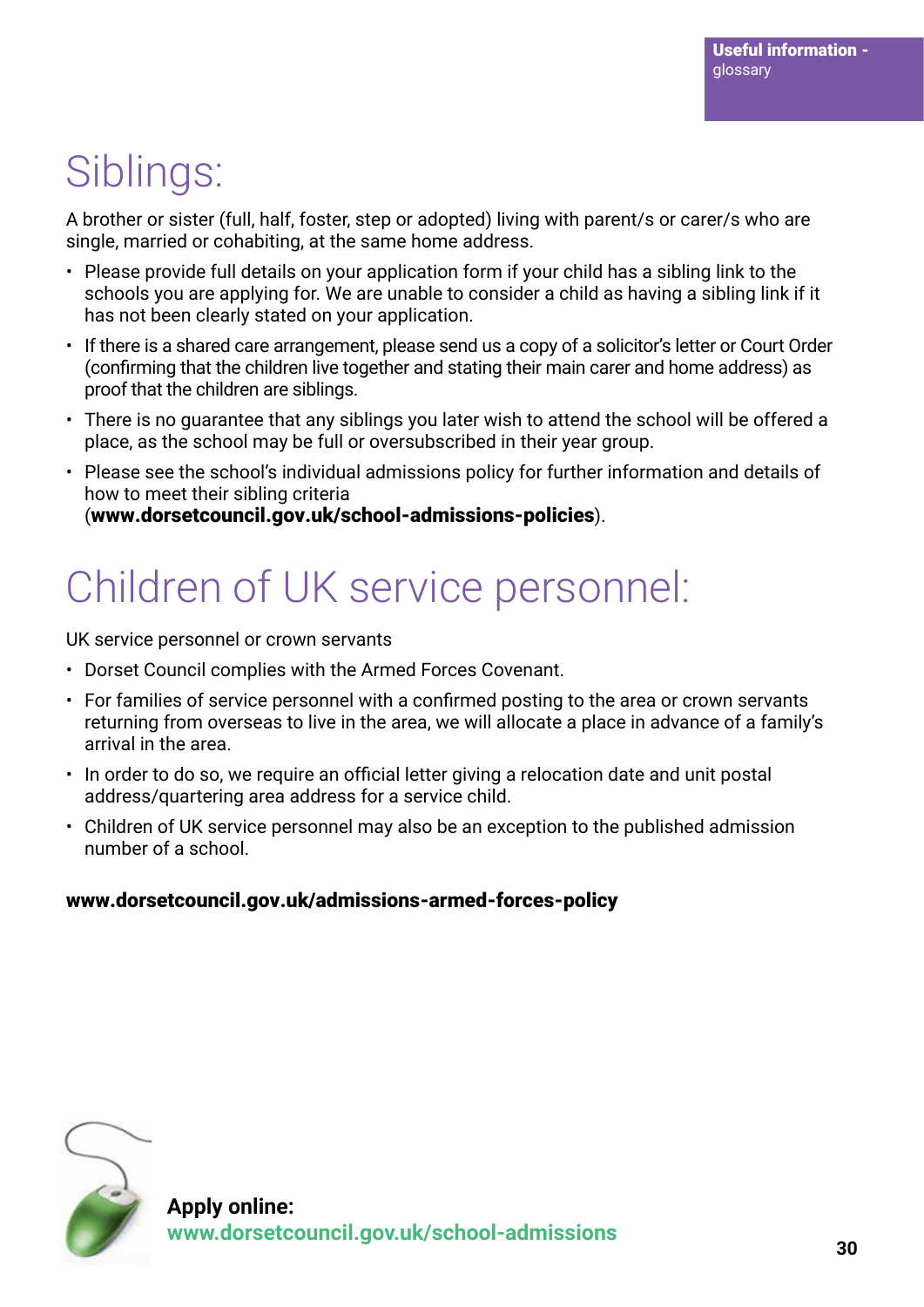## Religious, faith or denominational:

Some schools offer higher priority in their admissions criteria for applications made on religious/faith grounds.

- $\cdot$  Important: Please check the admissions policy of the school you wish to apply for. Each policy will clearly state the evidence you need to send in order for us to consider your application under religious /faith criteria. It will also show whether the school would like you to complete a supplementary information form.
- Supplementary information forms (also known as SIFs) are used by schools to confirm your connection with a particular religious faith. These forms can be downloaded from the following page on our website: www.dorsetcouncil.gov.uk/supplementary-information-forms and should be returned directly to the school.
- Dorset Council has made changes to the Admissions Oversubscription Criteria as Church attendance was not possible due tot he COVID-19 Pandemic. Please see the Dorset Council Admissions Arrangements 2021-2022.

## Medical needs or disability:

The local authority is all inclusive and will meet all legislative requirements to accommodate children within their educational setting as appropriate to their need.

- If your child has special educational needs, a disability or a medical condition that requires special adaptations, equipment or management (but does not have an education, health and care plan or a statement of special educational needs) you should contact prospective schools to discuss the facilities and support available. SEND Information Advice and Support Service may be able to help and further information about this service can be found by visiting www.dorsetcouncil.gov.uk or by telephoning 01305 221000.
- If you are applying for a particular school on exceptional medical grounds, you will need to provide written evidence in support of your application from an appropriate health professional stating that your preferred school is the only school that can meet the defined needs of your child.

The Local Offer website gives further information regarding the local provision for children and young people with a disability or special educational needs.

More information can be found on **dorsetcouncil.gov.uk/localoffer** 

![](_page_30_Picture_12.jpeg)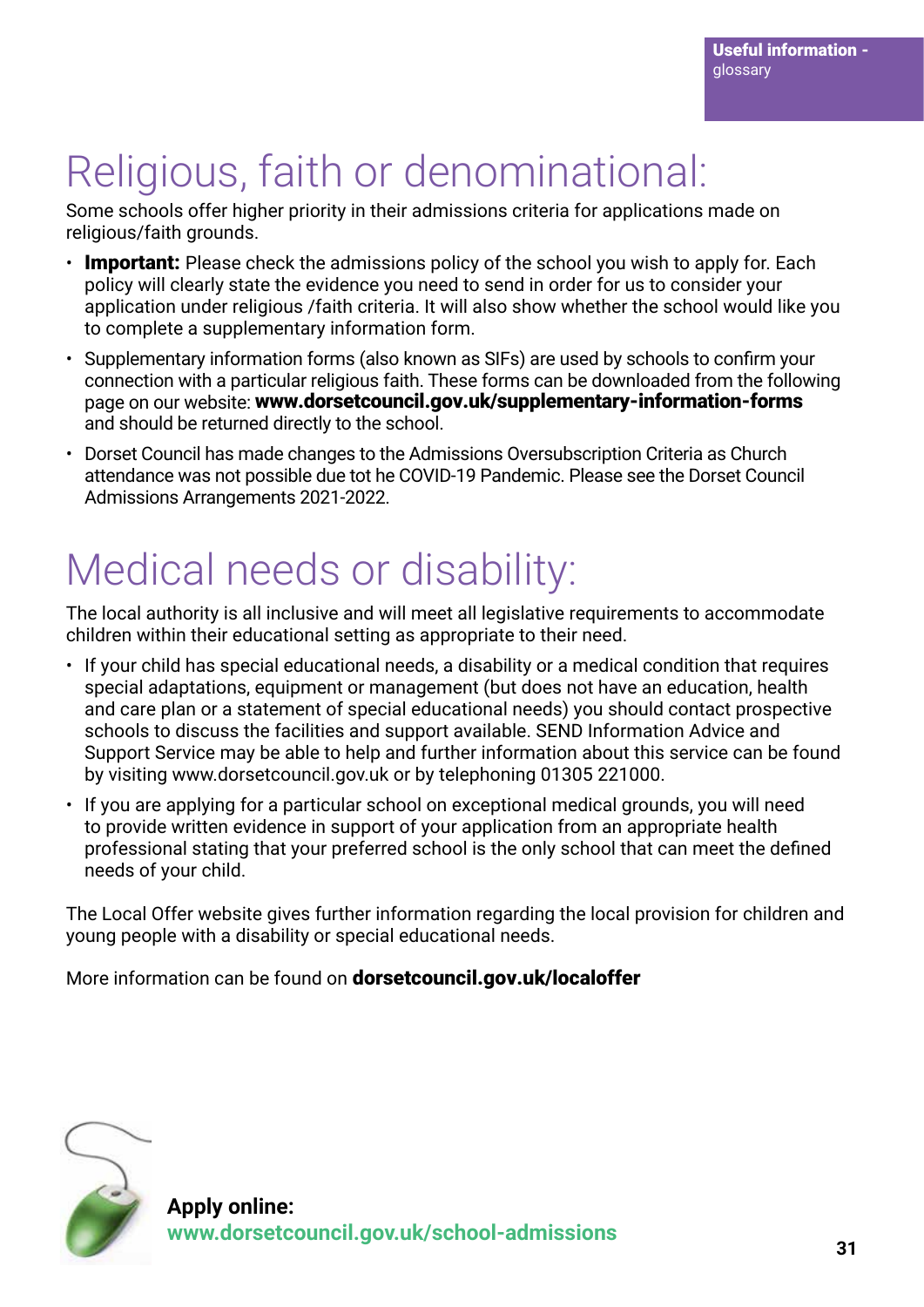## Oversubscription policy:

This explains how places are allocated when there are more applications for a particular school than there are places available.

Applications are ranked (ordered) according to the criteria they meet and a place offered to the child meeting the highest criteria in the oversubscription policy.

#### Community and Voluntary Controlled Schools

Dorset Council is the admission authority for these schools, therefore the schools use Dorset Council's admissions policy .

Foundation, Voluntary Aided, Trust Foundation, Academy, Free School, Studio School. The governors of these schools are responsible for setting their own admission policies. These schools may choose to use Dorset Council's admissions policy or develop their own admissions policy:

To check which type of school you are applying for, see the 'category' column in our published schools directory on pages 31 to 58 of this guide. If you are applying for a school which has its own admissions policy, details of the policy can be found on www.dorsetcouncil.gov.uk/ school-admissions-policies or by contacting the school.

| Rank           | <b>Dorset Council Oversubscription Policy</b>                                                                                                                                                                                                                                                                                                                                                                              | <b>Further</b><br>informaton          |
|----------------|----------------------------------------------------------------------------------------------------------------------------------------------------------------------------------------------------------------------------------------------------------------------------------------------------------------------------------------------------------------------------------------------------------------------------|---------------------------------------|
| Highest<br>1   | Children who are or have been in care or are looked after by the local authority                                                                                                                                                                                                                                                                                                                                           | Page 33<br>(footnote 1)               |
| $\overline{2}$ | Children who the authority accepts have an exceptional medical or social needs<br>and where there is a need for a place at one specific school                                                                                                                                                                                                                                                                             | Page 33<br>(footnote 2)               |
| 3              | Children who live within the school's catchment area and will have a sibling<br>attending the school at the time they would be due to start                                                                                                                                                                                                                                                                                | Pages 28 & 30 &<br>33 (footnote 3)    |
| 4              | Children living in the school's catchment area who are attending the preferred<br>school's recognised maintained feeder school during the previous year and are<br>on that school's roll at the time of application.                                                                                                                                                                                                       | Pages 28 & 29<br>& 33<br>(footnote 4) |
| 5              | Children living within the school catchment area                                                                                                                                                                                                                                                                                                                                                                           | Page 28                               |
| 6              | Children living outside the school's catchment area who will have a sibling<br>attending the school at the time of admission                                                                                                                                                                                                                                                                                               | Pages 28 & 33<br>(footnote 3 & 5)     |
| $\overline{7}$ | Children living outside the catchment area who attend the preferred school's<br>recognised feeder school during the previous year at the time of the application                                                                                                                                                                                                                                                           | Pages 29 & 33<br>(footnote 5)         |
| 8              | Children living outside the school's catchment area who wish to attend a<br>Church of England voluntary controlled school on religious/faith grounds                                                                                                                                                                                                                                                                       | Page 33<br>(footnote 6)               |
| 9              | Children of staff who have at least two years continuous service at the school or<br>have been recruited to meet a demonstrable skills shortage at the closing date<br>of the application and intend to still be employed at the school at the time their<br>child would be due to start. The term "children" includes those non-blood related<br>but resident through marriage, civil partnerships or family cohabitation | Page 33<br>(footnotes 7& 8)           |
| 10             | All other children living outside the catchment area (known as distance criteria)                                                                                                                                                                                                                                                                                                                                          | Page 28                               |

![](_page_31_Picture_9.jpeg)

## **Apply online: www.dorsetcouncil.gov.uk/school-admissions <sup>32</sup>**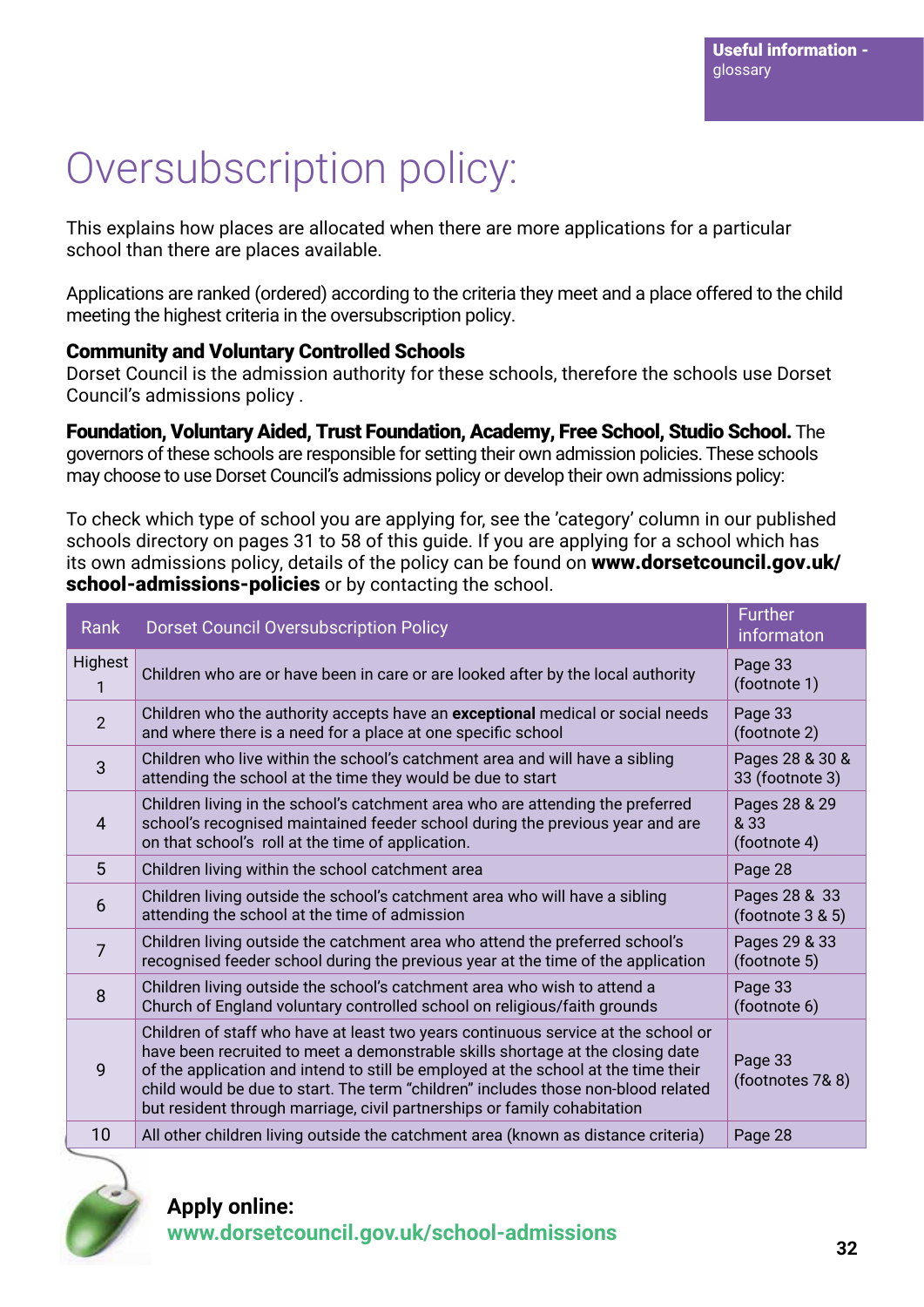## Oversubscription policy footnotes:

- 1. A "Child in Care" means any child who is in the care of a local authority in accordance with Section 22 (1) of the Children Act 1989. A child who was "previously a Child in Care" means a child who after being Looked After became subject to an Adoption Order under Section 46 of the Adoption and Children Act 2002, a Residence Order under Section 8 of the Children Act 1989 or Special Guardianship Order under Section 14A of the Children Act 1989.
- 2. Applications will only be considered under this category if there is evidence provided such as a Child Protection Order, Children in Need document or a written statement from a doctor, social worker or other relevant independent professional. The information must confirm the exceptional medical or social need and demonstrate how the specified school is the only school that can meet the defined needs of the child. The local authority is all inclusive and will meet all legislative requirements to accommodate children within their educational setting as appropriate to their need.
- 3. The term 'sibling' means full brother or sister, half or step brother or sister, adoptive brother or sister and other non-blood related children who live with married or cohabiting parents in the same household and relates to all year groups provided by the school. In the case of an infant school the sibling link will apply to the related junior school and vice versa. Sibling link will only be considered if it is clearly stated on the application form.
- 4. This feeder school criteria only applies to children attending the recognised feeder Infant School and are applying to the recognised receiver Junior School. This applies to Upton Infant & Junior School and Wyke Regis Infant & Junior School.
- 5. This does not include independent schools, pre-schools or nurseries.
- 6. In order to qualify for consideration under this category, parents/guardians will need to show that at least one adult family member and the child to whom the application relates to have been attending their local church at least once a month for a minimum of a year prior to the closing date for applications. The application must also be supported by a written statement from the vicar/priest/minister or leader of the church confirming this. In the event that during the period specified for attendance at worship, the church has been closed for public worship and has not provided alternative premises for that worship, the requirements of these [admissions] arrangements in relation to attendance, will only apply to the period when the church or alternative premises have been available for public worship.
- 7. The term 'children' includes full, half, step, adopted and those non-blood related but resident through marriage, civil partnerships or single family co-habitation arrangements at the time of application or deadline.
- 8. Staff are defined as all Dorset Council employed teaching and support staff at the preferred school. 'Children of staff' refers to situations where the staff member is the natural parent, the legal guardian or a resident step parent. If applicants wish to be considered under this criterion then a letter from the Headteacher confirming the above applies to the applicant must be provided at the time of application.

![](_page_32_Picture_10.jpeg)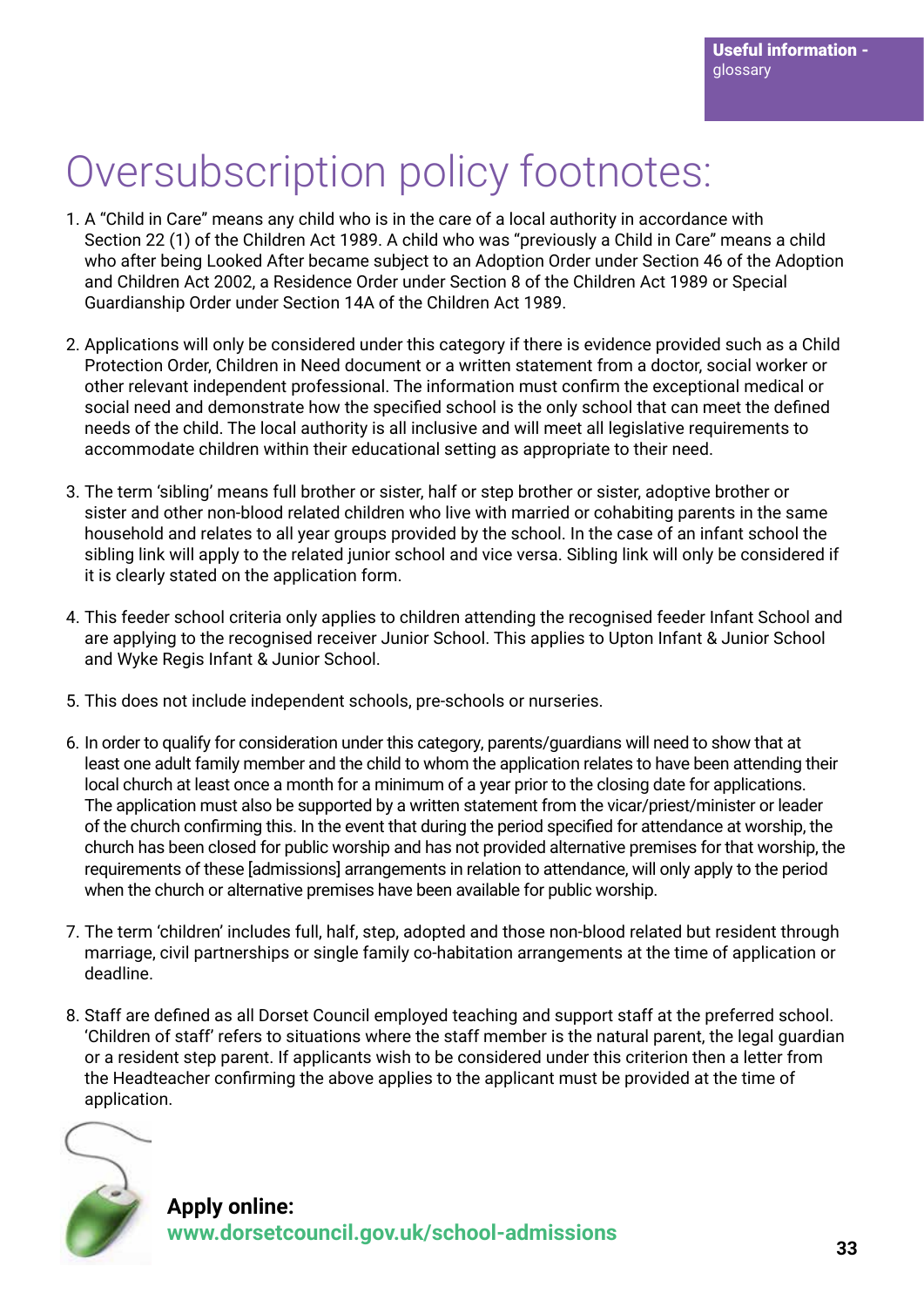## Compulsory school age:

A child is of compulsory school age on the prescribed day following his/her fifth birthday (or on his fifth birthday if it falls on the prescribed day). The Prescribed Days are 31 December, 31 March and 31 August.

A child is entitled to a full time place in the September following their fourth birthday.

## Attending school part-time:

You can request for your child to go to school part-time until he or she is of compulsory school age, when they must then attend school full time. Please contact the school directly to discuss this option, as your child's start date must be agreed with the Headteacher.

## Delaying a child's entry to school:

Your child's school start date can be delayed (known as deferred entry) until he or she reaches compulsory school age or until the start of the final term of the academic year for which the place was offered - whichever comes first. Please contact the school directly to discuss this option, as your child's start date must be agreed with the Headteacher.

The vast majority of children start school full time in September, as it is beneficial for all pupils to undergo the induction process and establish friendships within the group.

It is a parent's responsibility to ensure that a child of compulsory school age takes up the place that has been offered by the relevant prescribed date.

If a child whose fifth birthday falls after the start of the final term of the academic year and the child has not taken up the place by this date, the place will be withdrawn and the family will be responsible for applying for a new school place.

![](_page_33_Picture_11.jpeg)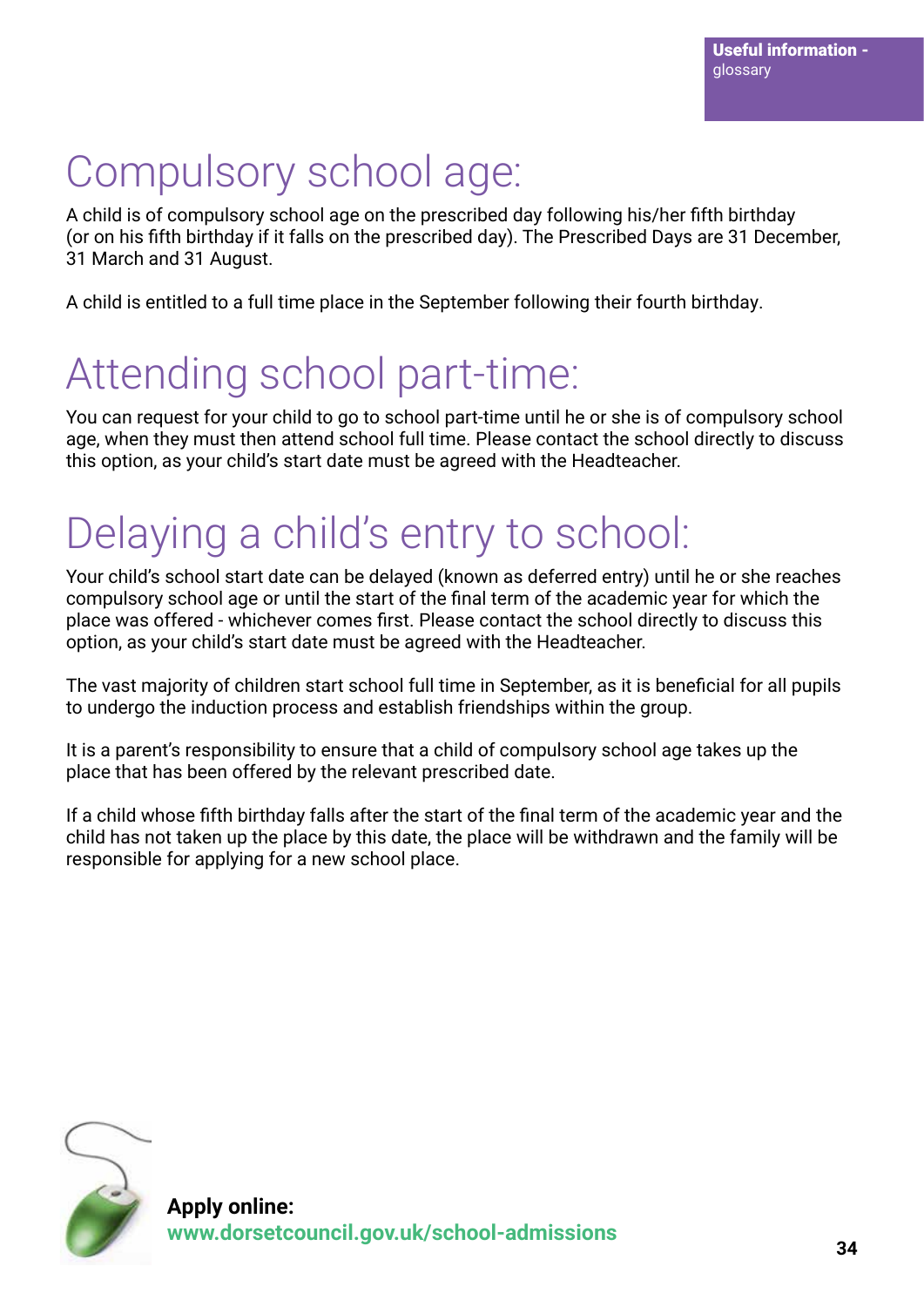## Summer born protocol:

The term 'summer born' is used to refer to children born from 1 April to 31 August. These children are not required to start school until a full school year after the point at which they could first have been admitted.

Families of 'summer born' children may request that they do not start school in reception until after their fifth birthday - i.e. a year after they would normally enter school. If a child joins a reception class after their 5th birthday, parents and schools must be aware that children are obliged to attend full time from that point. This may be different to the majority of the 4 year olds in the class that may be attending part-time as part of an integration process.

We would advise all parents to make an application for a normal year of entry (for those born between 1 September 2016 and 31 August 2017 normally starting school in September 2021).

If a family wishes to apply for a school place for the following year - (i.e. September 2022 entry) they must have a discussion with all of the schools that they may state a preference for and submit the relevant form (BYSB001) that is found in the Guidance on placing a child outside of his or her age group. This must be done for each school that the family are considering as a preference. Please read the 'Guidance on the Placement of a Pupil Outside His or Her Age Group' which can be found at:

#### www.dorsetcouncil.gov.uk/school-admissions-policies

If a family has already made an application for September 2021 start, this application will be withdrawn and the family will have to make a new application in September 2021 for a September 2022 start.

If a family decides to delay a child's entry under the Summer Born protocol after the National Offer Day any place offered will be withdrawn and a new application will have to be made the following year. There is no guarantee that the subsequent offer of a place will be the same.

If a family defers entry to reception, and then decides after the 15 January closing date (for the next academic year applications) that they want to be considered under the Summer Born protocol for the next academic year, the place they hold will be withdrawn and they will have to make a new application which will only be considered in the late round. There is no guarantee that they will be offered a place at the same school.

![](_page_34_Picture_10.jpeg)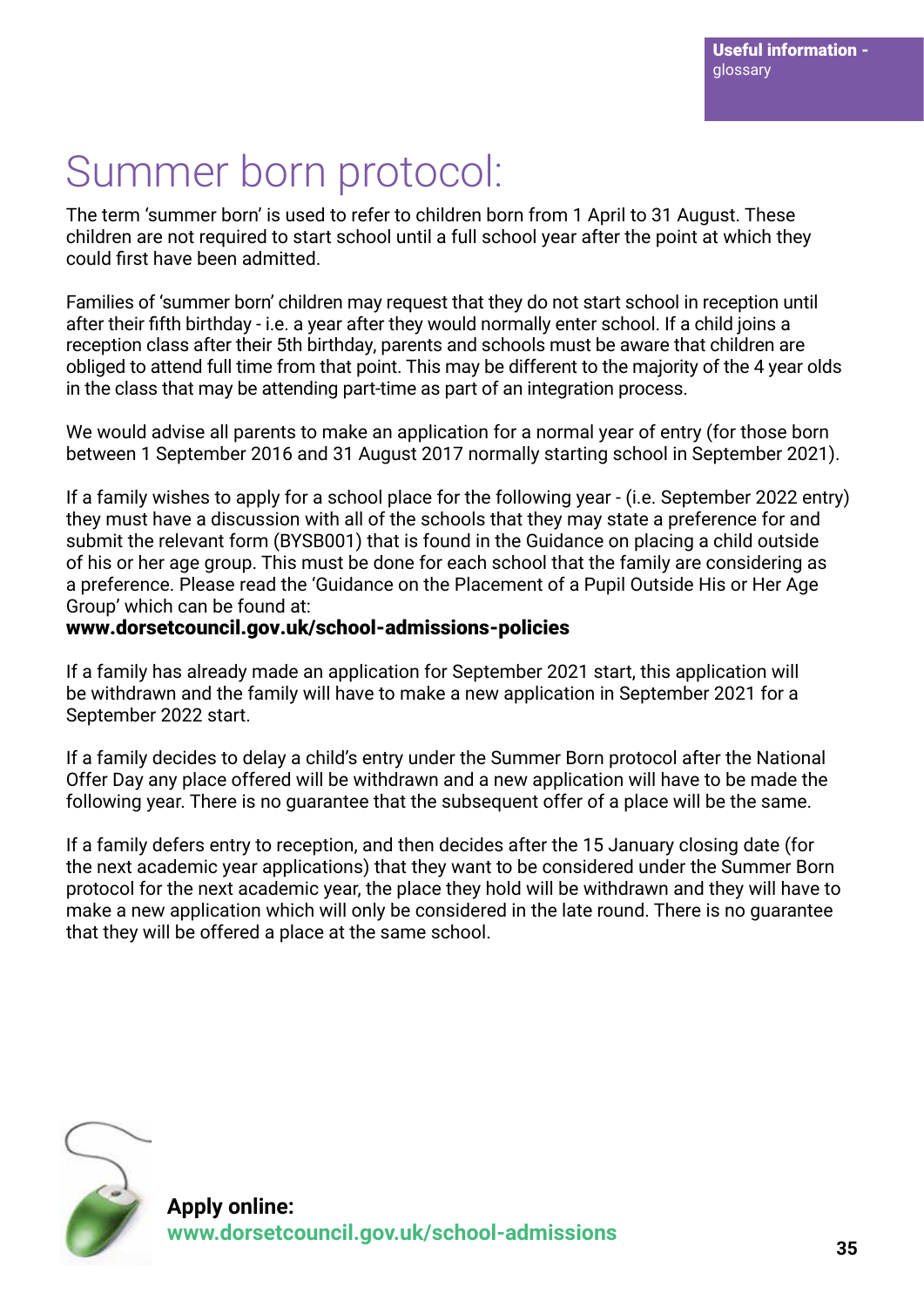## Back or forward yearing:

This is when a child is educated in a year group outside of their normal age group, with children who are either a year younger or a year older than themselves.

- There are long term issues for the pupil and school that arise from the decision to back or forward year a pupil. Dorset's policy states that children should, wherever possible, be educated within their normal age group.
- If you believe your child would benefit from being educated outside of their normal age group, please approach the Headteacher of their current school to discuss the options available.
- If you are interested in back or forward yearing a child who has not yet started school, you should apply for a school place to ensure that you meet the closing date (see page 19) and approach the Headteacher of the school you are considering for advice.
- If you are moving to the area and your child has already been moved back or forward a year, please state this clearly on your application form. We will require confirmation of this from your child's current school.
- Further information is available on our website: www.dorsetcouncil.gov.uk/school-admissions-policies

![](_page_35_Picture_8.jpeg)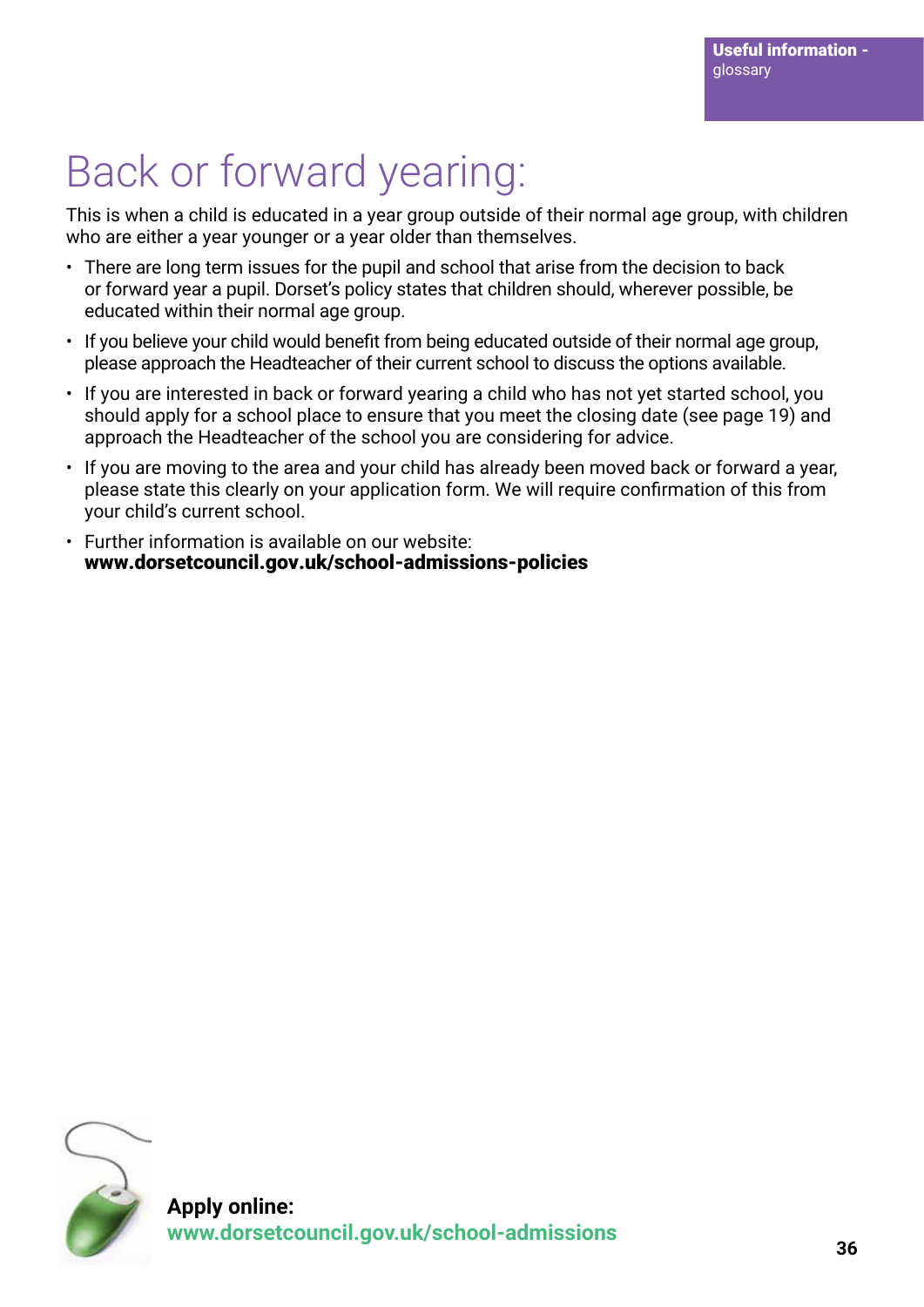# Post 16 (sixth form, college, training)

## School leaving age:

Since summer 2015 young people in England are required by law to continue in education or training until their 18th birthday. Young people have a choice about how they continue in education or training once they finish Year 11, this could be through:

- Full-time study in a school, college or with a training provider
- Full-time work or volunteering combined with part-time education or training
- An apprenticeship

You can find out more about the raising of the education participation age on the Department for Education website: www.education.gov.uk

## Sixth forms and further education colleges:

Further education colleges and school sixth forms offer a range of A Level, vocational and other course. Each sixth form and college will have its own admissions policy, admissions number for external applicants and entry requirements.

Please contact the school or college directly for further information or to apply for a place for your child – school sixth forms and colleges process their own applications.

Dorset Council does not provide any free transport to these pupils attending sixth from.

Full details on Post 16 transport can be found in the Post 16 Home to School transport policy: www.dorsetcouncil.gov.uk/school-transport

![](_page_36_Picture_13.jpeg)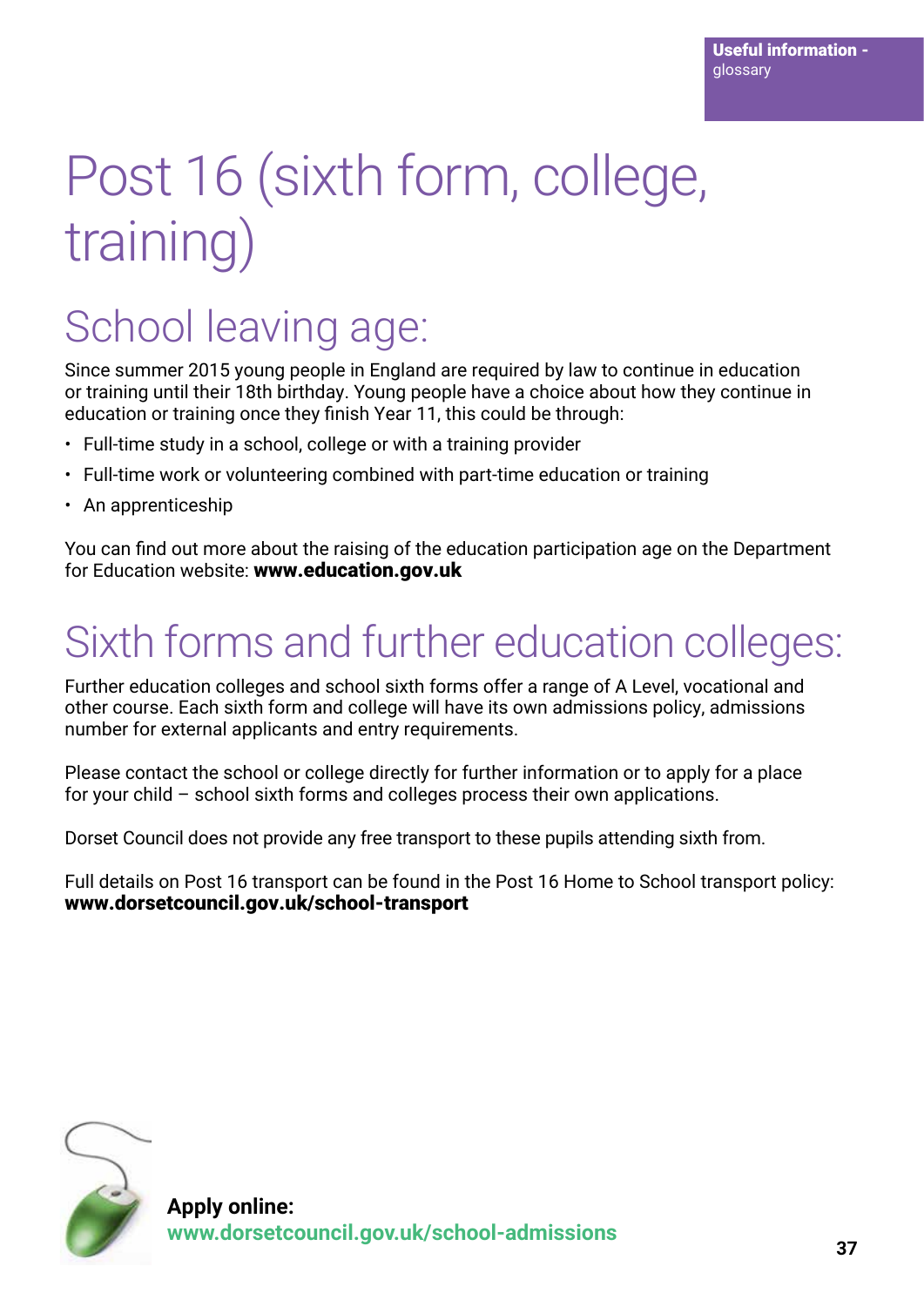# Schools with Year 10 points of entry

Students who are due to enter Year 10 in September 2021 should also be aware of other opportunities within the area. There are University Technical Colleges which have courses that start in Year 10.

University Technical Colleges are set up by universities and businesses and specialise in one or two technical subjects. At GCSE they offer a similar curriculum to a typical secondary or upper school, including the basics of English and Maths, as well as their specialist subject. You should also look at the GCSE curriculum at your child's current school, to help consider what the best option is for the next two years of your child's education.

All schools have a statutory duty to secure impartial careers guidance for all Year 8 to Year 13 students to inspire young people to fulfil their potential and to make them aware of all opportunities open to them. We strongly recommend that your child discuss their options with a Careers Adviser in their current school or college.

For more information on the courses and how to apply please contact these institutions directly.

| UTC or Studio School<br>l Name                     | <b>Address</b>                                                                         | <b>Website</b>        |
|----------------------------------------------------|----------------------------------------------------------------------------------------|-----------------------|
| South Devon University<br><b>Technical College</b> | South Devon UTC,<br>Kingsteignton Road, Newton<br>Abbot, TQ12 2QA<br>Tel: 01626 240201 | www.southdevonutc.org |

![](_page_37_Picture_7.jpeg)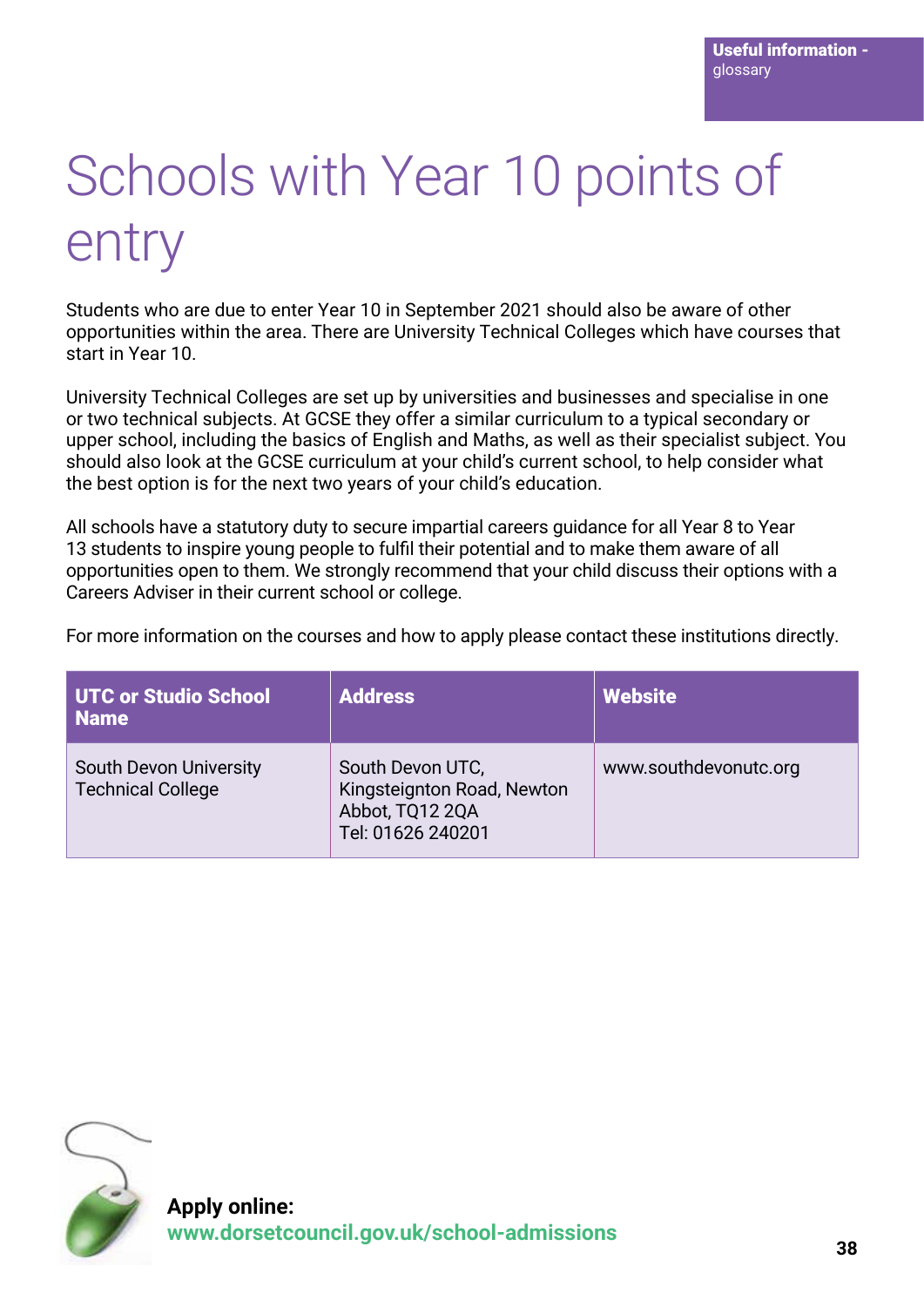# School transport information

Full details on Home to School Transport can be found in a separate guide available on our website www.dorsetcouncil.gov.uk/school-transport.

If your child has an Education, Health and Care plan please contact the Special Educational Needs Disability team (01305 224895) to apply for or discuss school transport.

## Entitled (free) school transport

When we write to tell you the outcome of your application for a school place, we will also let you know whether you are entitled to free transport. Please check this letter before making an application for transport.

## Distance:

Some children are automatically entitled to free transport, either based on distance from the school or the safety of the route between home and school. The table below shows which children qualify based on distance from the school:

| Start of: | End of: | <b>School type:</b>  | <b>Distance from</b><br>school | <b>Measured by:</b>          |
|-----------|---------|----------------------|--------------------------------|------------------------------|
| Reception | Year 4  | Catchment or nearest | 2 or more miles                | Shortest walking<br>distance |
| Year 5    | Year 11 | Catchment or nearest | 3 or more miles                | Shortest walking<br>distance |

## **Travelling to a school which is not your catchment or nearest school…?**

If you apply for a school which is not your catchment or nearest school (known as 'parental preference') you will be responsible for organising and paying for your child's travel to and from school for the time that they remain at the school, even if your circumstances change. For more information go to:

**www.dorsetcouncil.gov.uk/school-transport**

![](_page_38_Picture_13.jpeg)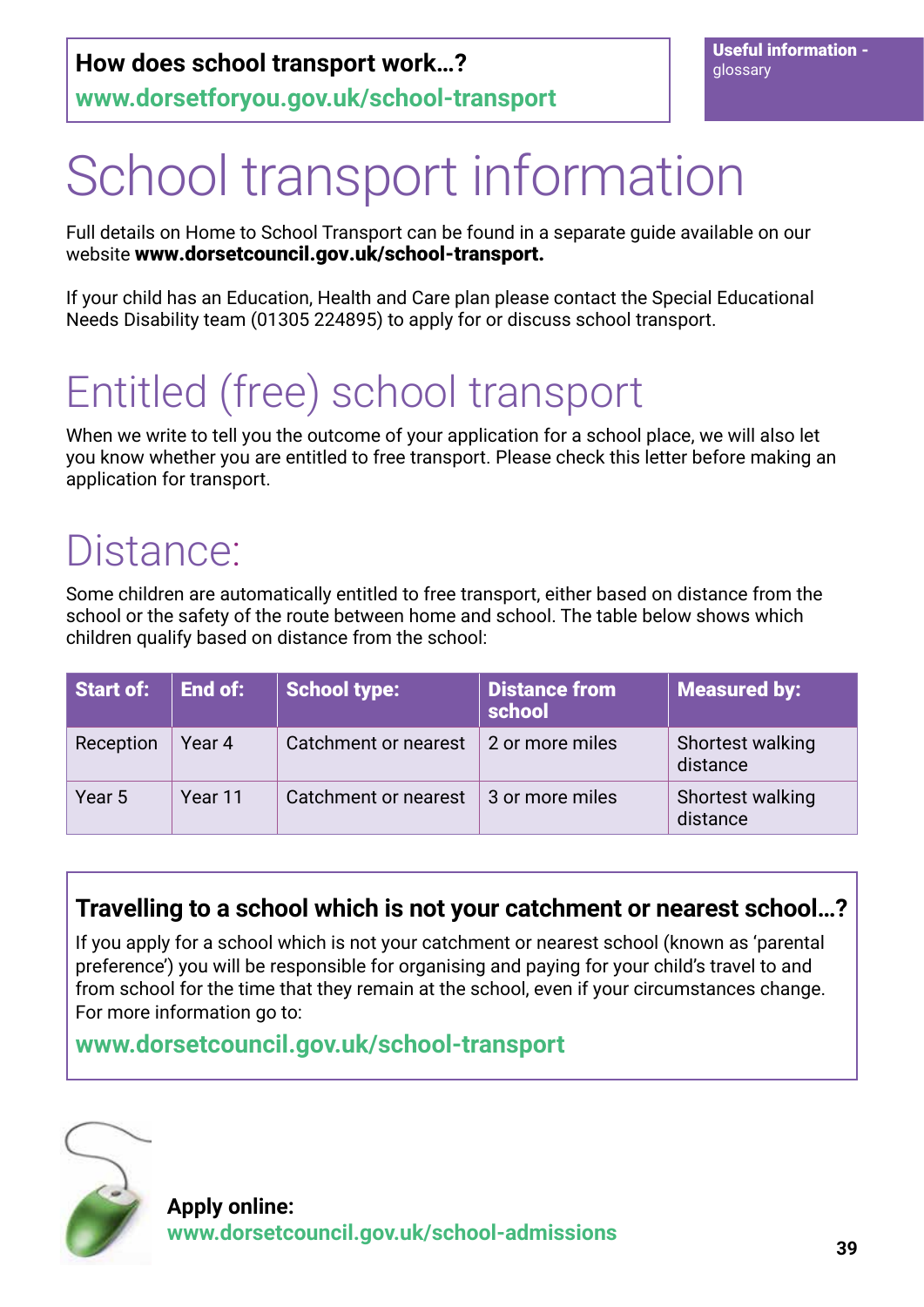## Maximum working tax credits or free school meals:

If you claim maximum level working tax credits or free school meals, you may qualify for free school transport if your child is in:

- Years 5 or 6 and attending their catchment or nearest school with a home address two or more miles (shortest walking distance) from the school.
- Years 7 11 and attending one of their three nearest schools, with a home address more than 2 miles (shortest walking distance) but less than 6 miles (shortest driven route) from the school.
- Year 7 Year 11 and attending their nearest religious/faith school which you applied for on religious/faith grounds and with a home address between 2 miles (shortest walking distance) and 15 miles (shortest driven route) from the school.

**To apply** for this transport, you will need to complete an application form (available from www.dorsetcouncil.gov.uk/school-transport) and send recent evidence of your maximum working tax credit or free school meal entitlement.

![](_page_39_Picture_7.jpeg)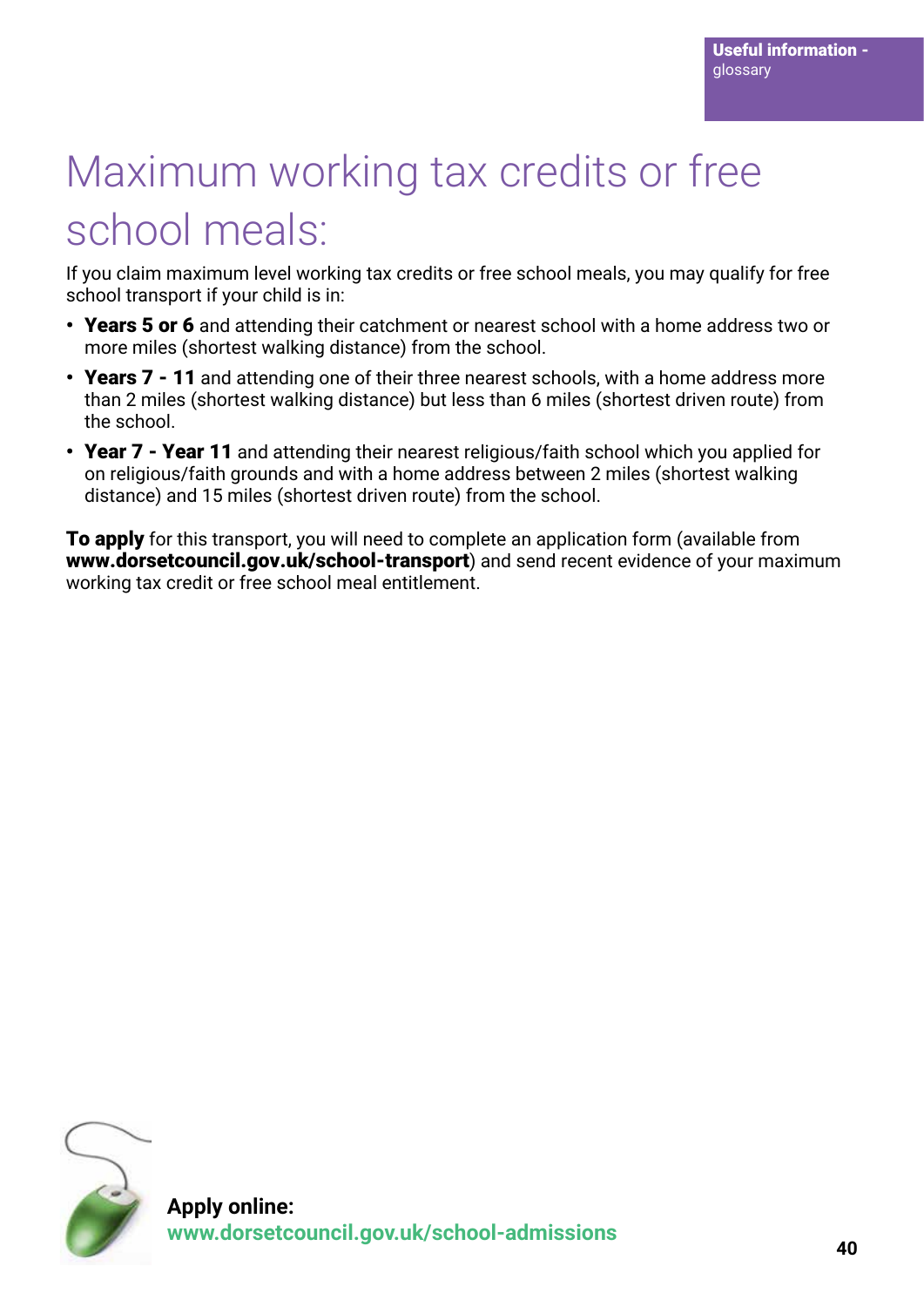# Other county school admissions teams and useful contacts

#### Bournemouth, Christchurch and Poole Council

Customer Service Centre, St Stephen's Road, Bournemouth, BH2 6DY Tel: 01202 456223 Website: www.bcpcouncil.gov.uk Email: cs@bournemouth.gov.uk

Children and Young People and Learning Dolphin Centre, Poole, BH15 1SA Tel: 01202 261936 Website: www.www.bcpcouncil.gov.uk Email: school.admissions@poole.gov.uk

#### Devon County Council

1 Capital Court, Bittern Road, Sowton, Exeter, EX2 7FW Tel: 0845 1551019 Website: www.devon.gov.uk Email: admissions@devon.gov.uk

#### Hampshire County Council

The Castle, Winchester Hampshire, SO23 8UG Tel: 0845 6035623 Website: www.hants.gov.uk Email: admissions.team@hants.gov.uk

#### Somerset County Council

County Hall, Taunton, Somerset, TA1 4DY Tel: 0845 456 4038 Website: www.somerset.gov.uk Email: schooladmissions@somerset.gov.uk

#### Wiltshire County Council

School Admissions, County Hall Trowbridge, Wilts, BA14 8JN Tel: 01225 713010 Website: www.wiltshire.gov.uk Email: admissions@wiltshire.gov.uk

![](_page_40_Picture_13.jpeg)

#### Department for Education (DfE)

Sanctuary Buildings, 20 Great Smith Square. Westminster, London, SW1 3BT Website: www.education.gov.uk

#### Independent Schools Council (ICS)

Independent Schools Council St Vincent House, 30 Orange Street, London,WC2H 7HH Website: www.isc.co.uk

#### Local Government Ombudsman

LGO Advice Team PO Box 4771, Coventry CU4 0EH Tel: 0300 061 0614 Website: www.lgo.org.uk

#### **OfSTED**

Website: www.ofsted.gov.uk

#### Plymouth Roman Catholic Diocese

Cardinal Newman House, Wonford Road, Exeter, EX2 4PF Tel: 01392 671320 Website: www.plymouth-diocese.org.uk

#### Portsmouth Roman Catholic Diocese

Park Place Pastoral Centre, Winchester Road, Fareham, PO17 5HA Tel: 01329 835363 Website: www.portsmouthdiocese.org.uk

#### Salisbury Diocesan Board of Education

Diocesan Education Centre, The Avenue, Wilton Salisbury, SP2 0FG Tel: 01722 746948 Website: www.salisbury.anglican.org/schools

#### Winchester Diocesan Board of Education

1st Floor, Peninsula House, Wharf Road, Portsmouth, PO2 8HB Tel: 02392 899657 Website: www.winchester.anglican.org

### **Apply online: www.dorsetcouncil.gov.uk/school-admissions <sup>41</sup>**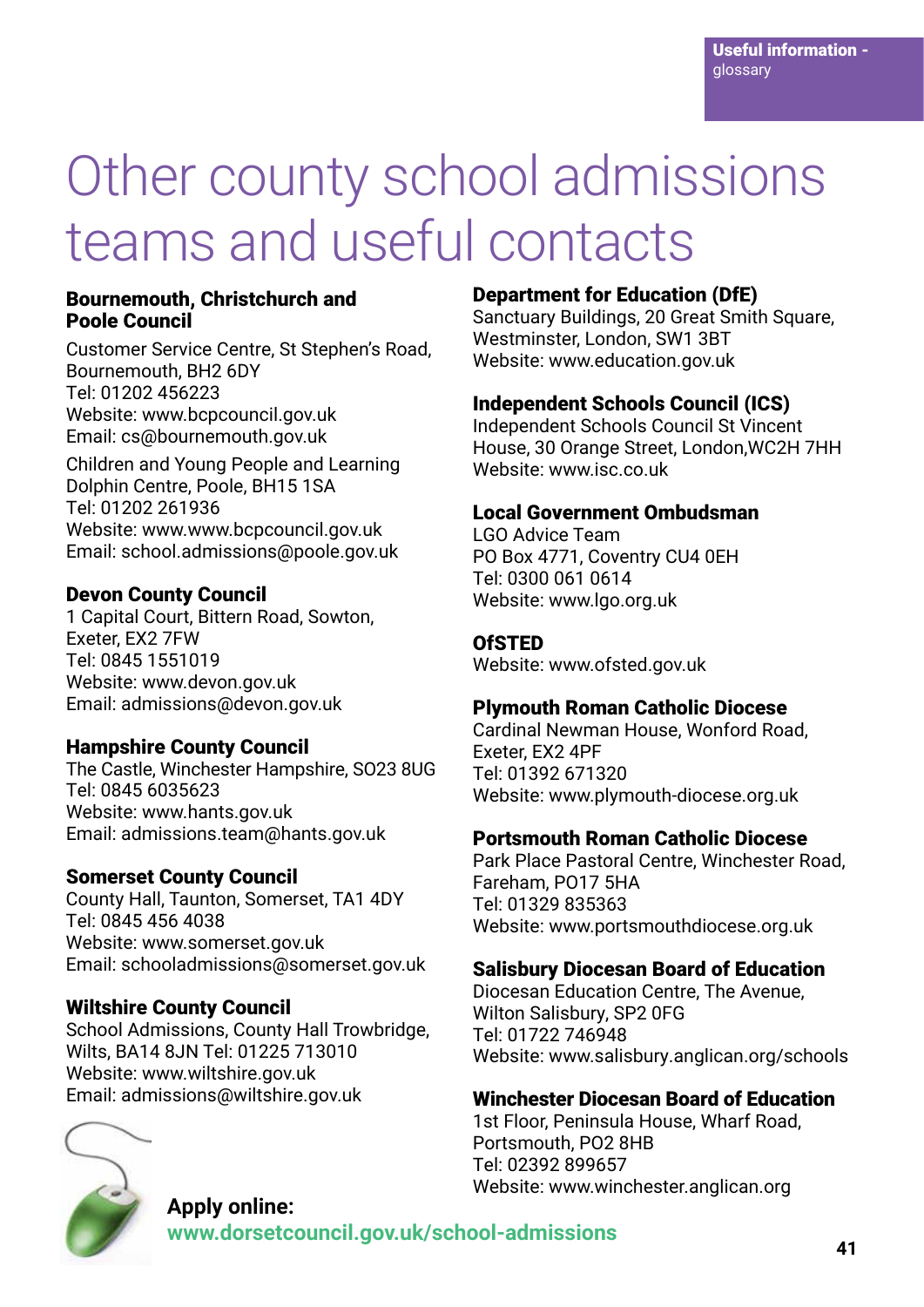### **NB - This information is accurate as of 1 September 2019**

### **Beaminster Pyramid**

| School                                                                                       | Age/Tier              | Telephone/Website                                        | Category     | <b>Number</b> | Admission   Feeder School to |
|----------------------------------------------------------------------------------------------|-----------------------|----------------------------------------------------------|--------------|---------------|------------------------------|
| Broadwindsor CE Primary School,<br>Drimpton Road, Broadwindsor,<br>Beaminster, DT8 3QL       | $4 - 11$<br>Two tier  | Tel: 01308 868376<br>www.broadwindsor.dorset.sch.uk      | VC           | 15            | <b>Beaminster School</b>     |
| <b>Greenford CE Primary School,</b><br>Chilfrome Lane, Maiden Newton,<br>Dorchester, DT2 0AX | $4 - 11$<br>Two tier  | Tel: 01300 320644<br>www.greenford.dorset.sch.uk         | VC           | 25            | <b>Beaminster School</b>     |
| Parrett and Axe CE Primary School<br>Fairoak Way, Mosterton, Beaminster,<br><b>DT8 3JQ</b>   | $4 - 11$<br>Two tier  | Tel: 01308 868492<br>www.mosterton.dorset.sch.uk         | <b>VA</b>    | 20            | <b>Beaminster School</b>     |
| St Mary's CE Primary School,<br>Clay Lane, Beaminster, DT8 3BY                               | $4 - 11$<br>Two tier  | Tel: 01308 862201<br>www.stmarysbeaminster.dorset.sch.uk | Academy $30$ |               | <b>Beaminster School</b>     |
| Salway Ash CE Primary School, Salway<br>Ash, Bridport, DT6 5JE                               | $4 - 11$<br>Two tier  | Tel: 01308 488302<br>www.salwayash.dorset.sch.uk         | <b>VA</b>    | 15            | <b>Beaminster School</b>     |
| Stickland's CE Primary School,<br>Summer Lane, Evershot, Dorchester,<br>DT <sub>2</sub> 0JP  | $4 - 11$<br>Two tier  | Tel: 01935 83287<br>www.sticklands.dorset.sch.uk         | <b>VA</b>    | 17            | <b>Beaminster School</b>     |
| <b>Beaminster School</b><br>(Specialism: Technology) Newtown,<br>Beaminster, DT8 3EP         | $11 - 18$<br>Two tier | Tel: 01308 862633<br>www.beaminster.dorset.sch.uk        | <b>VC</b>    | 126           | N/A                          |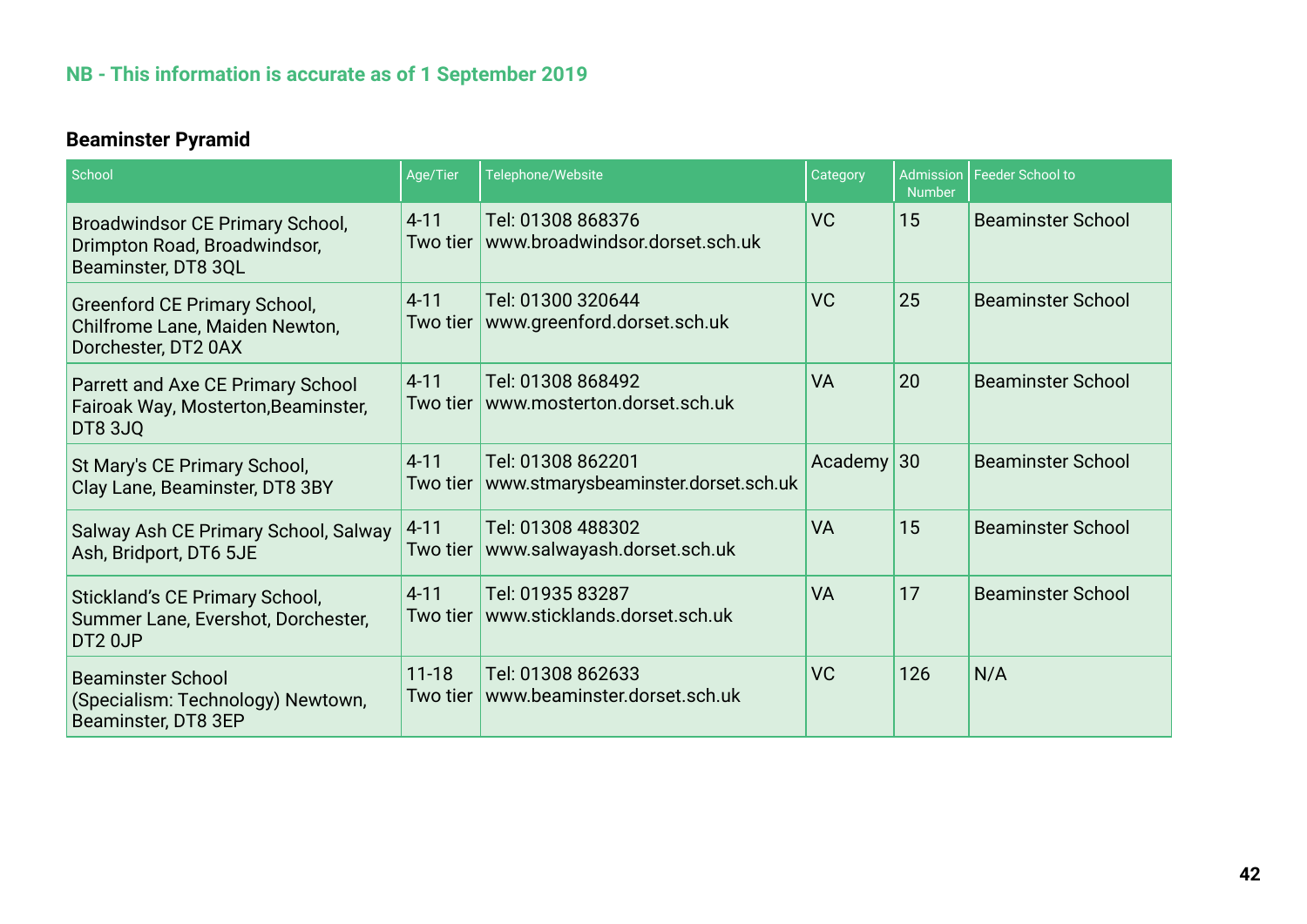### **Blandford Pyramid**

| School                                                                                                          | Age/Tier             | Telephone/Website                                      | Category     | <b>Number</b> | Admission   Feeder School to |
|-----------------------------------------------------------------------------------------------------------------|----------------------|--------------------------------------------------------|--------------|---------------|------------------------------|
| Archbishop Wake CE<br>Primary School, Black Lane, Blandford<br>Forum, DT11 8SW                                  | $4 - 11$<br>Two tier | Tel: 01258 453120<br>www.archbishopwake.dorset.sch.uk  | Academy $60$ |               | The Blandford School         |
| <b>Blandford St Mary CE Primary School,</b><br>Birch Avenue, Blandford St Mary,<br>Blandford Forum, DT11 9QD    | $4 - 11$<br>Two tier | Tel: 01258 453331<br>www.blandfordstmary.dorset.sch.uk | Academy $30$ |               | The Blandford School         |
| Downlands Primary School College<br>Rd, Blandford Camp, Blandford Forum,<br><b>DT11 8BG</b>                     | $4 - 11$<br>Two tier | Tel: 01258 453348<br>www.downlandsschool.org           | $\mathsf{C}$ | 45            | The Blandford School         |
| The Dunbury School<br>Dolway Lane, Winterborne Whitechurch<br>Blandford Forum, DT11 0AW (see<br>footnote below) | $4 - 11$<br>Two tier | Tel: 01258 880501<br>www.dunbury.dsat.org.uk           | Academy $30$ |               | The Blandford School         |
| <b>Durweston CE Primary School</b><br>Durweston, Blandford Forum, DT11<br>0QA                                   | $4 - 11$<br>Two tier | Tel: 01258 452277<br>www.durweston.dorset.sch.uk       | <b>VA</b>    | 20            | The Blandford School         |
| Milldown CE Primary School Milldown<br>Rd, Blandford, DT11 7SN                                                  | $4 - 11$<br>Two tier | Tel: 01258 452456<br>www.milldown.dorset.sch.uk        | Academy 30   |               | The Blandford School         |
| Pimperne CE Primary School Newfield<br>Road Pimperne, Blandford, DT11 8WF                                       | $4 - 11$<br>Two tier | Tel: 01258 452025<br>www.pimperne.dorset.sch.uk        | VC           | 30            | The Blandford School         |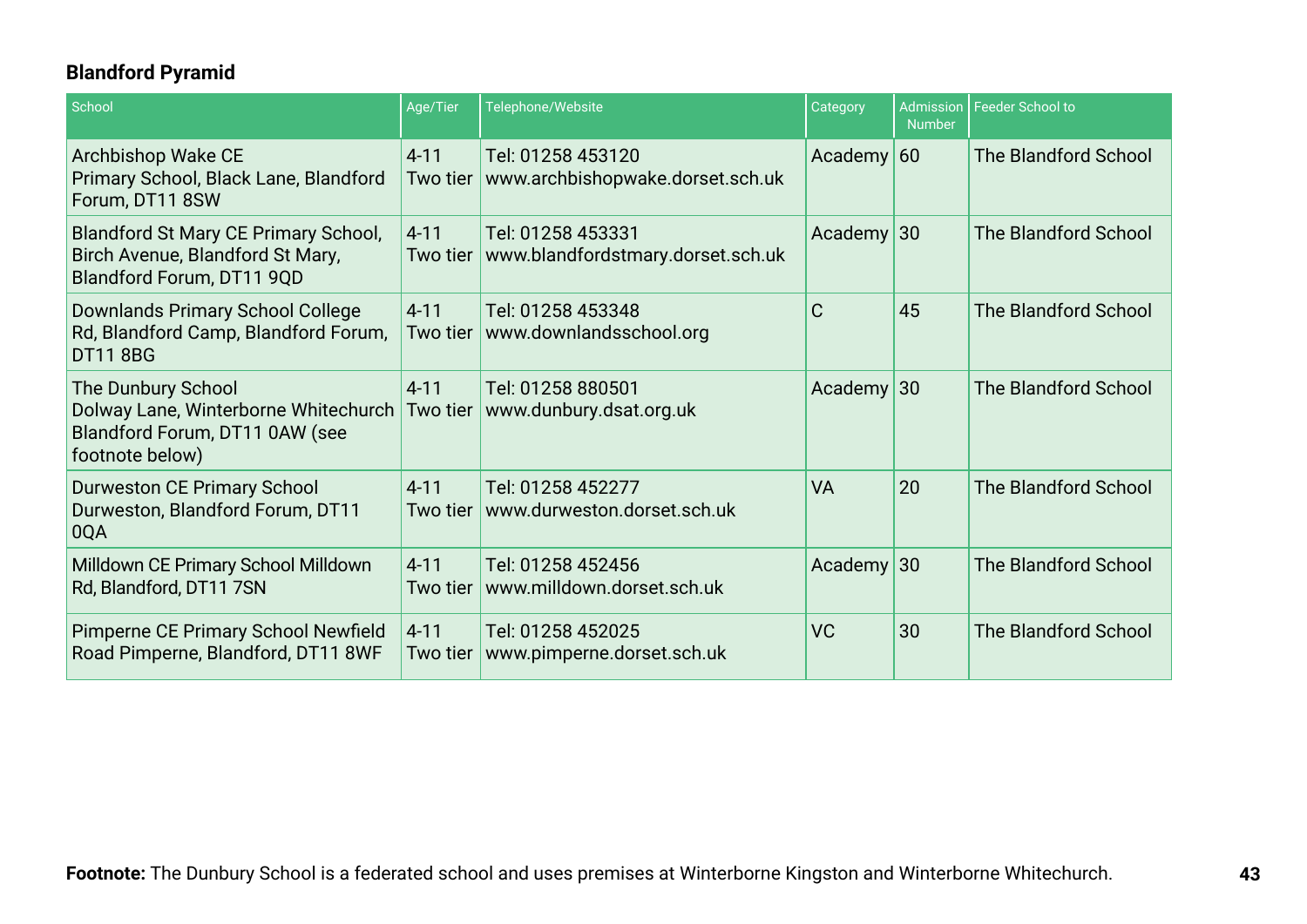### **Blandford Pyramid**

| School                                                                                                      | Age/Tier  | Telephone/Website                                            | Category     | <b>Number</b> | Admission   Feeder School to |
|-------------------------------------------------------------------------------------------------------------|-----------|--------------------------------------------------------------|--------------|---------------|------------------------------|
| Spetisbury Hall and Sloper's CE<br><b>Primary School</b><br>High Street, Spetisbury, Blandford,<br>DT11 9DF | $4 - 11$  | Tel: 01258 452107<br>Two tier   www.spetisbury.dorset.sch.uk | Academy $30$ |               | The Blandford School         |
| The Blandford School (Specialism:<br>Technology)<br>Milldown Rd, Blandford, DT11 7SQ                        | $11 - 18$ | Tel: 01258 451121<br>Two tier   www.blandfordschool.org.uk   | <b>VC</b>    | 210           | N/A                          |

### **Bridport Pyramid**

| School                                                                                                       | Age/Tier<br>Telephone/Website<br>Category |                                                        | <b>Number</b> |    | Admission   Feeder School to  |  |
|--------------------------------------------------------------------------------------------------------------|-------------------------------------------|--------------------------------------------------------|---------------|----|-------------------------------|--|
| <b>Bridport Primary School</b><br>St Andrew's Rd, Bridport,<br>DT63BJ                                        | $4 - 11$<br>Two tier                      | Tel: 01308 422846<br>www.bridport.dorset.sch.uk        | Academy $60$  |    | The Sir John Colfox<br>School |  |
| <b>Burton Bradstock CE</b><br><b>Primary School</b><br>Church Street, Burton Bradstock,<br>Bridport, DT6 4QS | $4 - 11$<br>Two tier                      | Tel: 01308 897369<br>www.burtonbradstock.dorset.sch.uk | Academy $15$  |    | The Sir John Colfox<br>School |  |
| <b>Loders CE Primary School</b><br>Loders, Bridport, DT6 3SA                                                 | $4 - 11$<br>Two tier                      | Tel: 01308 423418<br>www.loders.acornacademy.org       | Academy 12    |    | The Sir John Colfox<br>School |  |
| <b>Powerstock CE Primary School</b><br>Powerstock, Bridport, DT6 3TB                                         | $4 - 11$<br>Two tier                      | Tel: 01308 485380<br>www.powerstock.dorset.sch.uk      | <b>VA</b>     | 10 | The Sir John Colfox<br>School |  |
| St Mary's CE Primary School Skilling<br>Hill Rd, Bridport, DT6 5LA                                           | $4 - 11$<br>Two tier                      | Tel: 01308 423065<br>www.stmarybridport.co.uk          | Academy $30$  |    | The Sir John Colfox<br>School |  |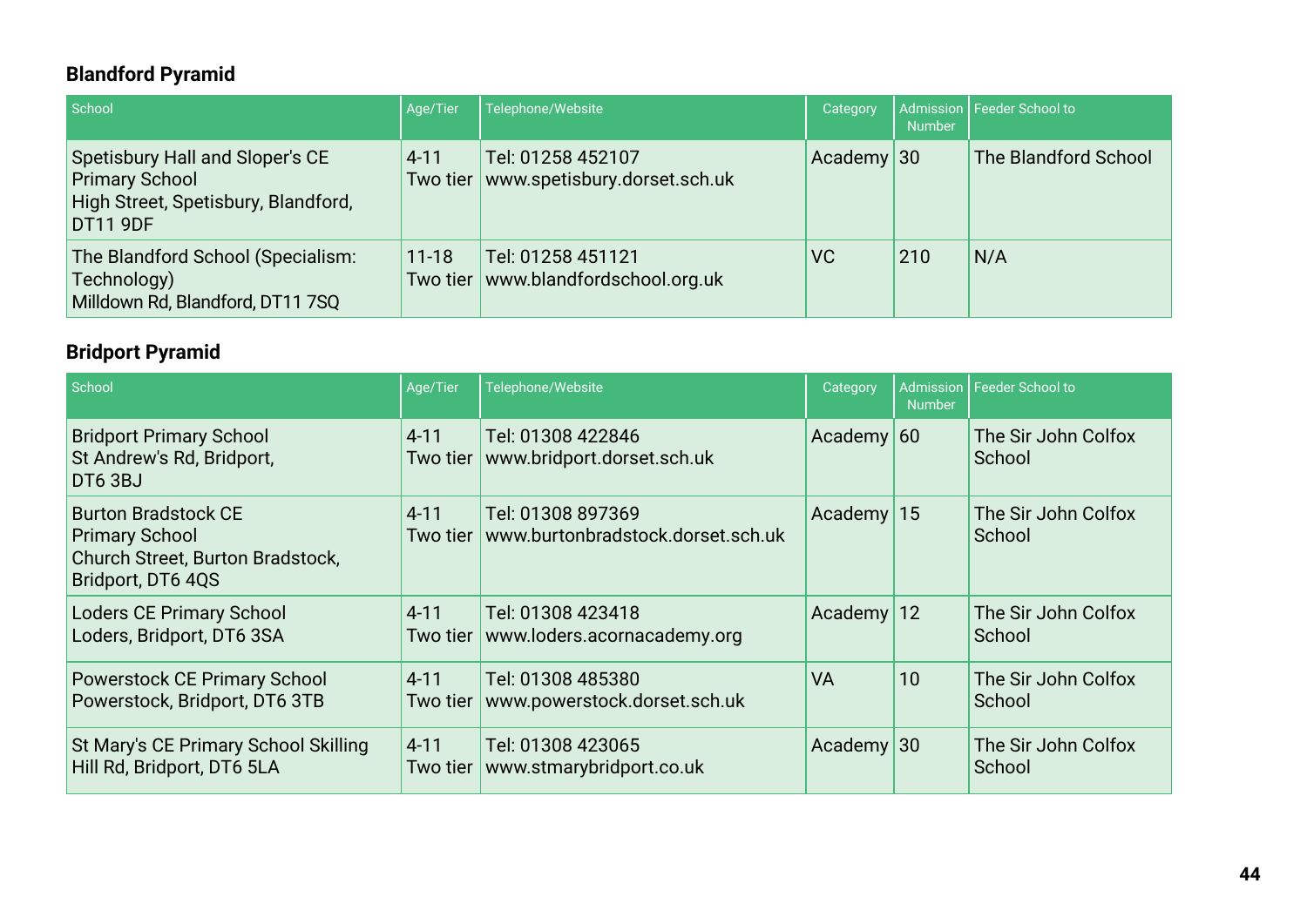### **Bridport Pyramid**

| School                                                                                           | Age/Tier              | Telephone/Website                                               | Category      | <b>Number</b> | Admission   Feeder School to  |
|--------------------------------------------------------------------------------------------------|-----------------------|-----------------------------------------------------------------|---------------|---------------|-------------------------------|
| <b>St Catherine's Catholic</b><br><b>Primary School</b><br>Bridport Pymore Rd, Bridport, DT6 3TR | $4 - 11$<br>Two tier  | Tel: 01308 423568<br>www.stcatherinesbridport.dorset.sch.<br>uk | Academy $30$  |               | The Sir John Colfox<br>School |
| Symondsbury CE Primary School<br>Symondsbury, Bridport, DT6 6HD                                  | $4 - 11$<br>Two tier  | Tel: 01308 423502<br>www.symondsbury.dorset.sch.uk              | <b>VA</b>     | 15            | The Sir John Colfox           |
| Thorner's CE Primary School Litton<br>Cheney, Dorchester, DT2 9AU                                | $4 - 11$<br>Two tier  | Tel: 01308 482410<br>www.thorners.dorset.sch.uk                 | <b>VA</b>     | 15            | The Sir John Colfox           |
| The Sir John Colfox School<br>(Specialism: Languages) Ridgeway<br>Estate, Bridport, DT6 3DT      | $11 - 18$<br>Two tier | Tel: 01308 422291<br>www.colfox.dorset.sch.uk                   | Academy $150$ |               | N/A                           |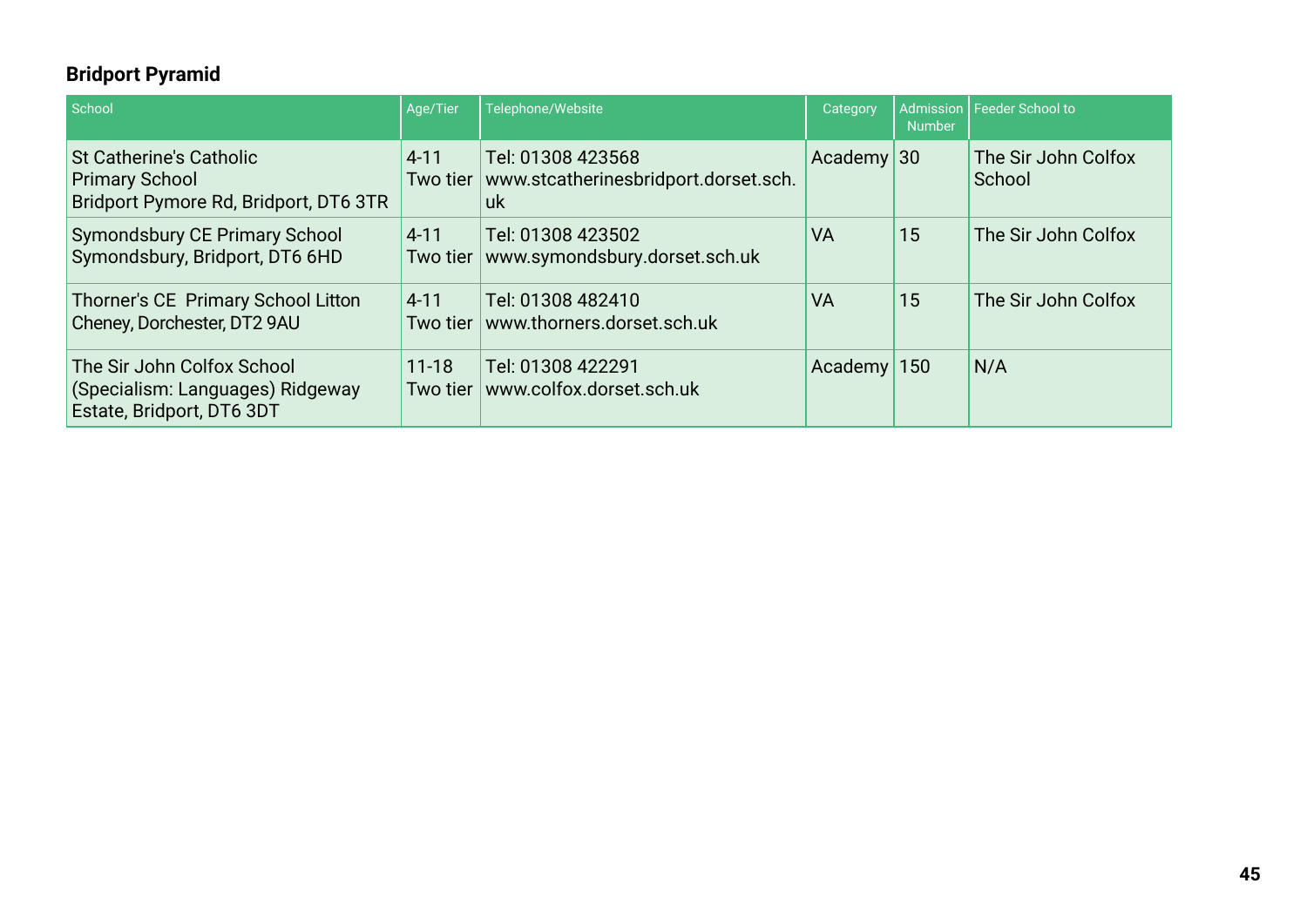### **Corfe Hills Pyramid**

| School                                                                                            | Age/Tier                         | Telephone/Website                                              | Category     | <b>Number</b> | Admission   Feeder School to                       |
|---------------------------------------------------------------------------------------------------|----------------------------------|----------------------------------------------------------------|--------------|---------------|----------------------------------------------------|
| <b>Henbury View First School</b><br>Hillside Rd, Corfe Mullen, Wimborne,<br><b>BH21 3TR</b>       | $4 - 9$<br><b>Three</b><br>tier  | Tel: 01202 659179<br>www.henburyview.dorset.sch.uk             | Academy $30$ |               | Lockyer's Middle<br>School                         |
| <b>Rushcombe First School</b><br>Hanham Rd, Corfe Mullen, BH21 3PX                                | $4 - 9$<br><b>Three</b><br>tier  | Tel: 01202 695722<br>www.rushcombe.co.uk                       | C            | 60            | Lockyer's Middle<br>School                         |
| <b>Sturminster Marshall First School</b><br>High Street, Sturminster Marshall,<br><b>BH21 4AY</b> | $4 - 9$<br><b>Three</b><br>tier  | Tel: 01258 857348<br>www.sturminstermarshall.dorset.sch.<br>uk | $\mathsf{C}$ | 30            | Lockyer's Middle<br>School                         |
| Lockyer's Middle School Blandford Rd,<br>Corfe Mullen, BH21 3HQ                                   | $9 - 13$<br><b>Three</b><br>tier | Tel: 01202 692779<br>www.lockyersmid.dorset.sch.uk             | Academy      | 132           | <b>Corfe Hills School</b>                          |
| Allenbourn Middle School<br>East Borough, Wimborne, BH21 1PL<br>(see footnotes 1 and 2 below)     | $9 - 13$<br>Three<br>tier        | Tel: 01202 886738<br>www.allenbourn.dorset.sch.uk              | Academy      | 152           | Corfe Hills School/<br>Queen Elizabeth's<br>School |

**Footnote 1:** Merley First School is a recognised feeder school to Broadstone Middle School. However, a formal agreement also exists for the children of parents living in Merley with Allenbourn Middle School.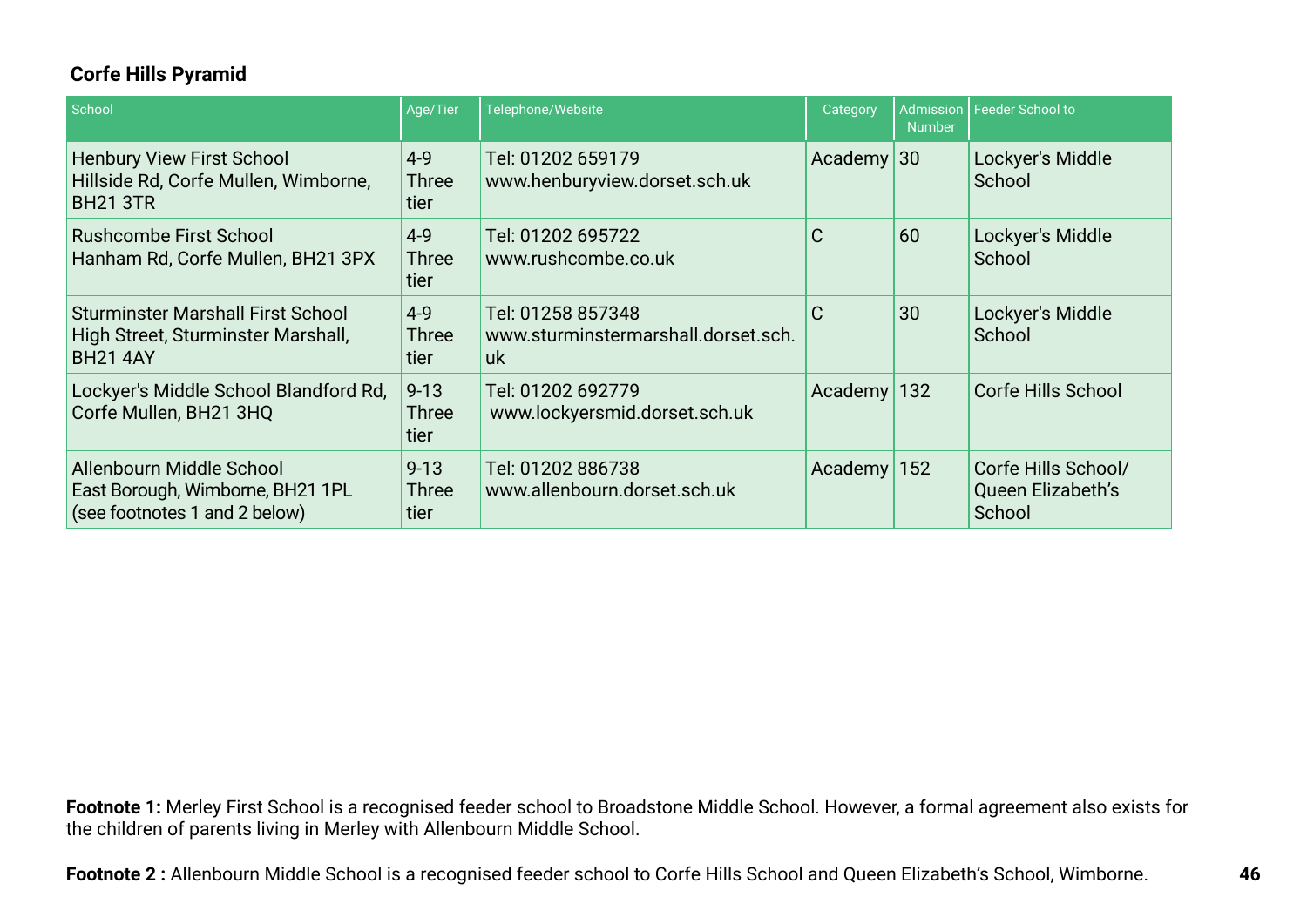#### **Poole Schools with links to Corfe Hills**

| School                                                                                                 | Age/Tier                          | Telephone/Website                                    | Feeder School to                                               |
|--------------------------------------------------------------------------------------------------------|-----------------------------------|------------------------------------------------------|----------------------------------------------------------------|
| #Broadstone First School<br>Tudor Rd, Broadstone, Poole, BH18 8AA                                      | $4 - 9$<br><b>Three</b><br>tier   | Tel: 01202 694376<br>www.broadstonefirstschool.co.uk | <b>Broadstone Middle</b><br>School                             |
| #Merley First School<br>Oakley Straight, Merley, Wimborne, BH21 1SD<br>(see footnote 1 below)          | $4 - 9$<br><b>Three</b><br>tier   | Tel: 01202 888455<br>www.merleyfirstschool.com       | <b>Broadstone Middle</b><br>School/Allenbourn<br>Middle School |
| #Springdale First School Springdale Rd, Broadstone,<br>BH18 9BW (see footnote 2 below)                 | $4 - 9$<br>Three<br>tier          | Tel: 01202 692700<br>www.springdale.poole.sch.uk     | Lockyer's Middle<br>School/Broadstone<br>Middle School         |
| #Broadstone Middle School Dunyeats Rd, Broadstone,<br><b>BH18 8AE</b><br>(see footnotes 1 and 2 below) | $9 - 13$<br><b>Three</b><br>tier  | Tel: 01202 696121<br>www.bmsweb.co.uk                | Corfe Hills School                                             |
| #Corfe Hills School<br>Higher Blandford Rd, Broadstone, BH18 9BG                                       | $13 - 18$<br><b>Three</b><br>tier | Tel: 01202 656300<br>www.corfehills.net              | N/A                                                            |

**Footnote 1:** Merley First School is a recognised feeder school to Broadstone Middle School. However, a formal agreement also exists for the children of parents living in Merley with Allenbourn Middle School.

**Footnote 2**: Springdale First School is a recognised feeder school to Broadstone Middle School and Lockyer's Middle School dependent on address. **#Schools not maintained by Dorset LA. For further information please contact BCP LA.**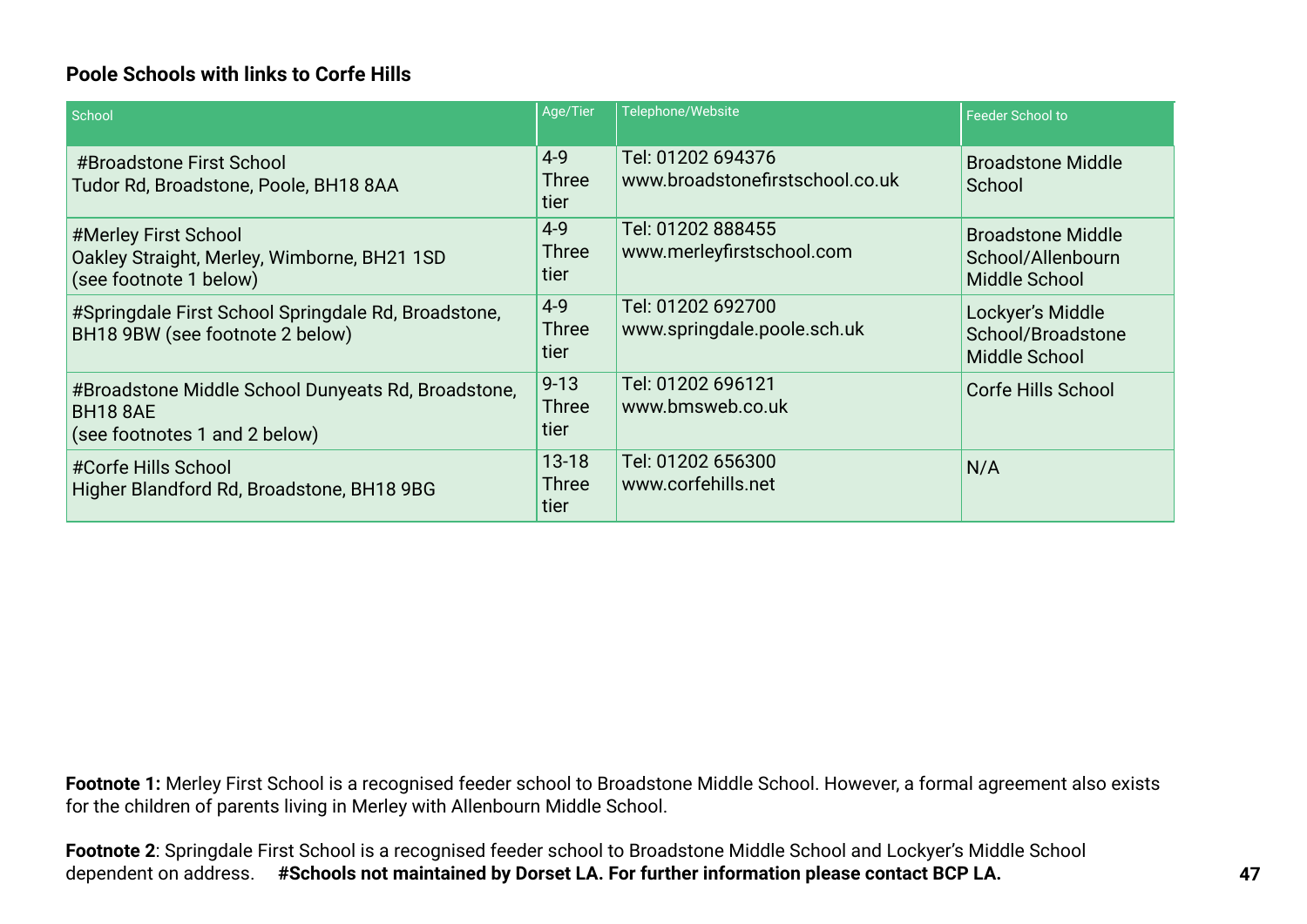### **Dorchester Pyramid**

| School                                                                                   | Age/Tier                        | Telephone/Website                                    | Category     | Admission<br><b>Number</b> | <b>Feeder School to</b>            |
|------------------------------------------------------------------------------------------|---------------------------------|------------------------------------------------------|--------------|----------------------------|------------------------------------|
| <b>Broadmayne First School Knighton</b><br>Lane, Broadmayne, DT2 8PH                     | $4 - 9$<br><b>Three</b><br>tier | Tel: 01305 852471<br>www.broadmayne.dorset.sch.uk    | C            | 30                         | St Mary's Middle<br>School         |
| Cerne Abbas CE First School Duck<br>Street, Cerne Abbas, DT2 7LA                         | $4 - 9$<br><b>Three</b><br>tier | Tel: 01300 341319<br>www.cerneabbas.dorset.sch.uk    | <b>VC</b>    | 15                         | <b>Dorchester Middle</b><br>School |
| <b>Cheselbourne Village School</b><br>Cheselbourne, Dorchester, DT2 7NT                  | $4 - 9$<br><b>Three</b><br>tier | Tel: 01258 837306<br>www.cheselbourne.dorset.sch.uk  | $\mathsf{C}$ | 12                         | St Mary's Middle<br>School         |
| <b>Damers First School</b><br>Damers Rd, Dorchester, DT1 2LB                             | $4 - 9$<br><b>Three</b><br>tier | Tel: 01305 264924<br>www.damers.dorset.sch.uk        | Academy 90   |                            | <b>Dorchester Middle</b><br>School |
| Frome Valley CE First School School<br>Drive, Crossways, Dorchester, DT2 8WR             | $4 - 9$<br>Three<br>tier        | Tel: 01305 852643<br>www.fromevalley.dorset.sch.uk   | Academy $30$ |                            | St Mary's Middle<br>School         |
| <b>Manor Park CE First School Mellstock</b><br>Avenue, Dorchester, DT2 2BH               | $4 - 9$<br><b>Three</b><br>tier | Tel: 01305 268741<br>www.manorpark.dorset.sch.uk     | <b>VC</b>    | 60                         | No named receiver<br>school        |
| Milborne St Andrew First School<br>Hopsfield, Milborne St Andrew,<br>Blandford, DT11 0JE | $4 - 9$<br><b>Three</b><br>tier | Tel: 01258 837362<br>www.milborne.dorset.sch.uk      | Academy 23   |                            | St Mary's Middle<br>School         |
| <b>Piddle Valley CE First School</b><br>Piddletrenthide, Dorchester, DT2 7QL             | $4 - 9$<br><b>Three</b><br>tier | Tel: 01300 348219<br>www.piddlevalley.dorset.sch.uk  | Academy      | 23                         | St Mary's Middle<br>School         |
| The Prince of Wales School Maiden<br>Castle Rd, Dorchester, DT1 2HH                      | $4 - 9$<br><b>Three</b><br>tier | Tel: 01305 257120<br>www.princeofwales.dorset.sch.uk | C            | 30                         | <b>Dorchester Middle</b><br>School |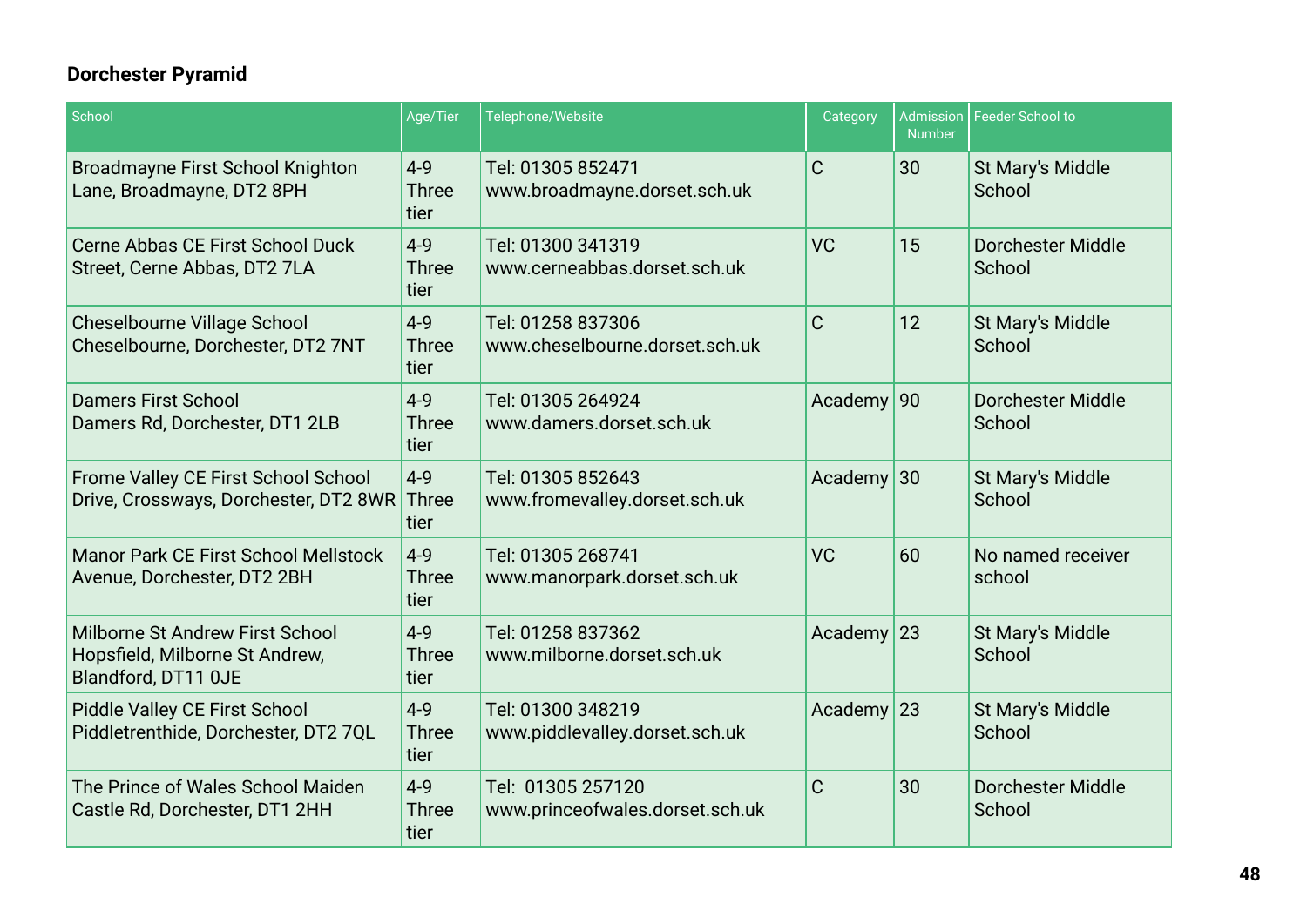### **Dorchester Pyramid**

| School                                                                                                  | Age/Tier<br>Telephone/Website    |                                                               | Category      | <b>Number</b> | Admission   Feeder School to       |  |
|---------------------------------------------------------------------------------------------------------|----------------------------------|---------------------------------------------------------------|---------------|---------------|------------------------------------|--|
| <b>Puddletown CE First School</b><br>High Street, Puddletown, Dorchester,<br>DT28FZ                     | $4 - 9$<br><b>Three</b><br>tier  | Tel: 01305 848206<br>www.puddletownfirst.dorset.sch.uk        | Academy $30$  |               | St Mary's Middle<br>School         |  |
| St Mary's CE First School<br>West Hill, Charminster, Dorchester,<br>DT2 9RD                             | $4 - 9$<br><b>Three</b><br>tier  | Tel: 01305 263880<br>www.charminster.dorset.sch.uk            | <b>VC</b>     | 30            | No named receiver<br>school        |  |
| St Mary's Catholic First School Lucetta<br>Lane, Dorchester, DT1 2DD                                    | $4 - 9$<br><b>Three</b><br>tier  | Tel: 01305 262258<br>www.stmarysdorchester.dorset.sch.<br>uk  | Academy $30$  |               | No named receiver<br>school        |  |
| Winterbourne Valley CE First School<br>Winterbourne Abbas, Dorchester,<br>DT2 9LW                       | $4 - 9$<br><b>Three</b><br>tier  | Tel: 01305 889297<br>www.winterbournevalley.dorset.sch.<br>uk | <b>VA</b>     | 15            | <b>Dorchester Middle</b><br>School |  |
| Dorchester Middle School Queen's<br>Avenue. Dorchester, DT1 2HS                                         | $9 - 13$<br><b>Three</b><br>tier | Tel: 01305 265651<br>www.dorchestermid.dorset.sch.uk          | Academy       | 150           | The Thomas Hardye<br>School        |  |
| St Mary's CE Middle School<br>Puddletown, Dorchester, DT2 8SA                                           | $9 - 13$<br><b>Three</b><br>tier | Tel: 01305 848293<br>www.stmaryscemiddleschool.co.uk          | Academy       | 124           | The Thomas Hardye<br>School        |  |
| St Osmund's CE Middle School Barnes<br>Way, Rothesay Rd, Dorchester,<br><b>DT1 2DZ</b>                  | $9 - 13$<br><b>Three</b><br>tier | Tel: 01305 262897<br>www.stosmunds.dorset.sch.uk              | Academy       | 180           | The Thomas Hardye<br>School        |  |
| The Thomas Hardye School<br>(Specialism: Science/SEN/Humanities)<br>Queen's Avenue, Dorchester, DT1 2ET | $13 - 18$<br>Three<br>tier       | Tel: 01305 266064<br>www.thomas-hardye.dorset.sch.uk          | Academy 450   |               | N/A                                |  |
| <b>Dorset Studio School</b><br><b>Kingston Maurward Dorchester</b><br>DT2 8PY                           | $11 - 16$                        | Tel: 01305 215215<br>www.dorsetstudioschool.co.uk             | <b>Studio</b> | 75            | N/A                                |  |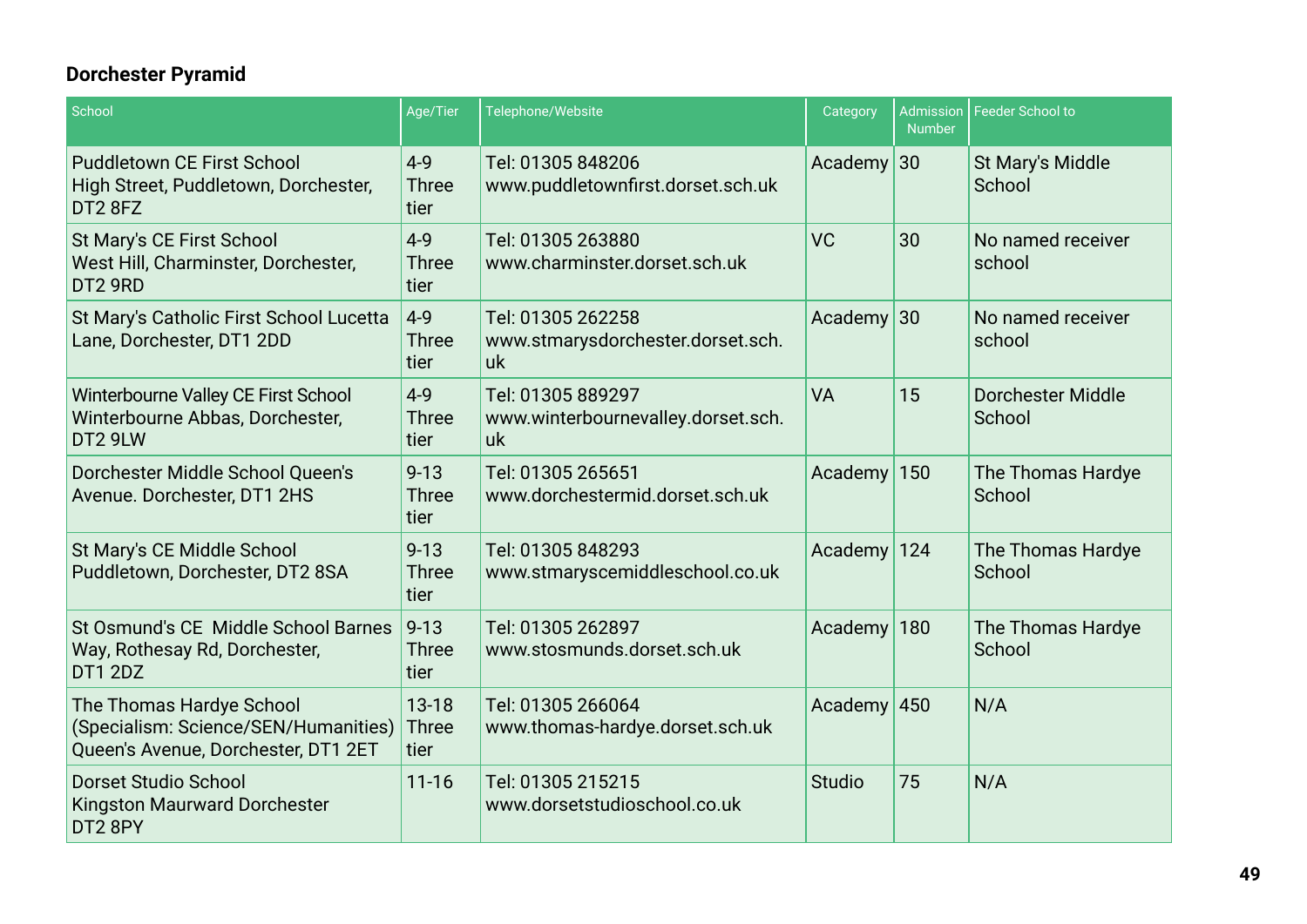### **Ferndown and West Moors Pyramid (including Verwood schools)**

| School                                                                                                  | Age/Tier                        | Telephone/Website                                    | Category    | <b>Admission</b><br><b>Number</b> | <b>Feeder School to</b>            |
|---------------------------------------------------------------------------------------------------------|---------------------------------|------------------------------------------------------|-------------|-----------------------------------|------------------------------------|
| Ferndown First School Church Rd,<br>Ferndown, BH22 9FB                                                  | $4 - 9$<br><b>Three</b><br>tier | Tel: 01202 873747<br>www.fernfirst.dorset.sch.uk     | $\mathsf C$ | 60                                | Ferndown Middle<br>School          |
| <b>Hampreston CE First School</b><br>Hampreston, Wimborne,<br><b>BH21 7LX</b><br>(see footnote 1 below) | $4 - 9$<br><b>Three</b><br>tier | Tel: 01202 573074<br>www.hamprestonfirstschool.com   | <b>VA</b>   | 30                                | <b>Ferndown Middle</b><br>School   |
| <b>Oakhurst First School</b><br>Shaftesbury Rd, Ferndown,<br><b>BH22 0DY</b>                            | $4 - 9$<br><b>Three</b><br>tier | Tel: 01202 871577<br>www.oakhurst.dorset.sch.uk      | Academy     | 30                                | <b>West Moors Middle</b><br>School |
| <b>Parley Primary School</b><br>Glenmoor Rd, Ferndown,<br><b>BH22 8QE</b>                               | $4 - 9$<br><b>Three</b><br>tier | Tel: 01202 874400<br>www.parley.dorset.sch.uk        | $\mathsf C$ | 60                                | <b>Ferndown Middle</b><br>School   |
| <b>St Ives Primary School</b><br>Sandy Lane, Ringwood, BH24 2LE<br>(see footnote 3 below)               | $4 - 11$<br>Two tier            | Tel: 01425 475478<br>www.stives.dorset.sch.uk        | Academy     | 30                                | Please see Footnote 3              |
| St Mary's CE First School,<br><b>West Moors Station Rd, West Moors,</b><br>Ferndown, BH22 0JF           | $4-9$<br><b>Three</b><br>tier   | Tel: 01202 874838<br>www.stmaryswestmoors.org        | Academy     | 30                                | <b>West Moors Middle</b><br>School |
| Three Legged Cross First School<br>Church Rd, Three Legged Cross,<br>Wimborne, BH21 6RF                 | $4 - 9$<br><b>Three</b><br>tier | Tel: 01202 822460<br>www.3lxschool.com               | Academy     | 20                                | <b>West Moors Middle</b><br>School |
| <b>Hillside First School</b><br>Hillside Rd, Verwood, BH31 7HE<br>(see footnote 2 below)                | $4 - 9$<br><b>Three</b><br>tier | Tel: 01202 822737<br>www.hillsidefirst.dorset.sch.uk | Academy     | 60                                | <b>Emmanuel Middle</b><br>School   |
| <b>Verwood CE First School</b><br>Howe Lane, Verwood, BH31 6JF (see<br>footnote 2 below)                | $4 - 9$<br><b>Three</b><br>tier | Tel: 01202 822652<br>www.verwoodfirst.dorset.sch.uk  | Academy     | 60                                | <b>Emmanuel Middle</b><br>School   |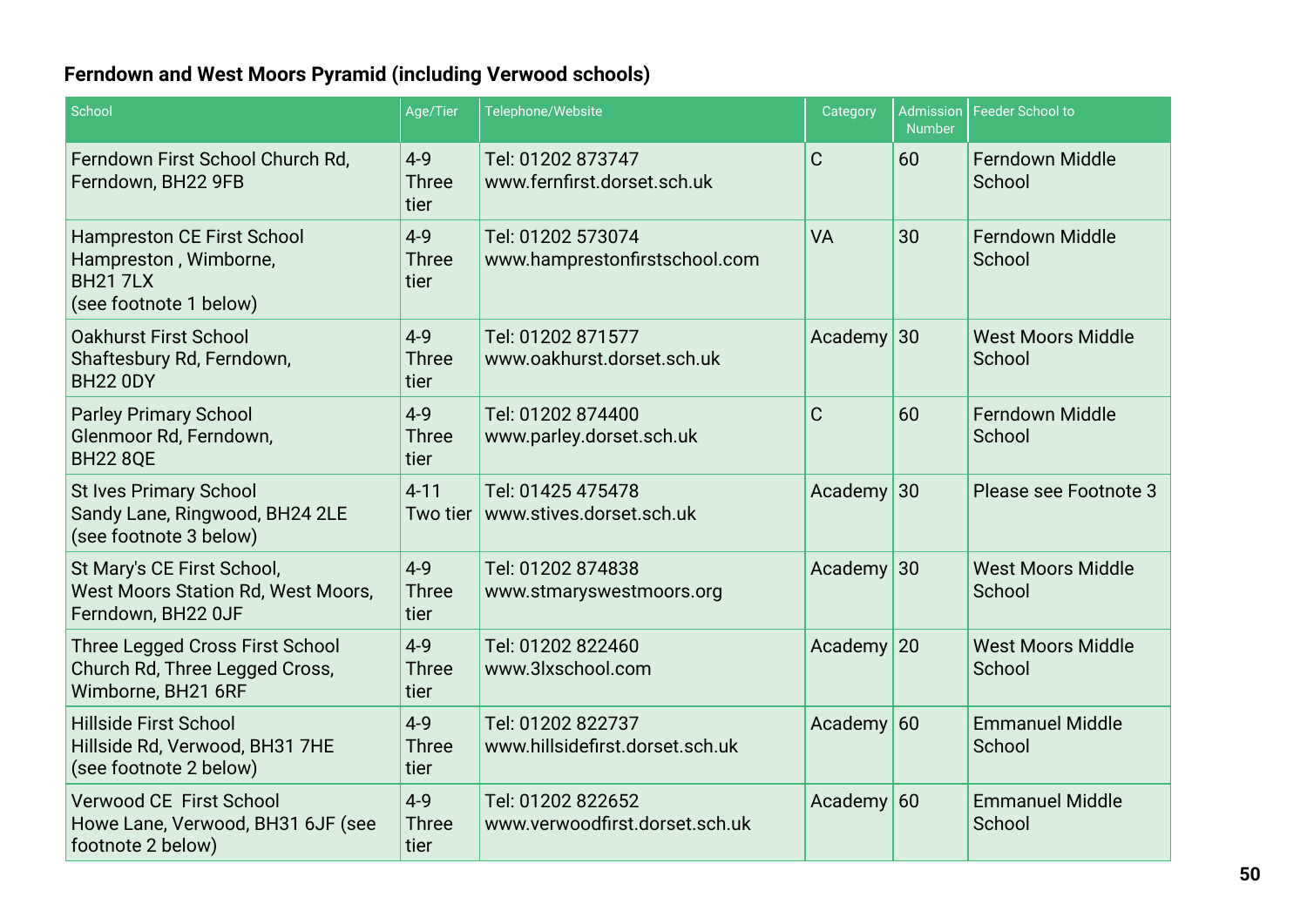#### **Ferndown and West Moors Pyramid (including Verwood schools)**

| School                                                                                                              | Age/Tier                          | Telephone/Website                                        | Category     | <b>Number</b> | Admission   Feeder School to                         |
|---------------------------------------------------------------------------------------------------------------------|-----------------------------------|----------------------------------------------------------|--------------|---------------|------------------------------------------------------|
| <b>Trinity CE First School</b><br>Coopers Lane, Verwood,<br>BH31 7PG (see footnote 2 below)                         | $4 - 9$<br><b>Three</b><br>tier   | Tel: 01202 821704<br>www.trinity.dorset.sch.uk           | <b>VA</b>    | 30            | <b>Emmanuel Middle</b><br>School                     |
| Ferndown Middle School<br>Peter Grant Way, off Church Rd,<br>Ferndown, BH22 9UP                                     | $9 - 13$<br><b>Three</b><br>tier  | Tel: 01202 876556<br>www.fernmid.dorset.sch.uk           | $\mathsf{C}$ | 150           | Ferndown Upper<br>School                             |
| West Moors Middle School Heathfield<br>Way, West Moors, Ferndown,<br><b>BH22 0DA</b>                                | $9 - 13$<br><b>Three</b><br>tier  | Tel: 01202 872474<br>www.westmoorsmid.dorset.sch.uk      | $\mathsf{C}$ | 64            | Ferndown Upper<br>School                             |
| <b>Emmanuel CE Middle School Howe</b><br>Lane. Verwood, BH31 6JF (see<br>footnote 2 below)                          | $9 - 13$<br><b>Three</b><br>tier  | Tel: 01202 828100<br>www.emmanuel.dorset.sch.uk          | Academy      | 124           | Ferndown Upper<br>School/Queen<br>Elizabeth's School |
| Ferndown Upper School (Specialism:<br>Arts) Cherry Grove, Ferndown, BH22<br>9EY (see footnote 2 below)              | $13 - 18$<br><b>Three</b><br>tier | Tel: 01202 871243<br>www.fernup.dorset.sch.uk            | $\mathsf C$  | 240           | N/A                                                  |
| Queen Elizabeth's CE School<br>(Specialism: Sports) Blandford Rd,<br>Wimborne Minster, BH21 4DT (See<br>footnote 2) | $13 - 18$<br><b>Three</b><br>tier | Tel: 01202 885233<br>Academy 390<br>www.qe.dorset.sch.uk |              |               | N/A                                                  |

**Footnote** 1: Some children from Hampreston CE VA First School at the age of 9+ may seek admission to St Michael's CE VA Middle School on denominational grounds.

**Footnote** 2 : At the age of 13+ parents living in the Verwood area are given the opportunity to express a preference for their child to attend Ferndown Upper School or Queen Elizabeth's School as their catchment area school.

**Footnote** 3: St. Ives Primary School - The School is fully operating as a Primary School. Parents may still apply to join a Middle School at the end of Year 4 and will have to make an application. Alternatively parents may wish to remain at the school and then at the end of Year 6 make an application for a Year 7 place in another school.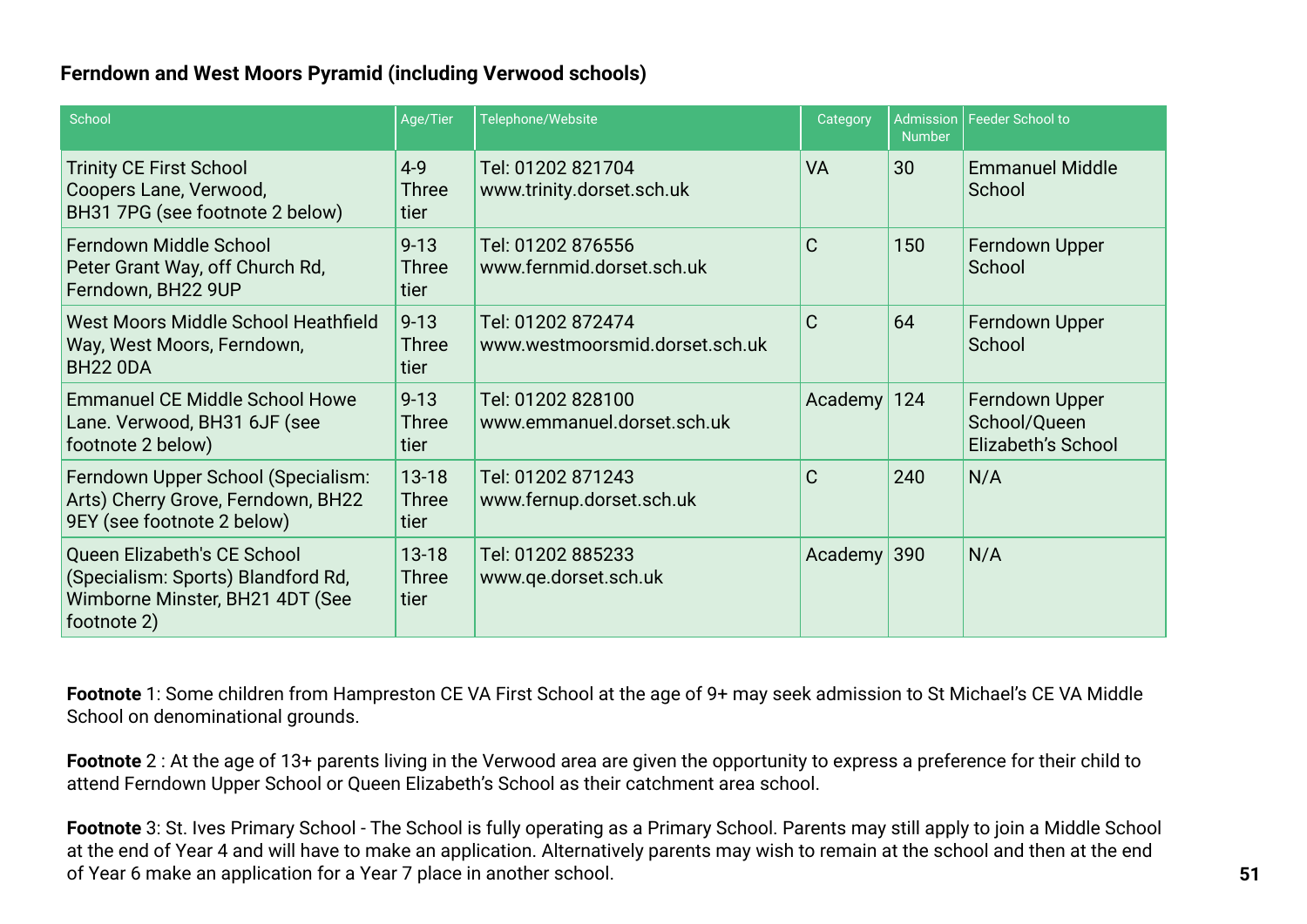### **Gillingham Pyramid**

| School                                                                                                 | Age/Tier              | Telephone/Website                                                   | Category       | <b>Number</b> | Admission   Feeder School to |
|--------------------------------------------------------------------------------------------------------|-----------------------|---------------------------------------------------------------------|----------------|---------------|------------------------------|
| St George's CE Primary School<br>Church Track, Bourton, Gillingham, SP8<br>5BN                         | $4 - 11$<br>Two tier  | Tel: 01747 840409<br>www.bourton.dorset.sch.uk                      | <b>VA</b>      | 17            | Gillingham School            |
| <b>Gillingham Primary School</b><br>School Rd, Gillingham, SP8 4QR                                     | $4 - 11$<br>Two tier  | Tel: 01747 823245<br>www.gillinghamprimary.dorset.sch.uk            | $\overline{C}$ | 60            | <b>Gillingham School</b>     |
| Milton on Stour CE Primary School<br>Milton on Stour, Gillingham,<br><b>SP8 5QD</b>                    | $4 - 11$<br>Two tier  | Tel: 01747 822588<br>www.milton.dorset.sch.uk                       | <b>VA</b>      | 20            | Gillingham School            |
| St Gregory's CE Primary School New<br>Street, Marnhull, Sturminster Newton,<br><b>DT10 1PZ</b>         | $4 - 11$              | Tel: 01258 820206<br>Two tier   www.stgregorymarnhull.dorset.sch.uk | <b>VA</b>      | 24            | Gilingham School             |
| St Mary's Catholic Primary School<br>Old Mill Lane. Marnhull, Sturminster<br>Newton, DT10 1JX          | $4 - 11$<br>Two tier  | Tel: 01258 820417<br>www.stmarymarnhull.dorset.sch.uk               | Academy $25$   |               | Gillingham School            |
| <b>Stower Provost Primary School</b><br>Woodville, Stour Provost, Gillingham,<br>SP8 5LX               | $4 - 11$<br>Two tier  | Tel: 01747 838370<br>www.stowerprovost.dorset.sch.uk                | $\mathsf C$    | 21            | Gillingham School            |
| <b>Wyke Primary School</b><br>Deane Avenue, Gillingham,<br>SP8 4SH                                     | $4 - 11$<br>Two tier  | Tel: 01747 825665<br>www.gillinghamwyke.dorset.sch.uk               | C              | 30            | Gillingham School            |
| St Mary the Virgin CE<br><b>Primary School</b><br>Pheasant Way, Shaftesbury Rd,<br>Gillingham, SP8 4LP | $4 - 11$<br>Two tier  | Tel: 01747 824446<br>www.stmarygillingham.dorset.sch.uk             | Academy $30$   |               | Gillingham School            |
| Gillingham School<br>Hardings Lane, Gillingham,<br>SP8 4QP (see footnote below)                        | $11 - 18$<br>Two tier | Tel: 01747 822222<br>www.gillingham-dorset.co.uk                    | <b>VC</b>      | 280           | N/A                          |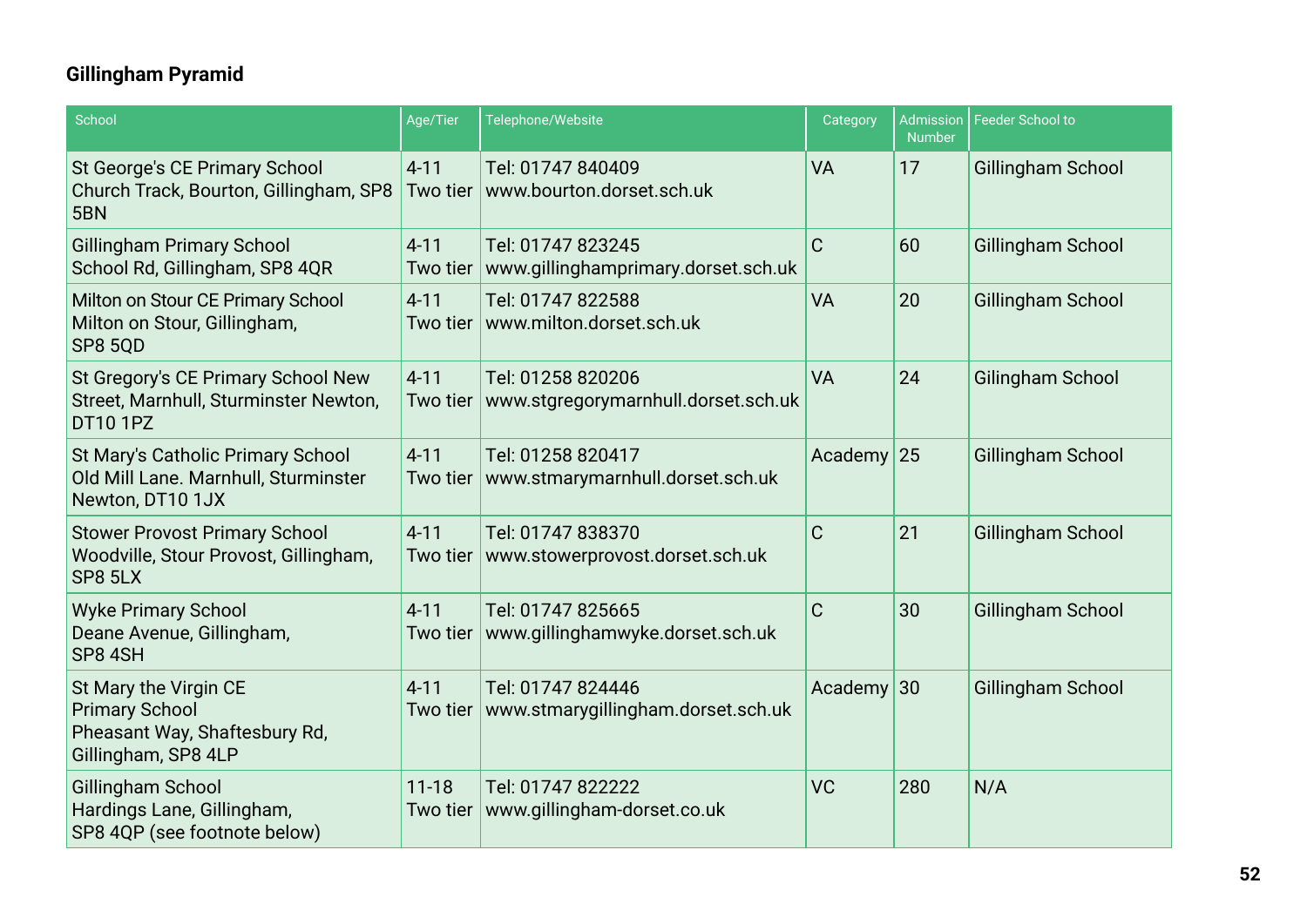#### **Wiltshire schools with links to Gillingham**

| School Address                                                                                                   | Age/Tier                 | Telephone/Website                                | Feeder School to     |
|------------------------------------------------------------------------------------------------------------------|--------------------------|--------------------------------------------------|----------------------|
| #Whitesheet CE VA Primary School<br>Butts Lane, Kilmington, BA12 6RB (KS1)<br>Chapel Lane, Zeals, BA12 6NL (KS2) | $4 - 11$<br>Two tier     | Tel: 01747 840394<br>www.whitesheet.wilts.sch.uk | Gillingham<br>School |
| #Hindon St Mary's and St John's CE VA<br>Primary School School Lane, Hindon,<br>Salisbury, SP3 6EA               | $4 - 11$<br>Two tier $ $ | Tel: 01747 820260<br>www.hindonce.wilts.sch.uk   | Gillingham<br>School |
| #Mere Primary School<br>Springfield Rd, Mere,<br>Warminster, BA12 8EW                                            | $4 - 11$<br>Two tier     | Tel: 01747 860515<br>www.mereschool.co.uk        | Gillingham<br>School |

**Footnote** 1: The catchment area for Gillingham School includes a defined area of South West Wiltshire. **# Schools not maintained by Dorset LA. For further information contact Wiltshire LA.**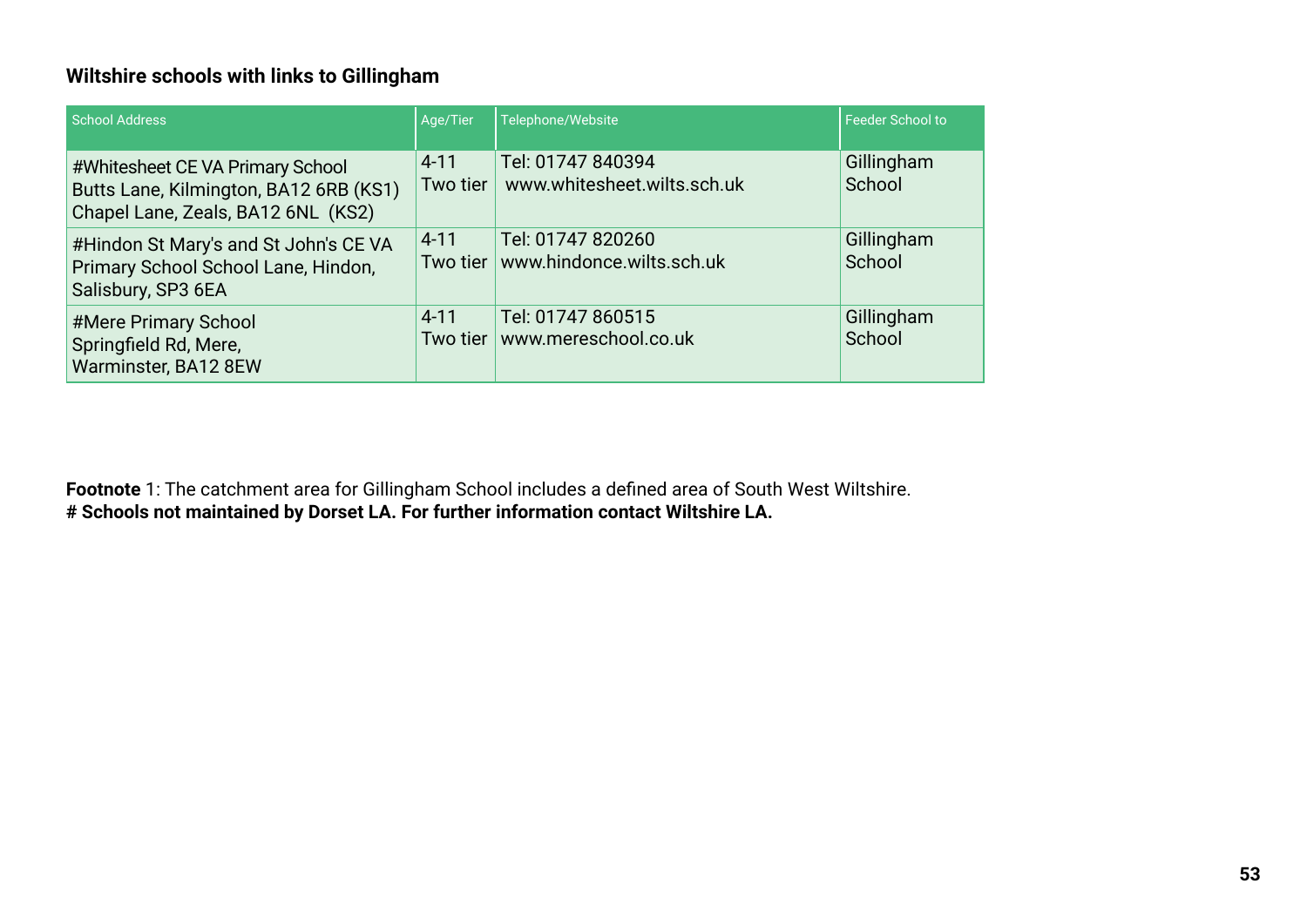### **Lyme Regis Pyramid**

| School                                                                                                      | Age/Tier              | Telephone/Website                                       | Category     | <b>Number</b> | Admission   Feeder School to |
|-------------------------------------------------------------------------------------------------------------|-----------------------|---------------------------------------------------------|--------------|---------------|------------------------------|
| <b>Charmouth Primary School</b><br>Lower School Lane, Charmouth, DT6<br>6LR                                 | $4 - 11$<br>Two tier  | Tel: 01297 560591<br>www.charmouth.dorset.sch.uk        | $\mathsf{C}$ | 15            | The Woodroffe School         |
| St Michael's CE Primary School<br>Kingsway, Lyme Regis, DT7 3DY                                             | $4 - 11$<br>Two tier  | Tel: 01297 442623<br>www.stmichaelslyme.dorset.sch.uk   | <b>VA</b>    | 27            | The Woodroffe School         |
| Marshwood CE Primary School<br>Marshwood, Bridport, DT6 5QA                                                 | $4 - 11$<br>Two tier  | Tel:01297 678224<br>www.marshwood.acornacademy.org      | Academy 10   |               | The Woodroffe School         |
| Thorncombe St Mary's CE Primary<br>School<br>Thorncombe, Chard, TA20 4NE                                    | $4 - 11$<br>Two tier  | Tel: 01460 30535<br>www.stmarysthorncombe.dorset.sch.uk | <b>VC</b>    | 11            | The Woodroffe School         |
| The Woodroffe School (Specialism:<br>Visual Arts) Uplyme Rd, Lyme Regis,<br>DT7 3LX<br>(see footnote below) | $11 - 18$<br>Two tier | Tel: 01297 442232<br>www.woodroffe.dorset.sch.uk        | F            | 174           | N/A                          |

### **Devon school linked to Lyme Regis**

| School                                                                                         | Aae/Tier | Telephone/Website                                                  | Feeder School to     |
|------------------------------------------------------------------------------------------------|----------|--------------------------------------------------------------------|----------------------|
| #Mrs Ethelston's CE VA<br><b>Primary School</b><br>Pound Lane, Uplyme, Lyme Regis, DT7<br>I3TT | $4 - 11$ | Tel: 01297 442210<br>Two tier   www.mrsethelstons.acornacademy.org | The Woodroffe School |

**Footnote** 1: The catchment area for The Woodroffe School includes a specific area of East Devon.\* **#Schools not maintained by Dorset LA. For further information please contact Devon LA.**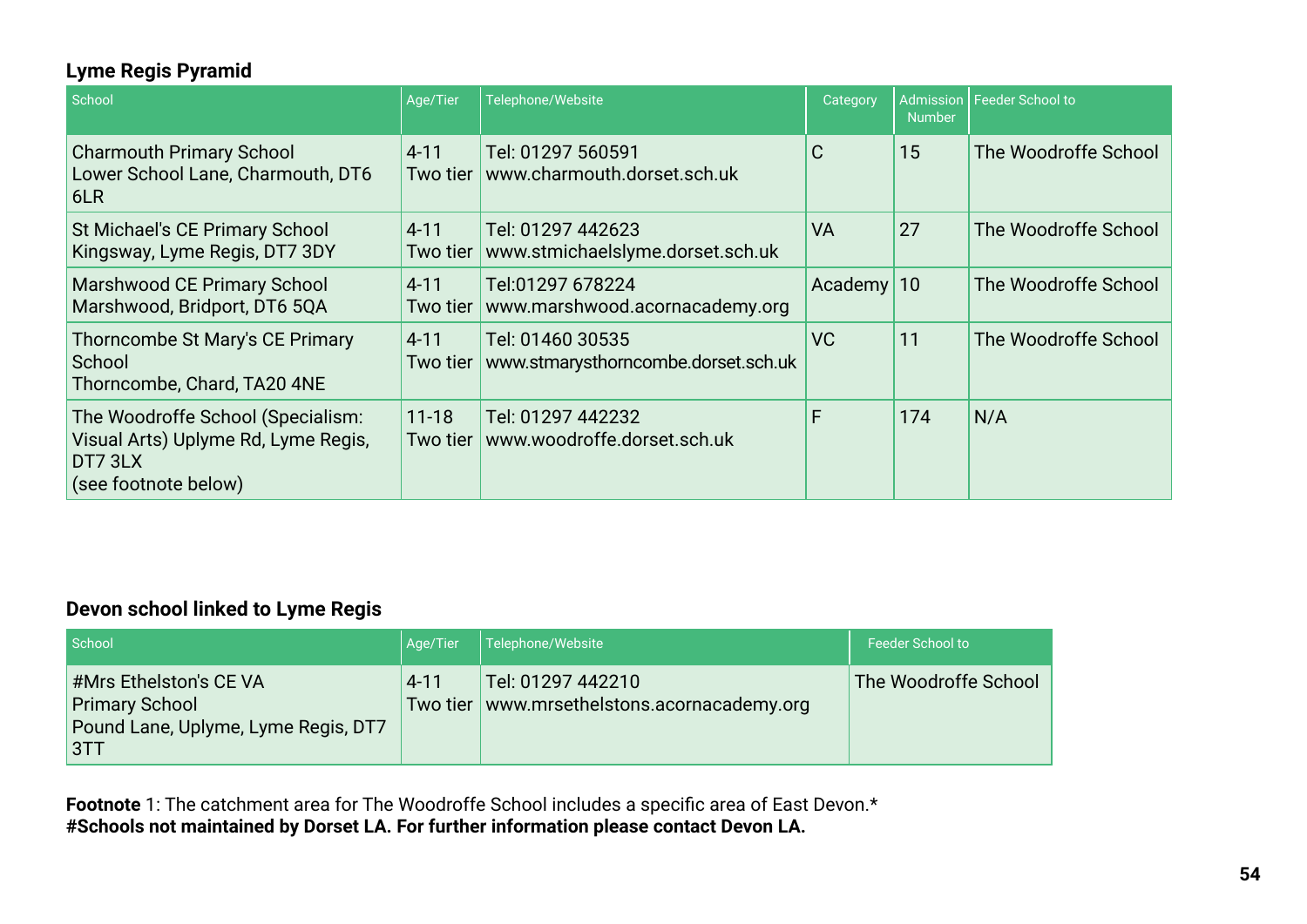### **Lytchett and Upton Pyramid**

| School                                                                                         | Age/Tier                 | Telephone/Website                                                 | Category              | <b>Number</b> | Admission   Feeder School to      |
|------------------------------------------------------------------------------------------------|--------------------------|-------------------------------------------------------------------|-----------------------|---------------|-----------------------------------|
| Bere Regis Community School Rye Hill,<br>Bere Regis, Wareham, BH20 7LP                         | $4 - 11$<br>Two tier $ $ | Tel: 01929 471334<br>www.bereregis.dorset.sch.uk                  | Academy 20            |               | <b>Lytchett Minster</b><br>School |
| <b>Lytchett Matravers Primary School</b><br>Wareham Rd, Lytchett Matravers,<br>Poole, BH16 6DY | $4 - 11$<br>Two tier $ $ | Tel: 01202 622378<br>www.lmpsdorset.org                           | Academy $60$          |               | <b>Lytchett Minster</b><br>School |
| Sandford St Martin CE Primary School<br>Sandford, Wareham,<br><b>BH207AJ</b>                   | $4 - 11$                 | Tel: 01929 552949<br>Two tier   www.sandfordprimary.dorset.sch.uk | <b>VA</b>             | 60            | <b>Lytchett Minster</b><br>School |
| <b>Upton Infant School</b><br>Guest Rd, Upton, Poole, BH16 5LQ                                 | $4 - 7$<br>Two tier $ $  | Tel: 01202 622367<br>www.uptoninf.dorset.sch.uk                   | Academy 90            |               | <b>Upton Junior School</b>        |
| Upton Junior School<br>St Martin's Rd, Upton, Poole BH16 5NQ                                   | $7 - 11$<br>Two tier     | Tel: 01202 622649<br>www.uptonjun.dorset.sch.uk                   | Academy <sup>96</sup> |               | <b>Lytchett Minster</b><br>School |
| <b>Lytchett Minster School</b><br>Post Green, Lytchett Minster, Poole,<br><b>BH16 6JD</b>      | $11 - 18$<br>Two tier    | Tel: 01202 622413<br>www.lytchett.org.uk                          | F                     | 260           | N/A                               |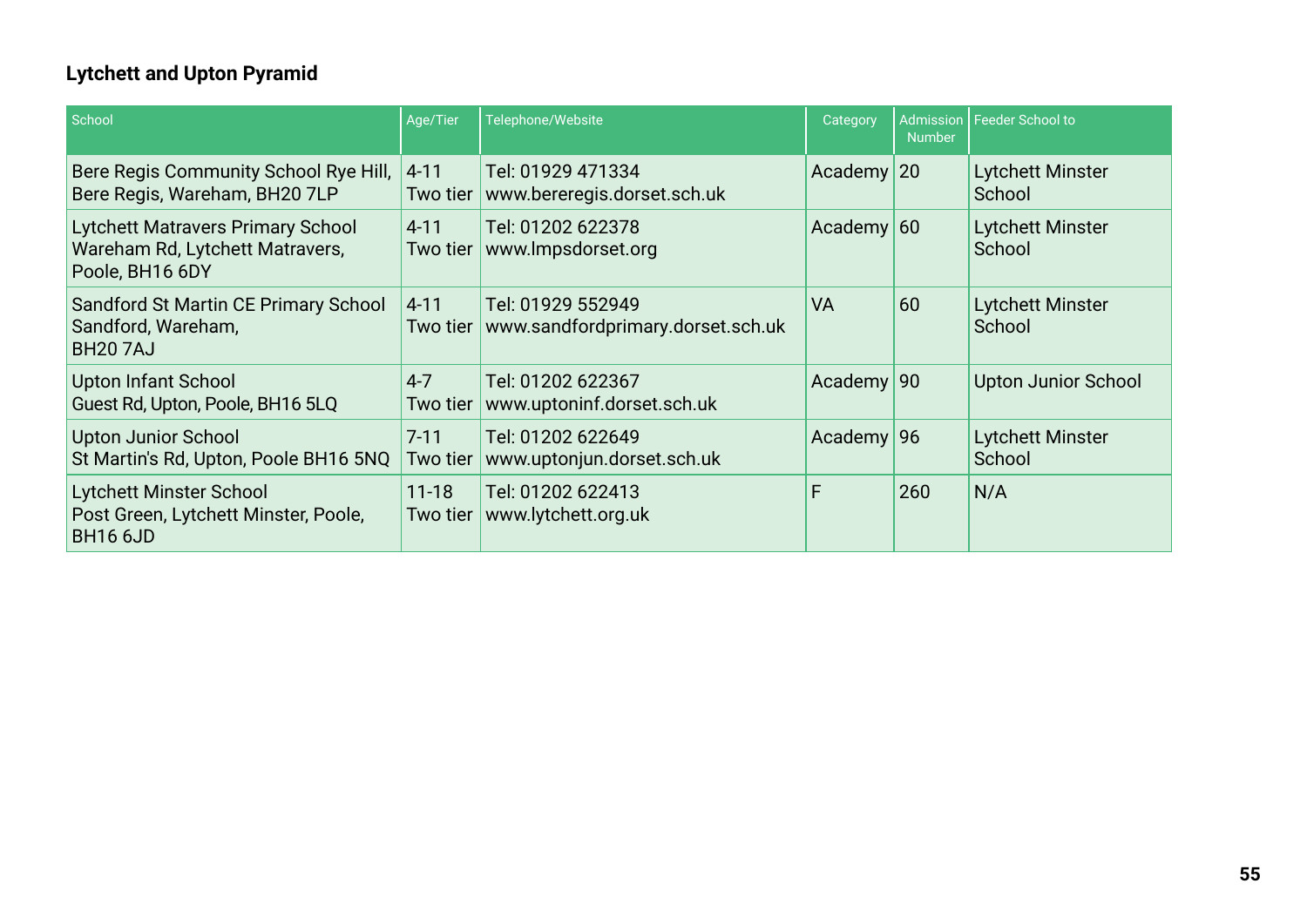### **Purbeck Pyramid**

| School                                                                                                  | Age/Tier             | Telephone/Website                                            | Category      | <b>Number</b> | Admission   Feeder School to |
|---------------------------------------------------------------------------------------------------------|----------------------|--------------------------------------------------------------|---------------|---------------|------------------------------|
| <b>Bovington Primary School</b><br>Holt Rd, Bovington Camp, Wareham,<br><b>BH20 6LE</b>                 | $4 - 11$<br>Two tier | Tel: 01929 462744<br>www.bovingtonprimary.dorset.sch.uk      | Academy $ 45$ |               | The Purbeck School           |
| Corfe Castle CE Primary School East<br>Street, Corfe Castle, Wareham, BH20<br>5EE                       | $4 - 11$<br>Two tier | Tel: 01929 480428<br>www.corfecastle.dorset.sch.uk           | Academy       | 15            | The Purbeck School           |
| Lulworth and Winfrith CE Primary School,<br>School Lane, West Lulworth<br>Streche Rd, Wareham, BH20 5SA | $4 - 11$<br>Two tier | Tel: 01929 400330<br>www.lulworthwinfrith.dorset.sch.uk      | <b>VC</b>     | 20            | The Purbeck School           |
| <b>St George's Primary School</b><br>High Street, Langton Matravers, BH19<br>3HB                        | $4 - 11$<br>Two tier | Tel: 01929 422973<br>www.stgeorgeslangton.dorset.sch.uk      | <b>VA</b>     | 15            | The Purbeck School           |
| <b>St Mark's CE Primary School</b><br>High Street. Swanage, BH19 2SA                                    | $4 - 11$<br>Two tier | Tel: 01929 422949<br>www.stmarksswanage.dorset.sch.uk        | Academy $30$  |               | The Purbeck School           |
| St Mary's RC Primary School<br>Northbrook Road,<br>Swanage, BH19 2BH                                    | $4 - 11$<br>Two tier | Tel: 01929 424909<br>www.stmarysswanage.dorset.sch.uk        | Academy 30    |               | The Purbeck School           |
| St Mary and St Joseph Catholic<br><b>Primary School</b><br>Folly Lane, Wool, BH20 6DS                   | $4 - 11$<br>Two tier | Tel: 01929 462565<br>www.stmaryjosephswool.dorset.sch.<br>uk | Academy $30$  |               | <b>The Purbeck School</b>    |
| Stoborough CE Primary School Corfe<br>Rd, Stoborough, Wareham, BH20 5AD                                 | $4 - 11$<br>Two tier | Tel: 01929 552974<br>www.stoborough.dorset.sch.uk            | <b>VA</b>     | 30            | <b>The Purbeck School</b>    |
| <b>Swanage Primary School</b><br>Mount Scar, Swanage, BH19 2EY                                          | $4 - 11$<br>Two tier | Tel: 01929 422424<br>www.SwanagePrimary.dorset.sch.uk        | $\mathsf{C}$  | 30            | The Purbeck School           |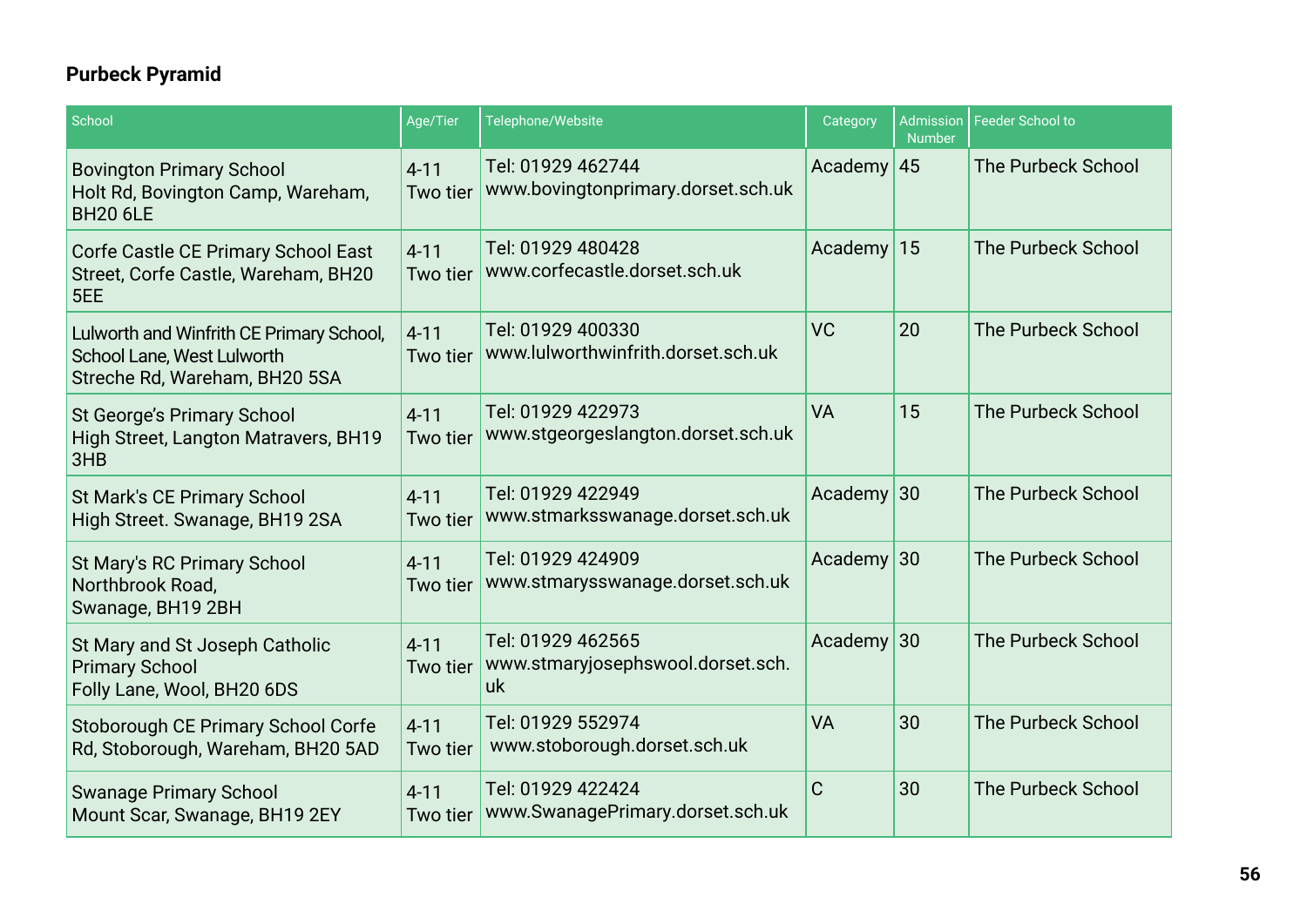#### **Purbeck Pyramid**

| School                                                                | Age/Tier              | Telephone/Website                                    | Category     | <b>Number</b> | <b>Admission Feeder School to</b> |
|-----------------------------------------------------------------------|-----------------------|------------------------------------------------------|--------------|---------------|-----------------------------------|
| Wareham St Mary CE Primary School<br>Streche Rd, Wareham, BH20 4PG    | $4 - 11$<br>Two tier  | Tel: 01929 552517<br>www.warehamstmary.dorset.sch.uk | Academy $30$ |               | The Purbeck School                |
| <b>Wool CE Primary School</b><br>High Street, Wool, BH20 6BT          | $4 - 11$              | Tel: 01929 462569<br>Two tier   www.woolprimary.com  | <b>VA</b>    | 25            | The Purbeck School                |
| The Purbeck School<br>Worgret Rd, Wareham, BH20 4PF                   | $11 - 18$<br>Two tier | Tel: 01929 550077<br>www.purbeck.dorset.sch.uk       | C            | 188           | N/A                               |
| The Swanage School<br><b>High Street, Swanage</b><br>Dorset, BH19 2PH | $11 - 16$<br>Two tier | Tel: 01929 500599<br>www.theswanageschool.co.uk      | Free         | 84            | N/A                               |

**Note:** All Islands in Poole Harbour come under the responsibility of Dorset LA with the exception of Pergins (currently uninhabited) and operate with in the following catchment areas: Round, Green Furzey and Long Islands - Corfe Castle CE Primary School/The Purbeck School Gigger (currently uninhabited) - The Lady St Mary Primary School/The Purbeck School Drove (currently unihabited) - Swanage Primary School/The Purbeck School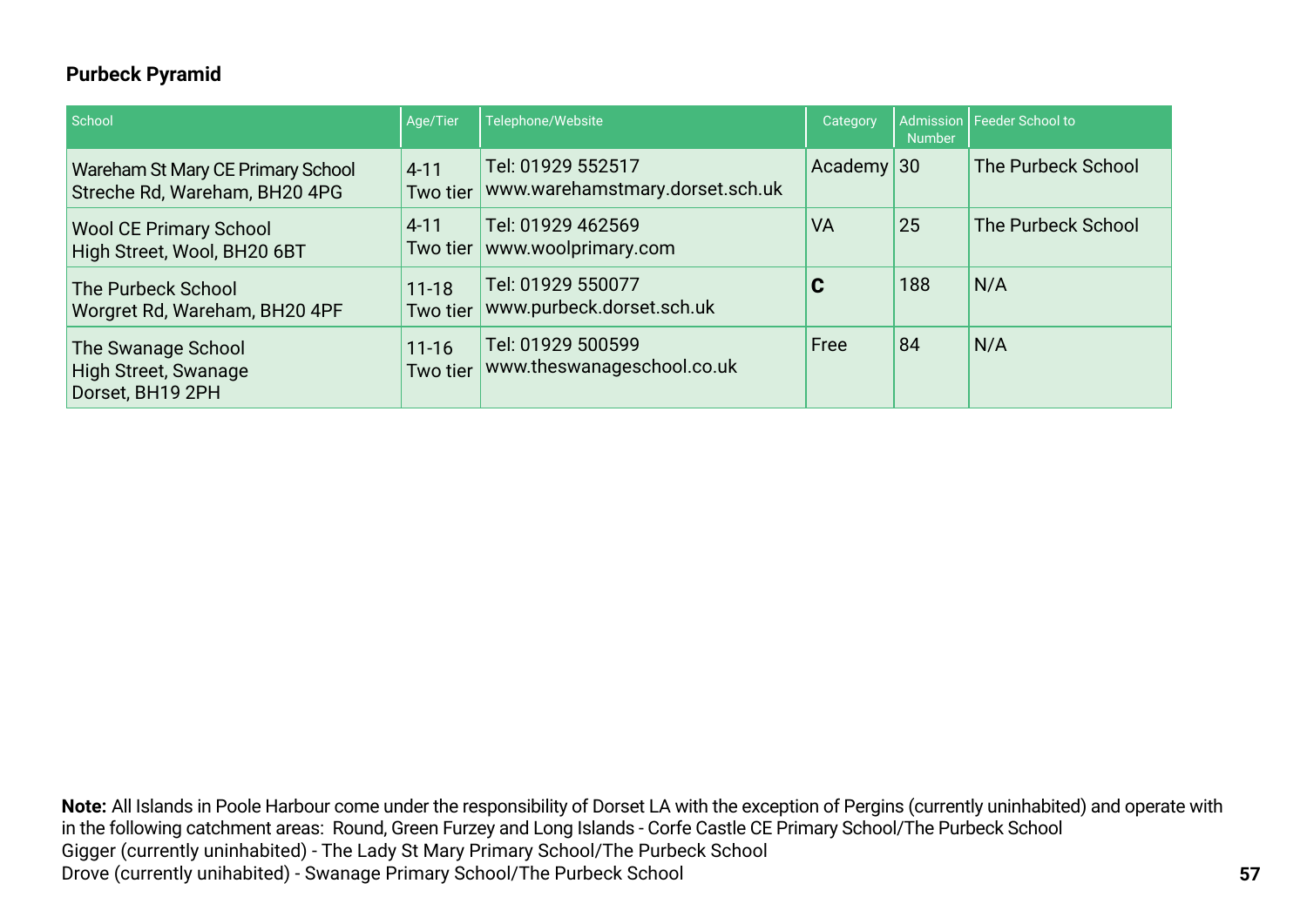### **Shaftesbury Pyramid**

| School                                                                                           | Age/Tier              | Telephone/Website                                         | Category  | Admission<br><b>Number</b>                                                     | <b>Feeder School to</b>   |
|--------------------------------------------------------------------------------------------------|-----------------------|-----------------------------------------------------------|-----------|--------------------------------------------------------------------------------|---------------------------|
| The Abbey CE Primary School<br>St James Street, Shaftesbury,<br>SP78HQ                           | $4 - 11$<br>Two tier  | Tel: 01747 852620<br>www.abbeyschool.org.uk               | <b>VA</b> | 30                                                                             | <b>Shaftesbury School</b> |
| St Andrew's CE Primary School West<br>Street, Fontmell Magna, Shaftesbury,<br>SP7 OPF            | $4 - 11$<br>Two tier  | Tel: 01747 811500<br>www.standrewsfontmell.co.uk          | Academy   | 30                                                                             | <b>Shaftesbury School</b> |
| Motcombe CE Primary School<br>Motcombe, Shaftesbury, SP7 9NT                                     | $4 - 11$<br>Two tier  | Tel: 01747 852018<br>www.motcombe.dorset.sch.uk           | Academy   | 30                                                                             | <b>Shaftesbury School</b> |
| <b>Shaftesbury CE Primary School</b><br>Wincombe Lane, Shaftesbury,<br>SP78PZ                    | $4 - 11$<br>Two tier  | Tel: 01747 852901<br>www.shaftesburyprimary.dorset.sch.uk | Academy   | 60                                                                             | <b>Shaftesbury School</b> |
| <b>Shaftesbury School</b><br>Salisbury Rd, Shaftesbury, SP7 8ER<br>(see footnotes 1 and 2 below) | $11 - 18$<br>Two tier | Tel: 01747 854498<br>www.shaftesburyschool.com            | Academy   | 200 (40<br>boarding<br>places<br>available<br>in total for<br>years<br>$7-11)$ |                           |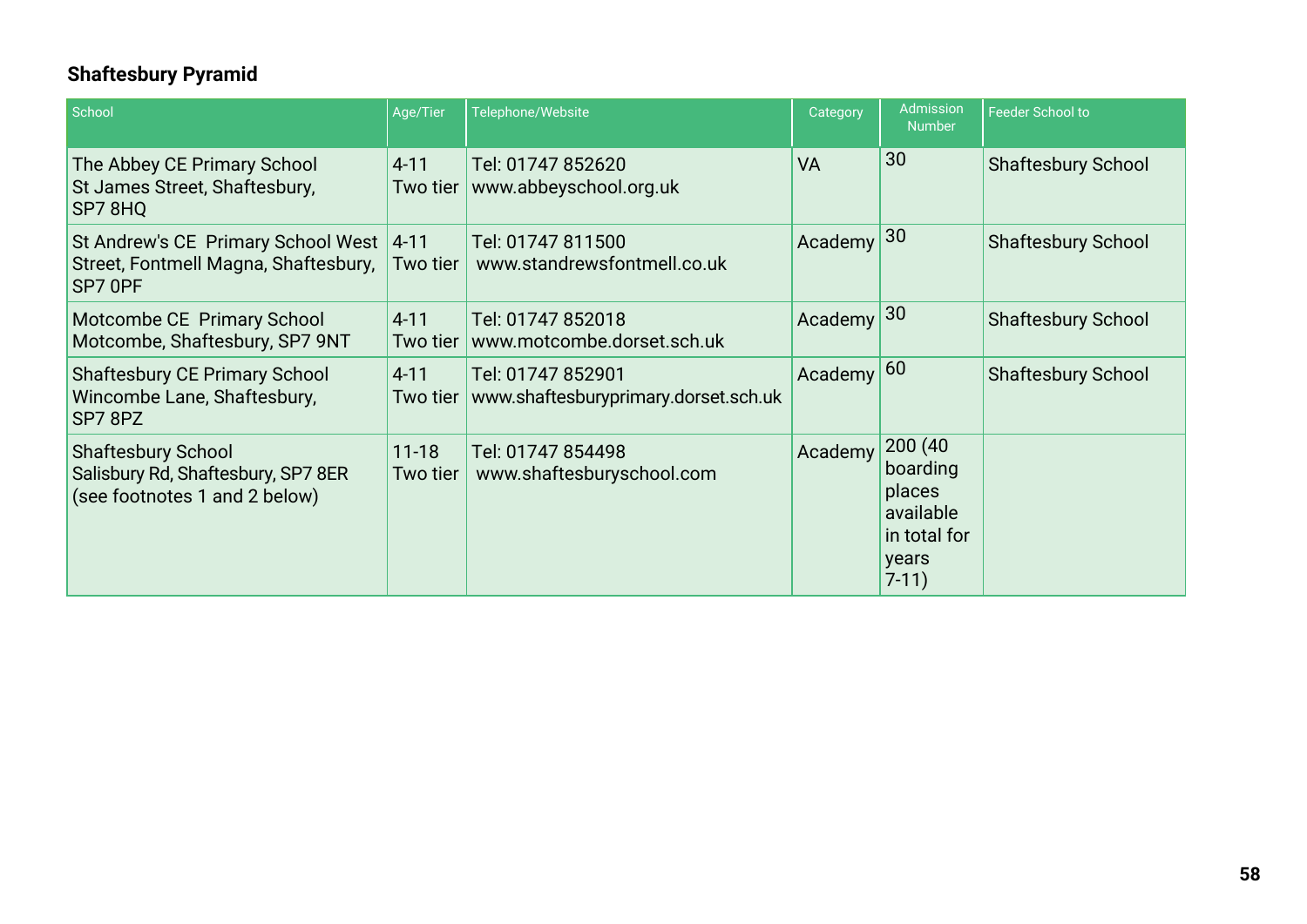#### **Wiltshire schools with links to Shaftesbury**

| School                                                                                                      | Age/Tier             | Telephone/Website                                            | <b>Feeder School to</b>   |
|-------------------------------------------------------------------------------------------------------------|----------------------|--------------------------------------------------------------|---------------------------|
| #St John's CE VC Primary School<br><b>Weaveland Rd, Tisbury, Salisbury,</b><br>Salisbury, SP3 6HJ           | $4 - 11$<br>Two tier | Tel: 01747 870675<br>www.st-johntisbury.wilts.sch.uk         | <b>Shaftesbury School</b> |
| #Chilmark and Fonthill Bishop CE VA<br><b>Primary School</b><br>The Street, Chilmark, Salisbury, SP3<br>5AR | $4 - 11$<br>Two tier | Tel: 01722 716348<br>www.chilmarkfonthillbishop.wilts.sch.uk | <b>Shaftesbury School</b> |
| #Semley CE VA Primary School<br>Semley, Shaftesbury, SP7 9AU                                                | $4 - 11$<br>Two tier | Tel: 01747 830427<br>www.semley.wilts.sch.uk                 | <b>Shaftesbury School</b> |

**Footnote 1:** The catchment area for Shaftesbury School includes a defined area of south west Wiltshire.

**Footnote 2:** A 6th form has been established at Sturminster Newton High School in partnership with Shaftesbury School. **# Schools not maintained by Dorset LA. For further information please contact Wiltshire LA.**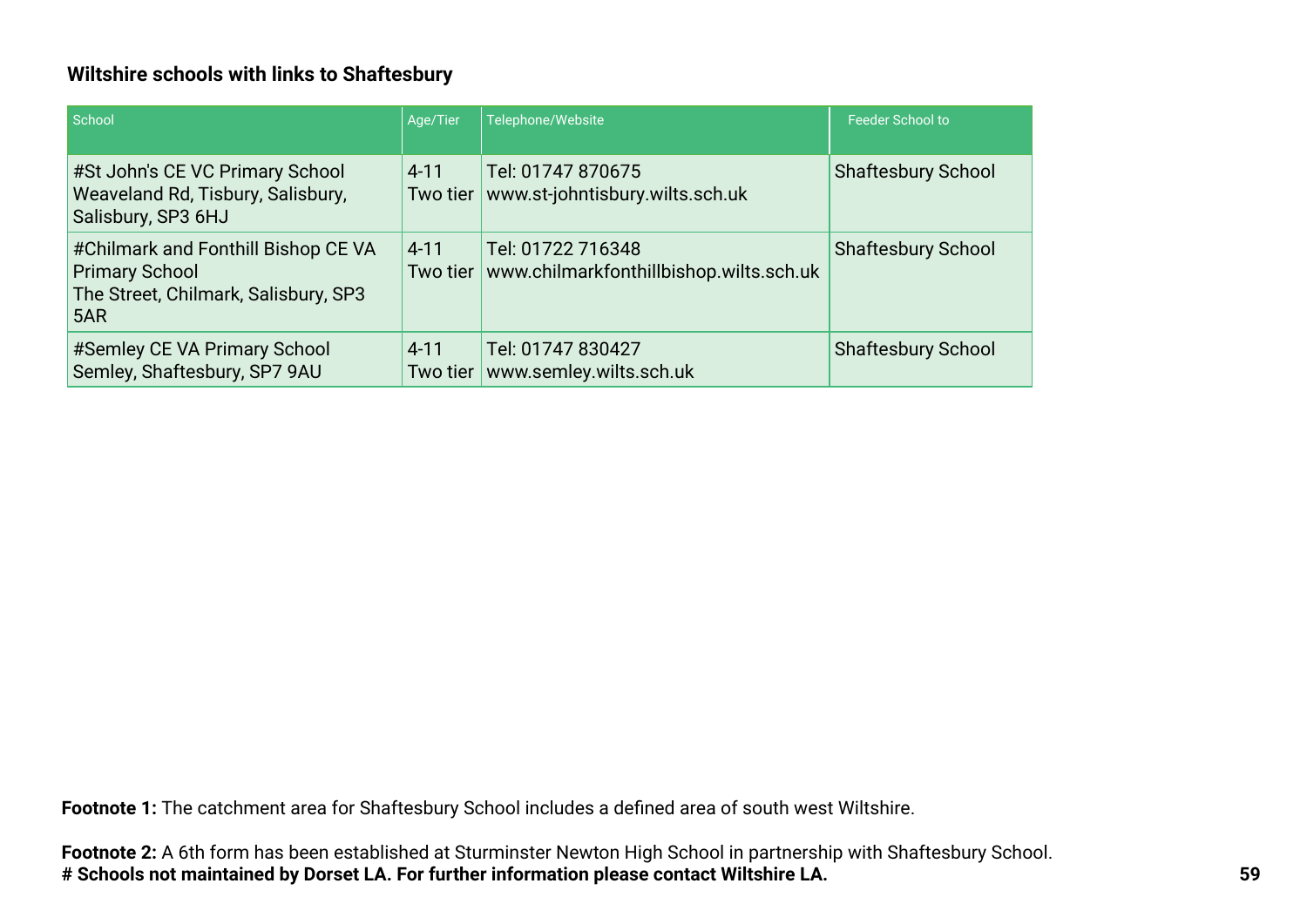### **Sherborne Pyramid**

| School                                                                             | Age/Tier              | Telephone/Website                                     | Category      | <b>Number</b> | Admission   Feeder School to |
|------------------------------------------------------------------------------------|-----------------------|-------------------------------------------------------|---------------|---------------|------------------------------|
| Sherborne Abbey CE<br><b>Primary School</b><br>Lenthay Rd, Sherborne, DT9 6AQ      | $4 - 11$<br>Two tier  | Tel: 01935 812318<br>www.sherborneabbey.dorset.sch.uk | Academy $45$  |               | The Gryphon School           |
| All Saints CE Primary School Giles<br>Lane, Bishops Caundle, Sherborne,<br>DT9 5NQ | $4 - 11$<br>Two tier  | Tel: 01963 23450<br>www.bishopscaundle.dorset.sch.uk  | <b>VC</b>     | 17            | The Gryphon School           |
| <b>Buckland Newton CE Primary School</b><br>Buckland Newton, Dorchester, DT2 7BY   | $4 - 11$<br>Two tier  | Tel: 01300 345393<br>www.bucklandnewton.dorset.sch.uk | Academy $15$  |               | The Gryphon School           |
| St Andrew's CE Primary School<br>Stonyacres, Yetminster, Sherborne,<br>DT9 6LS     | $4 - 11$<br>Two tier  | Tel: 01935 872430<br>www.standrewsyetminster.org.uk   | Academy $30$  |               | The Gryphon School           |
| St Mary's CE Primary School<br>Mill Lane, Bradford Abbas, Sherborne,<br>DT9 6RH    | $4 - 11$<br>Two tier  | Tel: 01935 476515<br>www.bradfordabbasprimary.co.uk   | Academy $17$  |               | The Gryphon School           |
| <b>Sherborne Primary School Harbour</b><br>Way, Sherborne, DT9 4AJ                 | $4 - 11$<br>Two tier  | Tel: 01935 812619<br>www.sherbornepri.dorset.sch.uk   | Academy $ 48$ |               | The Gryphon School           |
| <b>Thornford CE Primary School Boot</b><br>Lane, Thornford, Sherborne, DT9 6QY     | $4 - 11$<br>Two tier  | Tel: 01935 872706<br>www.thornford.dorset.sch.uk      | Academy $15$  |               | The Gryphon School           |
| <b>Trent Young's CE Primary School</b><br>Trent, Sherborne, DT9 4SW                | $4 - 11$<br>Two tier  | Tel: 01935 850496<br>www.trentyoungs.dsat.org.uk      | Academy $19$  |               | The Gryphon School           |
| The Gryphon CE School<br>Bristol Rd, Sherborne, DT9 4EQ                            | $11 - 18$<br>Two tier | Tel: 01935 813122<br>www.Gryphon.dorset.sch.uk        | Academy 240   |               | N/A                          |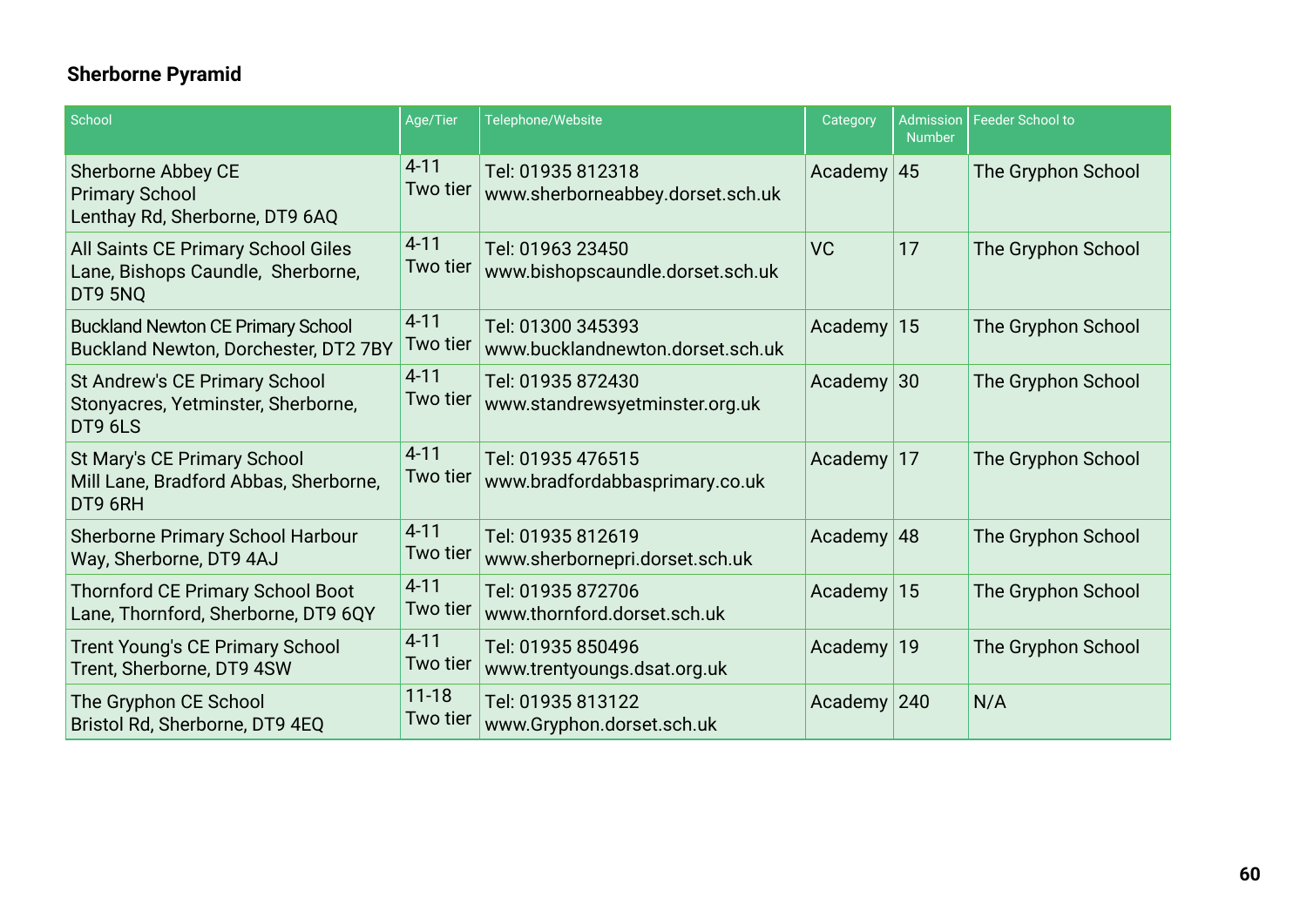### **Sturminster Newton Pyramid**

| School                                                                                                   | Age/Tier              | Telephone/Website                                              | Category     | <b>Number</b> | Admission   Feeder School to                    |
|----------------------------------------------------------------------------------------------------------|-----------------------|----------------------------------------------------------------|--------------|---------------|-------------------------------------------------|
| Hazelbury Bryan Primary School Droop,<br>Sturminster Newton, DT10 2ED                                    | $4 - 11$<br>Two tier  | Tel: 01258 817492<br>www.hazelburybryanprimaryschool.<br>co.uk | C            | 17            | <b>Sturminster Newton</b><br><b>High School</b> |
| Okeford Fitzpaine CE Primary School<br>The Cross, Okeford Fitzpaine,<br><b>Blandford Forum, DT11 ORF</b> | $4 - 11$<br>Two tier  | Tel: 01258 860530<br>www.okeford.dorset.sch.uk                 | Academy      | 15            | <b>Sturminster Newton</b><br><b>High School</b> |
| St Nicholas CE Primary School Station<br>Rd, Child Okeford, Blandford Forum,<br><b>DT11 8EL</b>          | $4 - 11$<br>Two tier  | Tel: 01258 860581<br>www.childokeford.dorset.sch.uk            | <b>VA</b>    | 25            | <b>Sturminster Newton</b><br><b>High School</b> |
| <b>Shillingstone CE Primary School</b><br>Augustan Avenue, Blandford Forum,<br>DT10 0TX                  | $4 - 11$<br>Two tier  | Tel: 01258 860446<br>www.shillingstone.dorset.sch.uk           | Academy $15$ |               | <b>Sturminster Newton</b><br><b>High School</b> |
| <b>Stalbridge Primary School</b><br>Duck Lane, Stalbridge, Sturminster<br>Newton, DT10 2LP               | $4 - 11$<br>Two tier  | Tel: 01963 362487<br>www.stalbridge.dorset.sch.uk              | F            | 30            | <b>Sturminster Newton</b><br><b>High School</b> |
| <b>William Barnes Primary School Bridge</b><br>Street, Sturminster Newton, DT10 1BZ                      | $4 - 11$<br>Two tier  | Tel: 01258 472257<br>www.williambarnes.dorset.sch.uk           | $\mathsf{C}$ | 30            | <b>Sturminster Newton</b><br><b>High School</b> |
| <b>Sturminster Newton High School Bath</b><br>Rd, Sturminster Newton, DT10 1DT<br>(see footnote below)   | $11 - 18$<br>Two tier | Tel: 01258 472642<br>www.mysnhs.net                            | $\mathsf{C}$ | 120           | N/A                                             |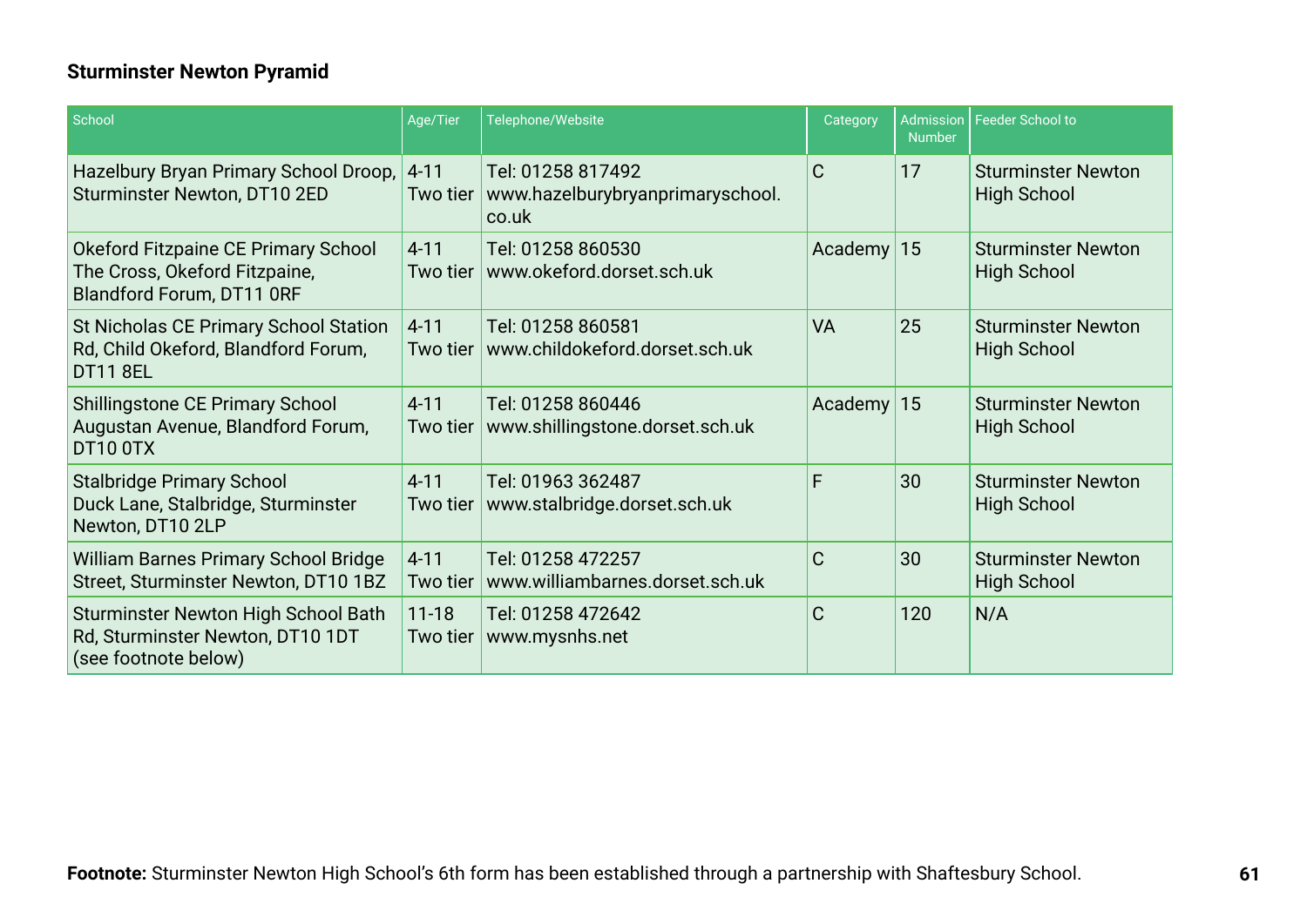### **Weymouth and Portland Area**

| School                                                                                          | Age/Tier             | Telephone/Website                                    | Category     | <b>Number</b> | Admission   Feeder School to |
|-------------------------------------------------------------------------------------------------|----------------------|------------------------------------------------------|--------------|---------------|------------------------------|
| <b>Beechcroft St Paul's CE</b><br><b>Primary School</b><br>Corporation Rd, Weymouth,<br>DT4 0LQ | $4 - 11$<br>Two tier | Tel: 01305 783500<br>www.beechcroft.dsat.org.uk      | Academy $30$ |               | No named receiver<br>school  |
| <b>Bincombe Valley Primary School</b><br>Culliford Way, Littlemoor, Weymouth,<br>DT3 6AF        | $4 - 11$<br>Two tier | Tel: 01305 832329<br>www.bincombe.dorset.sch.uk      | $\mathsf{C}$ | 45            | The Wey Valley School        |
| <b>Chickerell Primary Academy</b><br>Rashley Rd, Chickerell, Weymouth,<br>DT3 4AT               | $4 - 11$<br>Two tier | Tel: 01305 783876<br>www.chickerell.dorset.sch.uk    | Academy $60$ |               | No named receiver<br>school  |
| <b>Conifers Primary School</b><br>Radipole Lane, Weymouth, DT4 0QF                              | $4 - 11$<br>Two tier | Tel: 01305 771289<br>www.conifers.dorset.sch.uk      | C            | 60            | No named receiver<br>school  |
| Holy Trinity CE VC Primary School<br>Cross Rd. Weymouth, DT4 9QX                                | $4 - 11$<br>Two tier | Tel:01305 783200<br>www.holytrinitypri.dorset.sch.uk | <b>VC</b>    | 60            | No named receiver<br>school  |
| Portesham CE VA Primary School<br>Winters Close, Portesham, DT3 4HP                             | $4 - 11$<br>Two tier | Tel: 01305 871283<br>www.portesham.dorset.sch.uk     | <b>VA</b>    | 15            | <b>Budmouth School</b>       |
| <b>Radipole Primary School</b><br>Radipole Lane, Weymouth, DT3 5HS                              | $4 - 11$<br>Two tier | Tel: 01305 783353<br>www.radipole.dorset.sch.uk      | $\mathsf C$  | 60            | The Wey Valley School        |
| St Andrew's CE Primary School<br>Littlemoor Rd, Preston, Weymouth,<br>DT3 6AA                   | $4 - 11$<br>Two tier | Tel: 01305 832346<br>www.standrewswey.dsat.org.uk    | Academy $60$ |               | The Wey Valley School        |
| St Augustine's Catholic Primary School<br>Hardy Avenue, Weymouth, DT4 0RH                       | $4 - 11$<br>Two tier | Tel: 01305 782600<br>www.staugustines.dorset.sch.uk  | <b>VA</b>    | 30            | No named receiver<br>school  |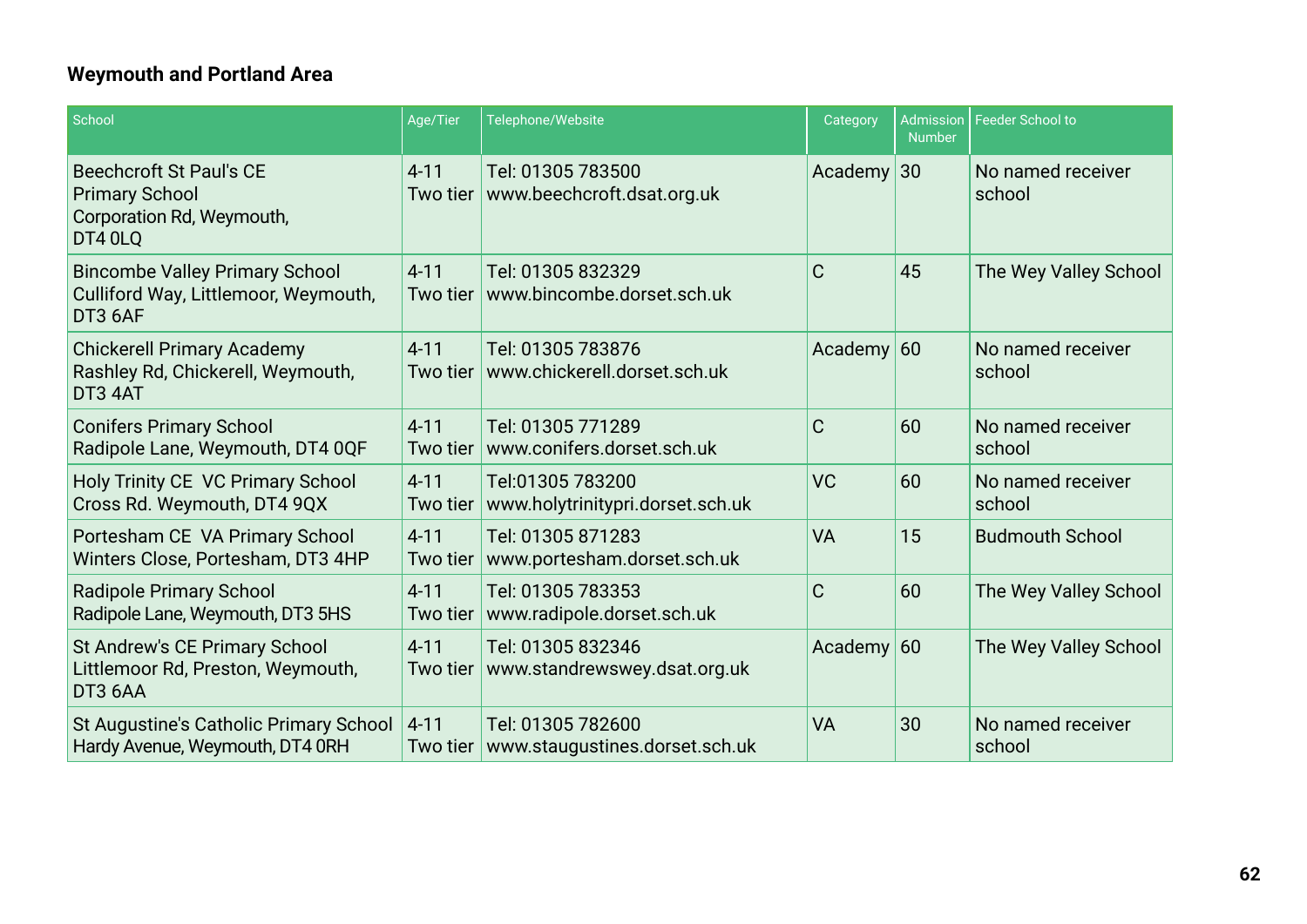### **Weymouth and Portland Area**

| School                                                                                                            | Age/Tier              | Telephone/Website                                                      | Category       | <b>Admission</b><br><b>Number</b> | Feeder School to                         |
|-------------------------------------------------------------------------------------------------------------------|-----------------------|------------------------------------------------------------------------|----------------|-----------------------------------|------------------------------------------|
| St George's Primary School Clarence<br>Rd, Portland, DT5 2BD                                                      | $4 - 11$<br>Two tier  | Tel: 01305 820520<br>www.stgeorgesportland.dorset.sch.uk               | F              | 60                                | The Atlantic Academy                     |
| St John's CE Primary School Coombe<br>Avenue, Weymouth, DT4 7TP                                                   | $4 - 11$<br>Two tier  | Tel: 01305 785711<br>www.stjohns.dsat.org.uk                           | Academy $30$   |                                   | The Wey Valley School                    |
| St Nicholas and St Laurence CE VA<br><b>Primary School</b><br>Broadwey, Weymouth, DT3 5DQ                         | $4 - 11$<br>Two tier  | Tel: 01305 812534<br>www.stnicholasstlaurence.dorset.sch.<br><u>uk</u> | VA             | 30                                | The Wey Valley School                    |
| <b>Southill Primary School</b><br>Sycamore Rd, Southill, Weymouth,<br>DT4 9UF                                     | $4 - 11$<br>Two tier  | Tel: 01305 773144<br>www.southill.dorset.sch.uk                        | $\overline{C}$ | 30                                | No named receiver<br>school              |
| Wyke Regis Infant School Shrubbery<br>Lane, Weymouth, DT4 9LU (See<br>footnote 1 below)                           | $4 - 11$<br>Two tier  | Tel: 01305 782470<br>www.wykeregisfed.dorset.sch.uk                    | C              | 90                                | Wyke Regis CE VC<br><b>Junior School</b> |
| Wyke Regis CE Junior School High<br>Street, Wyke Regis,<br>DT4 9NU (See footnote 1 below)                         | $7 - 11$<br>Two tier  | Tel: 01305 786041<br>www.wykeregisfed.dorset.sch.uk                    | <b>VC</b>      | 90                                | No named receiver                        |
| All Saints CE School (Specialism:<br>Science) Sunnyside Rd, Wyke Regis,<br>DT4 9BJ                                | $11 - 16$<br>Two tier | Tel: 01305 783391<br>www.allsaints.dorset.sch.uk                       | Academy        | 180                               | N/A                                      |
| <b>Budmouth College (Specialism:</b><br>Technology)<br>Chickerell Rd, Weymouth, DT4 9SY<br>(see footnote 2 below) | $11 - 18$<br>Two tier | Tel: 01305 830500<br>www.budmouth.dorset.sch.uk                        | Academy 260    |                                   | N/A                                      |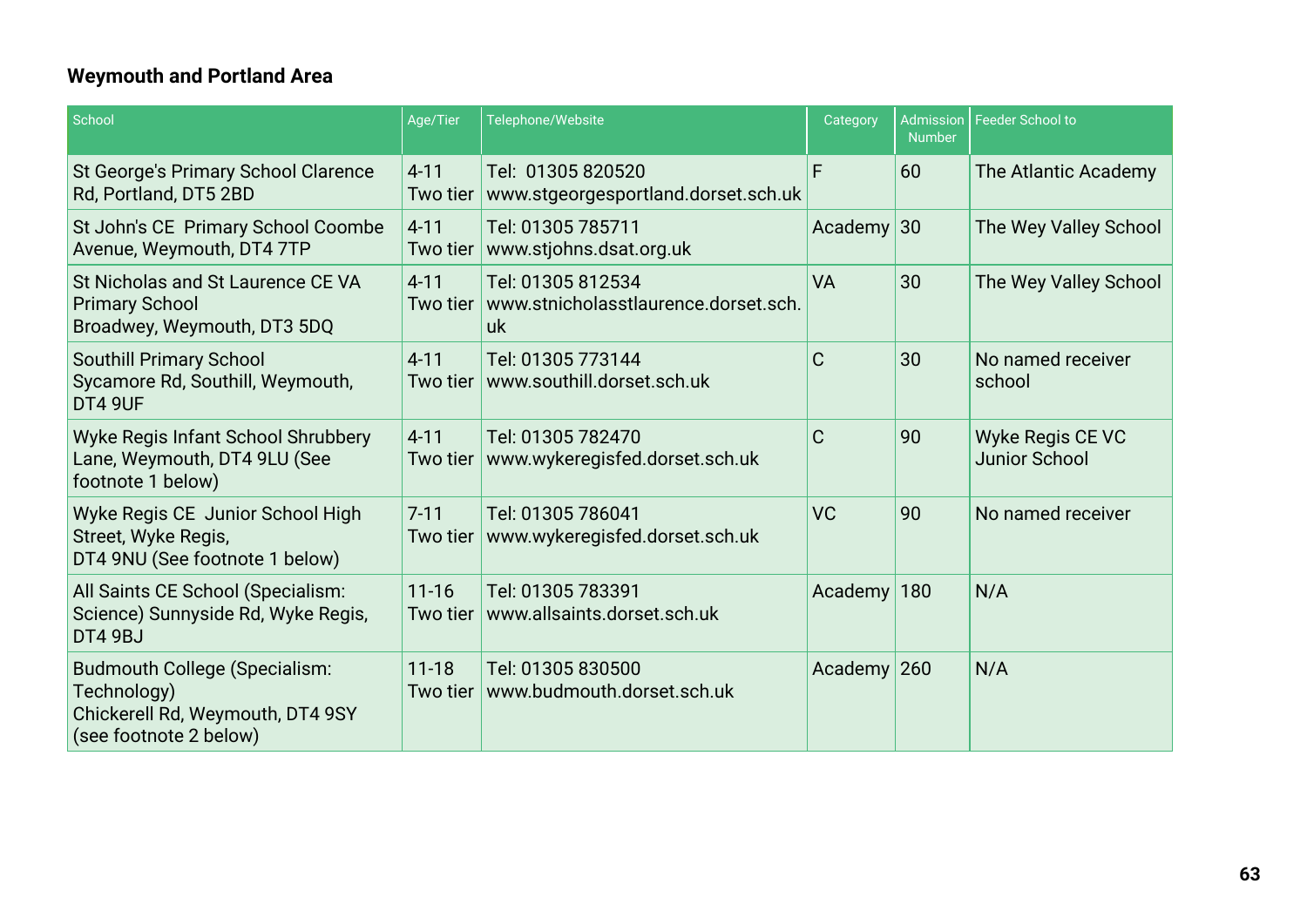#### **Weymouth and Portland Area**

| School                                                                                        | Age/Tier                  | Telephone/Website                                 | Category      | Admission<br><b>Number</b>                                                                   | <b>Feeder School to</b> |
|-----------------------------------------------------------------------------------------------|---------------------------|---------------------------------------------------|---------------|----------------------------------------------------------------------------------------------|-------------------------|
| The Atlantic Academy<br>Maritime House, West Way, Southwell,<br><b>Business Park, DT5 2NA</b> | $4 - 19$<br>Two tier      | Tel: 01305 820262<br>www.atlantic-aspirations.org | Academy       | <b>Reception</b><br>60<br>(60)<br>additional<br>places<br>will be<br>available<br>in Year 7) | N/A                     |
| The Wey Valley School (Specialism:<br>Sports) Dorchester Rd, Weymouth,<br>DT3 5AN             | $11 - 16$<br>Two tier $ $ | Tel: 01305 817000<br>www.weyvalley.dorset.sch.uk  | Academy $210$ |                                                                                              | N/A                     |

**Footnote 1**: Both Wyke Regis Infant and Junior Schools operate as a federated school.

**Footnote 2:** Up to 30 students are admitted to Budmouth College on the basis of academic ability.

**Note:** Weymouth College, Cranford Avenue, Weymouth, DT4 7LQ is the tertiary college which provides education for students aged 16+. It also offers special educational provision for students with moderate to severe learning difficulties. Contact telephone number is 01305 761100.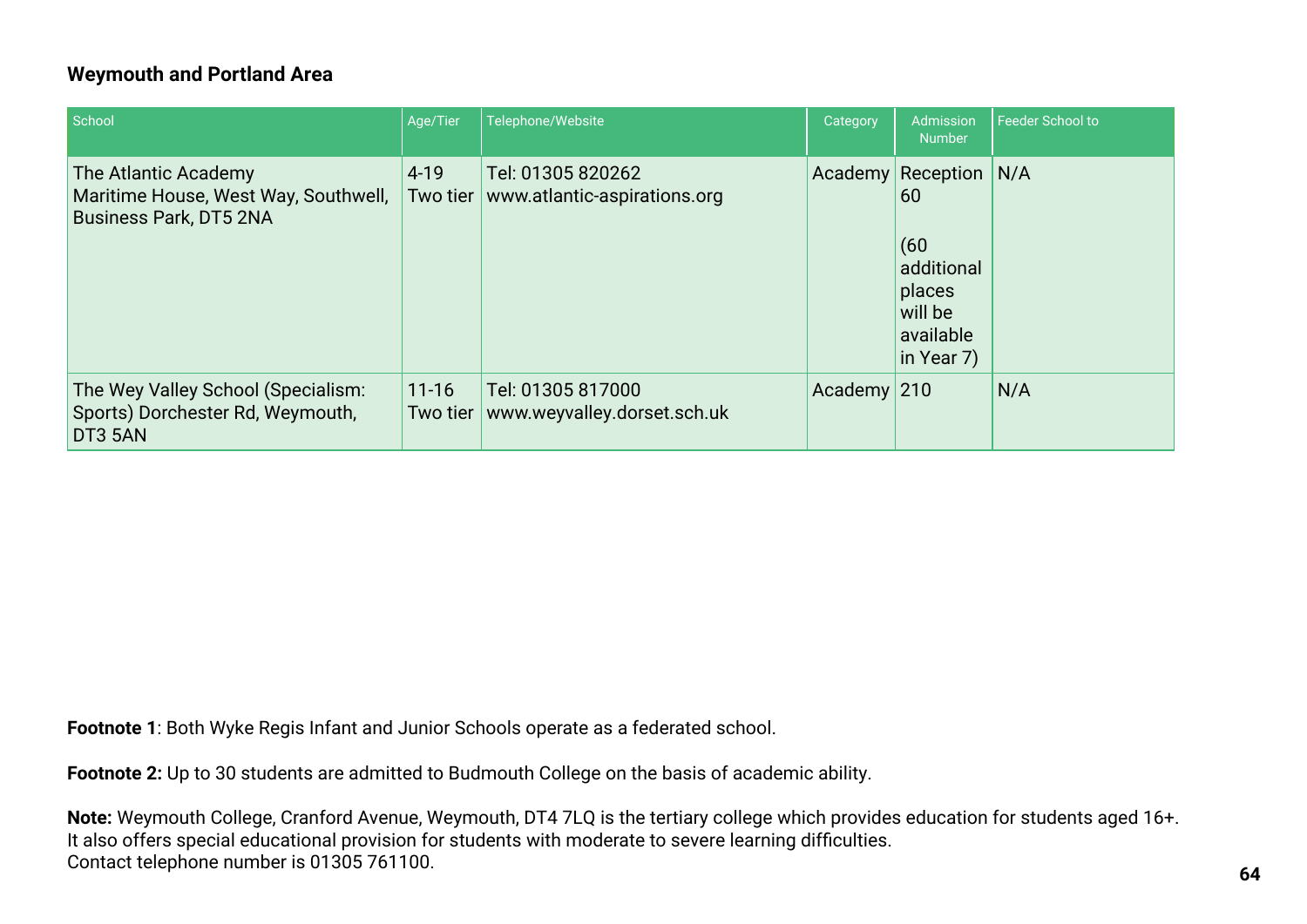### **Wimborne and Cranborne Pyramid (including Verwood schools)**

| School                                                                                          | Age/Tier                        | Telephone/Website                                                                    | Category        | <b>Admission</b><br><b>Number</b>   | <b>Feeder School to</b>                            |
|-------------------------------------------------------------------------------------------------|---------------------------------|--------------------------------------------------------------------------------------|-----------------|-------------------------------------|----------------------------------------------------|
| <b>Colehill First School</b><br>Pilford Heath Rd, Colehill, Wimborne,<br><b>BH21 2LZ</b>        | $4 - 9$<br><b>Three</b><br>tier | Tel: 01202 882506<br>www.colehillfirst.dorset.sch.uk                                 | 30<br>Academy   |                                     | St Michael's CE VA<br><b>Middle School</b>         |
| <b>Cranborne CE First School</b><br>Water Street, Cranborne, Wimborne<br>Minster. BH21 5QB      | $4 - 9$<br><b>Three</b><br>tier | <b>VA</b><br>Tel: 01725 517439<br>www.cranbornefirst.co.uk                           |                 | 27                                  | <b>Cranborne Middle</b><br>School                  |
| <b>Hayeswood First School</b><br>Cutlers Place, Colehill, Wimborne,<br><b>BH21 2HN</b>          | $4 - 9$<br><b>Three</b><br>tier | Academy<br>Tel: 01202 882379<br>30<br>www.hayeswood.dorset.sch.uk                    |                 | St Michael's CE VA<br>Middle School |                                                    |
| Pamphill CE First School<br>Pamphill Green, Wimborne, BH21 4EE                                  | $4 - 9$<br><b>Three</b><br>tier | <b>VC</b><br>15<br>Tel: 01202 883008<br>www.pamphill.dorset.sch.uk                   |                 | Allenbourn Middle<br>School         |                                                    |
| St Catherine's Catholic Primary School<br>Cutlers Place, Colehill, Wimborne,<br><b>BH21 2HN</b> | $4 - 9$<br><b>Three</b><br>tier | Academy 30<br>Tel: 01202 883763<br>www.stcatherinescolehill.dorset.sch.<br><b>uk</b> |                 |                                     | Links with St<br>Peter's RC School,<br>Bournemouth |
| St James CE First School, Alderholt<br>Park Lane, Alderholt, Fordingbridge,<br>SP6 3AJ          | $4 - 9$<br><b>Three</b><br>tier | Tel: 01425 653063<br>www.alderholt.dorset.sch.uk                                     | Academy<br>30   |                                     | <b>Cranborne Middle</b><br>School                  |
| St James CE First School,<br>Gaunts Common, Wimborne Minster,<br><b>BH21 4JN</b>                | $4 - 9$<br><b>Three</b><br>tier | Tel: 01258 840669<br>www.gauntscommon.dorset.sch.uk                                  | <b>VC</b><br>23 |                                     | St Michael's CE VA<br>Middle School                |
| St John's CE First School<br>St John"s Hill, Wimborne Minster,<br><b>BH21 1BX</b>               | $4 - 9$<br><b>Three</b><br>tier | Tel: 01202 883675<br>www.stjohnswimborne.dorset.sch.uk                               | Academy         | 30                                  | Allenbourn Middle<br>School                        |
| <b>Sixpenny Handley First School</b><br>Common Rd, Sixpenny Handley,<br>Salisbury, SP5 5NJ      | $4 - 9$<br><b>Three</b><br>tier | Tel: 01725 552356<br>www.sixpennyhandleyschool.co.uk                                 | Academy         | 25                                  | <b>Cranborne Middle</b><br>School                  |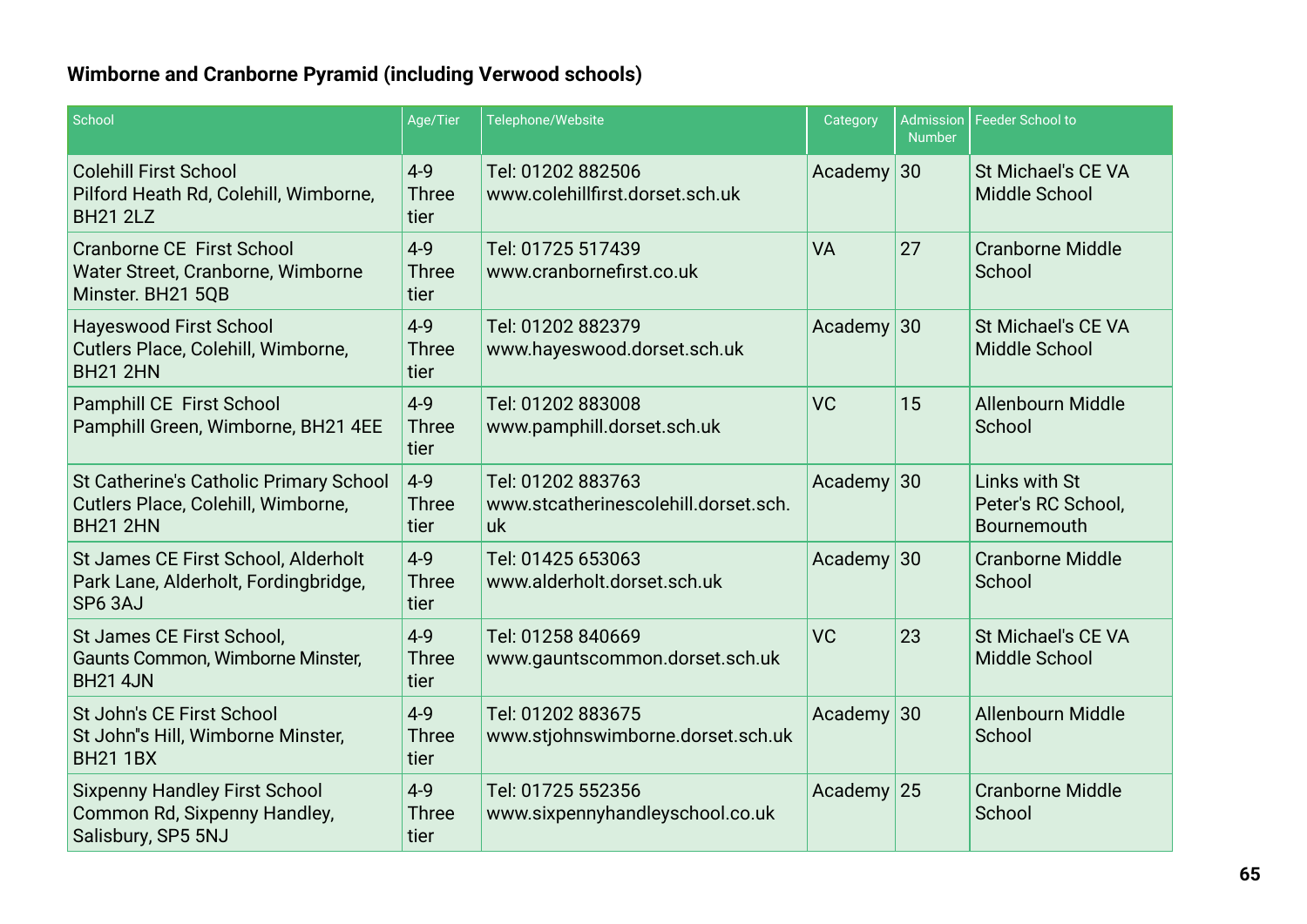### **Wimborne and Cranborne Pyramid (including Verwood schools)**

| School                                                                                        | Age/Tier                         | Telephone/Website<br>Category<br><b>Number</b>                             |                    | <b>Admission</b>                 | <b>Feeder School to</b>                                  |  |
|-----------------------------------------------------------------------------------------------|----------------------------------|----------------------------------------------------------------------------|--------------------|----------------------------------|----------------------------------------------------------|--|
| Wimborne First School*<br>School Lane, Wimborne,<br><b>BH21 1HQ</b>                           | $4 - 9$<br><b>Three</b><br>tier  | Tel: 01202 882532<br>www.wimbornefirst.dorset.sch.uk                       | $\mathsf{C}$<br>60 |                                  | Allenbourn Middle<br>School                              |  |
| Wimborne St Giles CE First School<br>Wimborne St Giles. Wimborne Minster,<br><b>BH21 5LX</b>  | $4 - 9$<br><b>Three</b><br>tier  | Tel: 01725 517347<br><b>VA</b><br>www.wimbornestgiles.dorset.sch.uk        |                    | 25                               | <b>Cranborne Middle</b><br>School                        |  |
| <b>Witchampton CE First School</b><br>Witchampton, Wimborne,<br><b>BH21 5AP</b>               | $4 - 9$<br><b>Three</b><br>tier  | Tel: 01258 840684<br>Academy<br>15<br>www.witchampton.dorset.sch.uk        |                    | Allenbourn Middle<br>School      |                                                          |  |
| <b>Hillside First School</b><br>Hillside Rd, Verwood, BH31 7HE                                | $4 - 9$<br><b>Three</b><br>tier  | Tel: 01202 822737<br>Academy $60$<br>www.hillsidefirst.dorset.sch.uk       |                    | <b>Emmanuel Middle</b><br>School |                                                          |  |
| <b>Trinity CE First School</b><br>Coopers Lane, Verwood, BH31 7PG                             | $4-9$<br><b>Three</b><br>tier    | 30<br>Tel: 01202 821704<br><b>VA</b><br>www.trinity.dorset.sch.uk          |                    |                                  | <b>Emmanuel Middle</b><br>School                         |  |
| <b>Verwood CE First School</b><br>Howe Lane, Verwood, BH31 6JF                                | $4 - 9$<br><b>Three</b><br>tier  | Tel: 01202 822652<br>www.verwoodfirst.dorset.sch.uk                        | Academy $60$       |                                  | <b>Emmanuel Middle</b><br>School                         |  |
| Allenbourn Middle School<br>East Borough, Wimborne, BH21 1PL<br>(see footnotes 2 and 3 below) | $9 - 13$<br><b>Three</b><br>tier | Tel: 01202 886738<br>www.allenbourn.dorset.sch.uk                          | Academy<br>152     |                                  | Queen Elizabeth's<br><b>School/Corfe Hills</b><br>School |  |
| Cranborne Middle School Damerham<br>Rd, Cranborne, Wimborne Minster,<br><b>BH21 5RP</b>       | $9 - 13$<br><b>Three</b><br>tier | $\mathsf{C}$<br>Tel: 01725 517348<br>105<br>www.cranbornemid.dorset.sch.uk |                    | Queen Elizabeth's<br>School      |                                                          |  |
| St Michael's CE Middle School Colehill<br>Lane, Colehill, Wimborne, BH21 7AB                  | $9 - 13$<br><b>Three</b><br>tier | Tel: 01202 883433<br>www.stmichaelsmiddle.org                              | Academy            | 150                              | <b>Oueen Elizabeth's</b><br>School                       |  |

**\* Wimborne First has moved to Campanula Way , Wimborne Minster, Wimborne BH21 4FW.**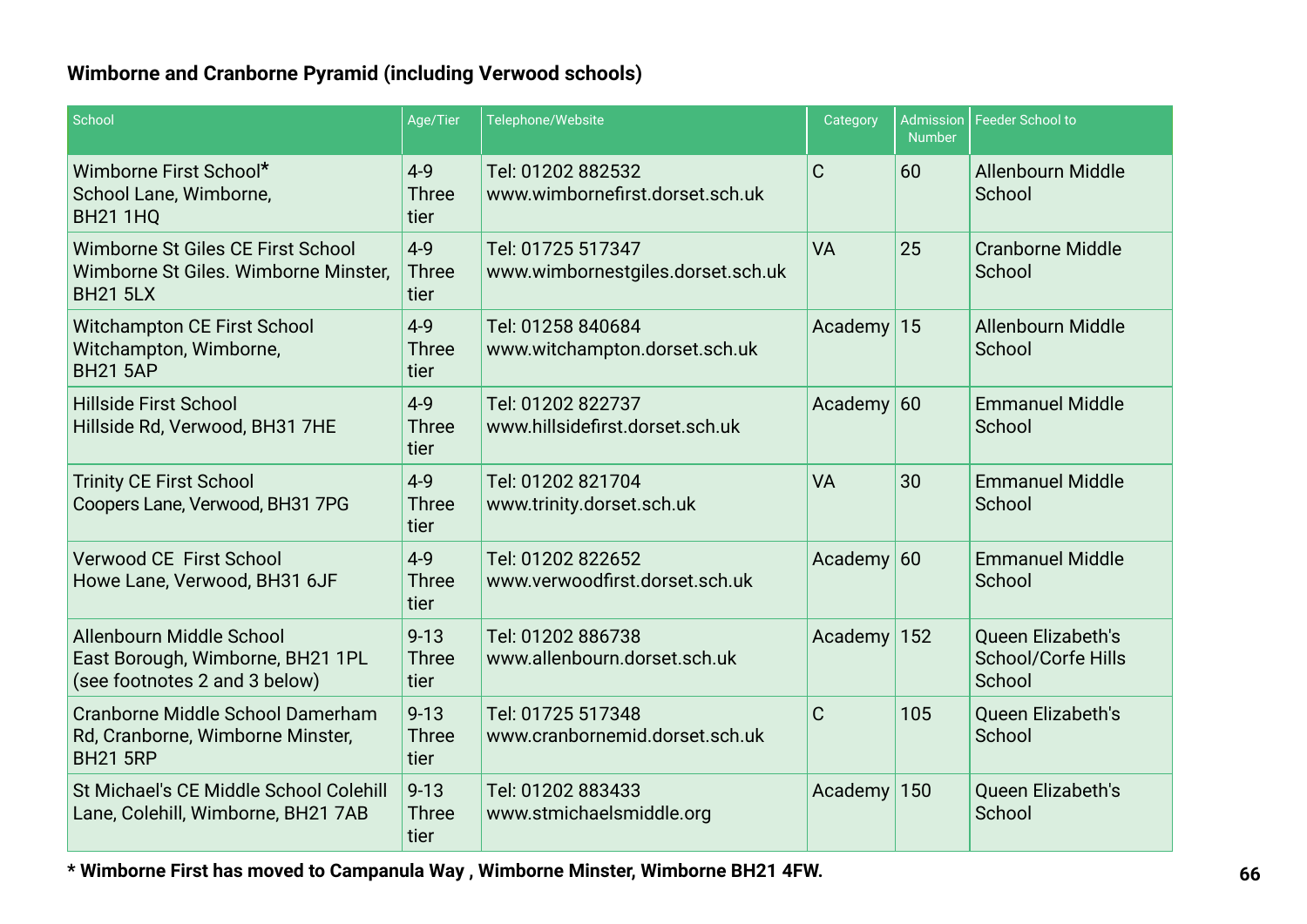#### **Wimborne and Cranborne Pyramid (including Verwood schools)**

| School                                                                                          | Age/Tier                          | Telephone/Website                               | Category      | <b>Number</b> | Admission   Feeder School to                                |
|-------------------------------------------------------------------------------------------------|-----------------------------------|-------------------------------------------------|---------------|---------------|-------------------------------------------------------------|
| <b>Emmanuel CE Middle School Howe</b><br>Lane, Verwood, BH31 6JF (see<br>footnote 1 below)      | $9 - 13$<br><b>Three</b><br>tier  | Tel: 01202 828100<br>www.emmanuel.dorset.sch.uk | Academy 124   |               | Queen Elizabeth's<br>School/Ferndown<br><b>Upper School</b> |
| Queen Elizabeth's CE School<br>(Specialism: Sports) Blandford Rd,<br>Wimborne Minster, BH21 4DT | $13 - 18$<br><b>Three</b><br>tier | Tel: 01202 885233<br>www.ge.dorset.sch.uk       | Academy $390$ |               | N/A                                                         |

#### **Poole schools with links to Wimborne**

| School                                                                              | Age/Tier                          | Telephone/Website                             | <b>Feeder School to</b>                                 |
|-------------------------------------------------------------------------------------|-----------------------------------|-----------------------------------------------|---------------------------------------------------------|
| #Merley First School<br>Oakley Straight, Merley, BH21 1SD (see<br>footnote 2 below) | $4 - 9$<br>Three<br>tier          | Tel: 01202 888455<br>ww.merleyfirstschool.com | Allenbourn Middle<br>School/Broadstone<br>Middle School |
| #Corfe Hills School<br>Higher Blandford Rd, Broadstone,<br><b>BH18 9BG</b>          | $13 - 18$<br><b>Three</b><br>tier | Tel: 01202 656300<br>www.corfehills.net       | N/A                                                     |

**Footnote 1:** At the age of 13+ parents living in the Verwood area are given the opportunity to express a preference for their child to attend Ferndown Upper School or Queen Elizabeth's School as a catchment area school. **Footnote 2:** Merley First School is located in the Corfe Hills educational pyramid and is the recognised feeder school to Broadstone Middle School. However, a formal arrangement exists for children of parents living in Merley with Allenbourn Middle School. **Footnote 3:** Allenbourn Middle School is the recognised feeder school to Queen Elizabeth's School and Corfe Hills School.

**#Schools not maintained by Dorset LA. For further information please contact BCP LA.**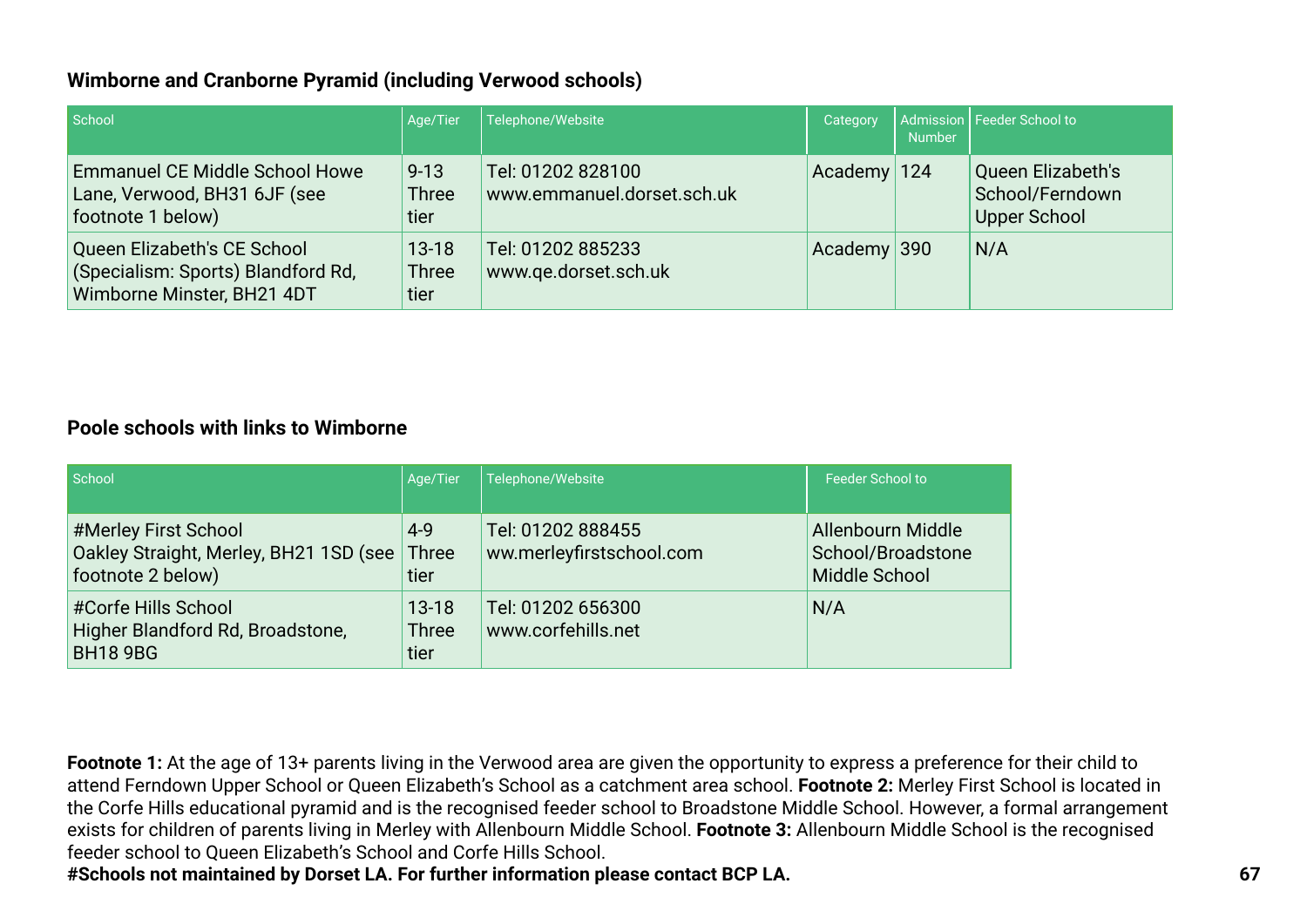The information provided above is to the best of our knowledge correct but may be subject to change. Updates will be provided on the School Admissions website or by telephoning **01305 221060.**